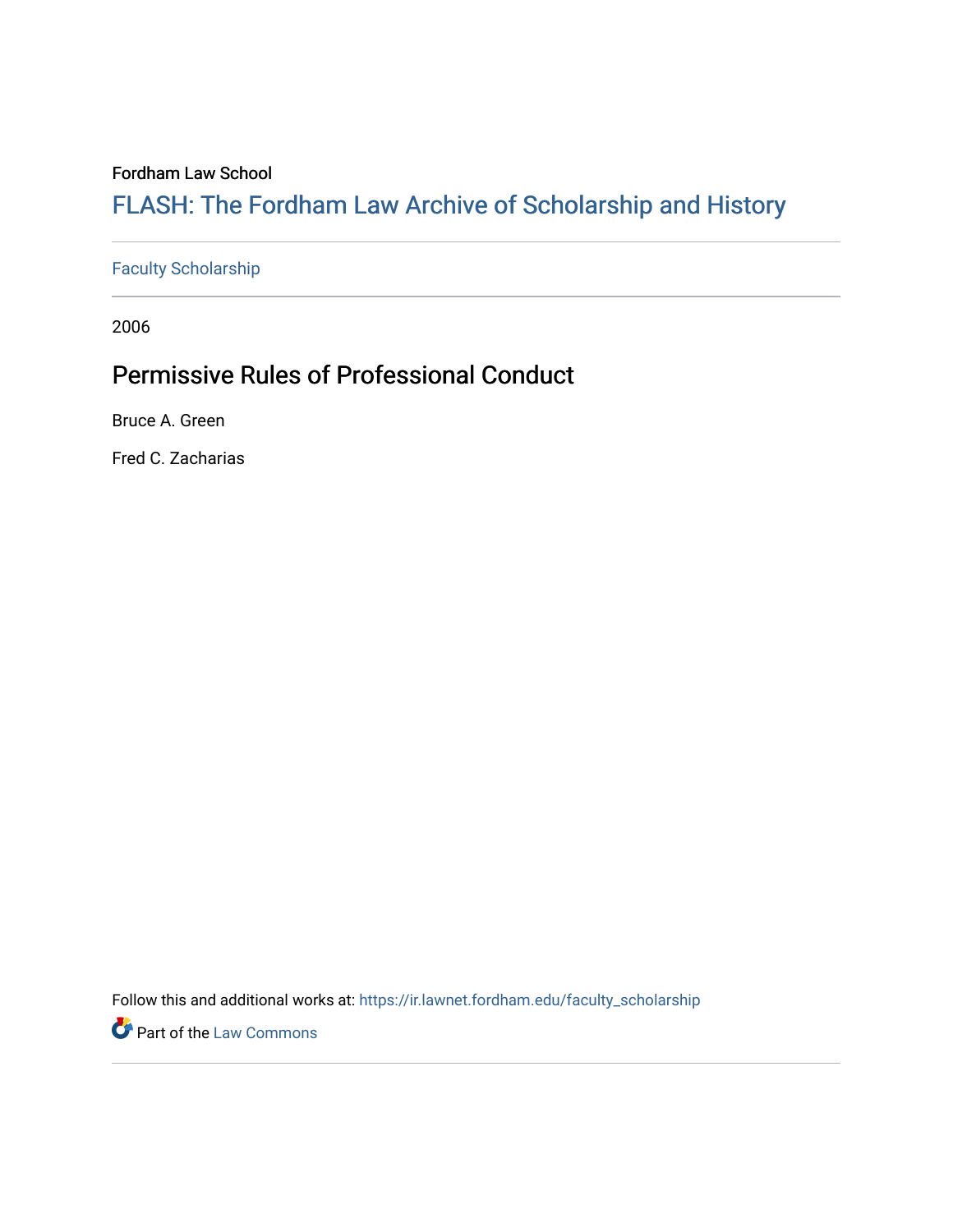## **Article**

## **Permissive Rules of Professional Conduct**

## **Bruce A. Green† Fred C. Zacharias††**

| Introduction |             | 266                                                     |
|--------------|-------------|---------------------------------------------------------|
| L.           |             | The Nature of Discretion in Permissive Ethics Rules 276 |
|              | А.          |                                                         |
|              | B.          | Permissive Rules as Deferring to Lawyer Choice .280     |
|              | $C_{\cdot}$ | Permissive Rules as Regulated Discretion  281           |
|              |             | D. Implications of the Three Conceptions of             |
|              |             |                                                         |
| $\Pi$ .      |             |                                                         |
|              |             | A. Limits Imposed by Other Ethics Provisions  292       |
|              |             | B. Limits Imposed by Other Law or Lawmakers  294        |
|              |             | C. Implications of the Limits on Discretion  296        |
| HL.          |             |                                                         |
|              |             | A. The Normative Judgment That the Permissive           |
|              |             | Approach Is Correct Across-the-Board  298               |
|              | В.          | The Normative Judgment That the Permissive              |
|              |             | Approach Is Preferable for Disciplinary Purposes        |
|              |             | but Not Necessarily for Other Legal Purposes  302       |
|              | C.          | Procedural or Stop-gap Justifications for               |
|              |             |                                                         |
|              | $D_{\tau}$  | Self-serving Justifications for Permissive Rules  312   |
|              |             |                                                         |

265

<sup>†</sup> Louis Stein Professor of Law and Director, Louis Stein Center for Law and Ethics, Fordham University School of Law. B.A. 1978, Princeton University; J.D. 1981, Columbia Law School. The authors appreciate the helpful comments of Professor Lawrence Alexander, the excellent research assistance of Louisa Ko and Yong Yeh, and the generous research support provided by their respective schools, the Fordham University School of Law and the University of San Diego School of Law.

<sup>††</sup> Herzog Endowed Research Professor of Law and Class of 1975 Professor, University of San Diego School of Law. B.A. 1974, Johns Hopkins University; J.D. 1977, Yale Law School; LL.M. 1981, Georgetown University Law Center. Copyright © 2006 by Bruce A. Green and Fred C. Zacharias.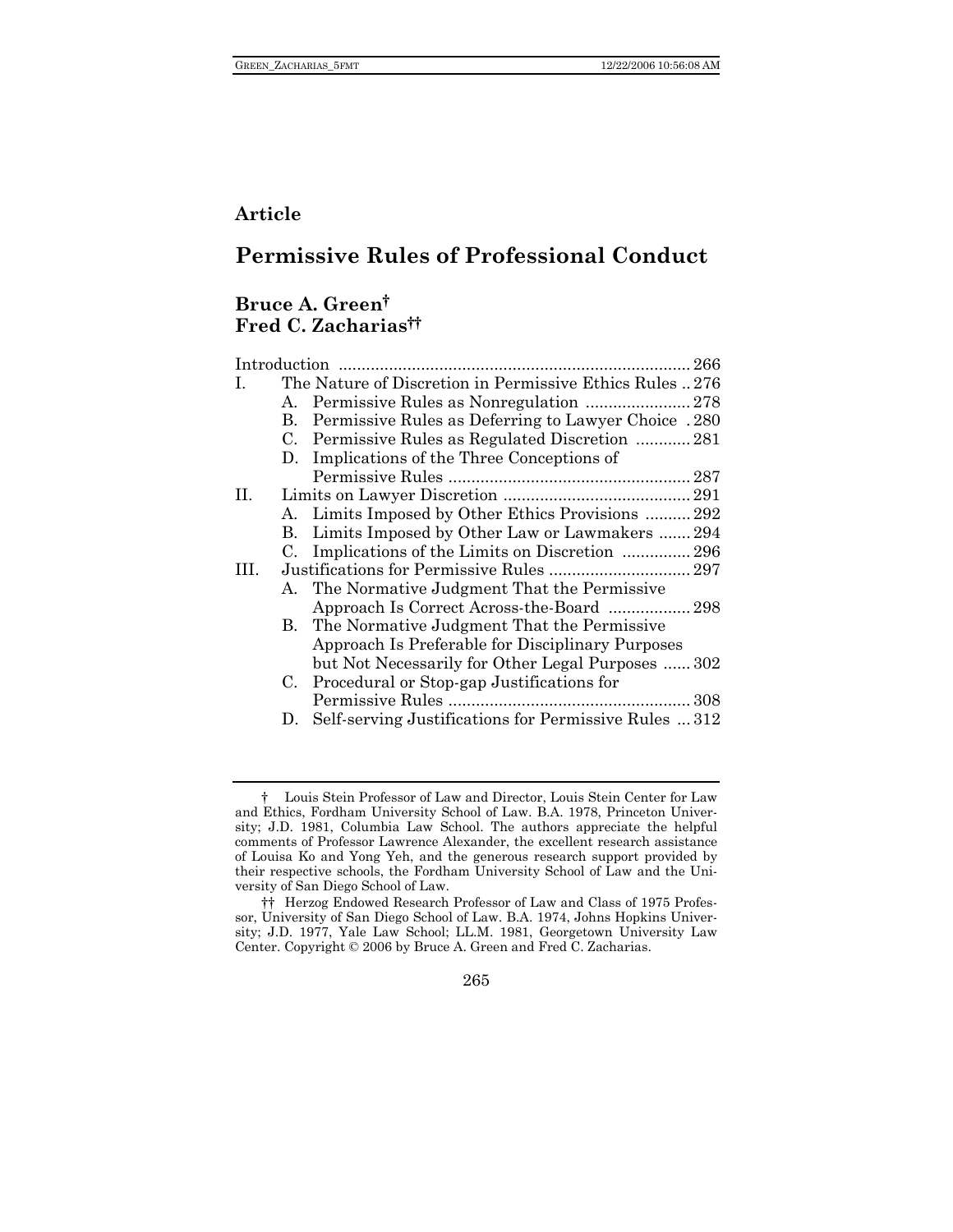| 266 |                                           | <b>MINNESOTA LAW REVIEW</b>                   | [91:265 |  |
|-----|-------------------------------------------|-----------------------------------------------|---------|--|
| IV. | Ramifications for Code Drafters and Other |                                               |         |  |
|     |                                           |                                               |         |  |
|     |                                           | A. Uncertainty Regarding the Code Drafters'   |         |  |
|     |                                           |                                               |         |  |
|     |                                           | B. Implications for Courts, Legislatures, and |         |  |
|     |                                           | Other Lawmakers Considering Parallel or       |         |  |
|     |                                           |                                               |         |  |
|     |                                           | C. Implications for Courts Filling Other Law- |         |  |
|     |                                           |                                               |         |  |
|     |                                           |                                               |         |  |
|     |                                           |                                               |         |  |

This Article examines permissive rules of professional conduct—that is, rules providing that lawyers "may" engage in particular conduct—and the implications of these rules for other law governing lawyers. One might assume that, when a professional code explicitly authorizes lawyers to engage in certain behavior, the drafters made a normative judgment that the best way to regulate the conduct covered by the rule is to let lawyers determine how to act as a matter of individual discretion. One might also take the view that this normative judgment is worthy of respect and that other lawmakers should not encroach on the discretion accorded by the rules. This Article calls that view into question. It demonstrates that permissive aspects of the professional codes may be more limited than readily apparent and that, even when the code drafters intend to relegate issues to lawyers' discretion, their justifications for according discretion often leave room for external constraints.

Lawyers are regulated by court-adopted disciplinary rules and other law, including civil liability standards,<sup>1</sup> civil statutes and regulations,<sup>2</sup> and criminal law.<sup>3</sup> There is a robust body of

<sup>1</sup>*. See generally* 1 RONALD E. MALLEN & JEFFREY E. SMITH, LEGAL MAL-PRACTICE pt. III (5th ed. 2005) (describing theories of liability for legal professionals).

 <sup>2.</sup> For example, the IRS has adopted rules for federal tax practitioners, *e.g.*, Practice Before the Internal Revenue Service, 31 C.F.R. pt. 10 (2006), the SEC has adopted rules for securities lawyers, *e.g.*, Sarbanes-Oxley Act of 2002, Pub. L. No. 107-204, 116 Stat. 745 (2002), and the U.S. Patent and Trademark Office has adopted rules for patent and trademark lawyers, *e.g.*, Changes to the Representation of Others Before the U.S. Patent and Trademark Office, 69 Fed. Reg. 35,428 (June 24, 2004) (to be codified at 37 C.F.R. pts. 1, 10, 11).

<sup>3</sup>*. See generally* Bruce A. Green, *The Criminal Regulation of Lawyers*, 67 FORDHAM L. REV. 327 (1998) (discussing criminal prosecutions of lawyers); Charles W. Wolfram, *Lawyer Crimes: Beyond the Law?*, 36 VAL. U. L. REV. 73 (2001) (same).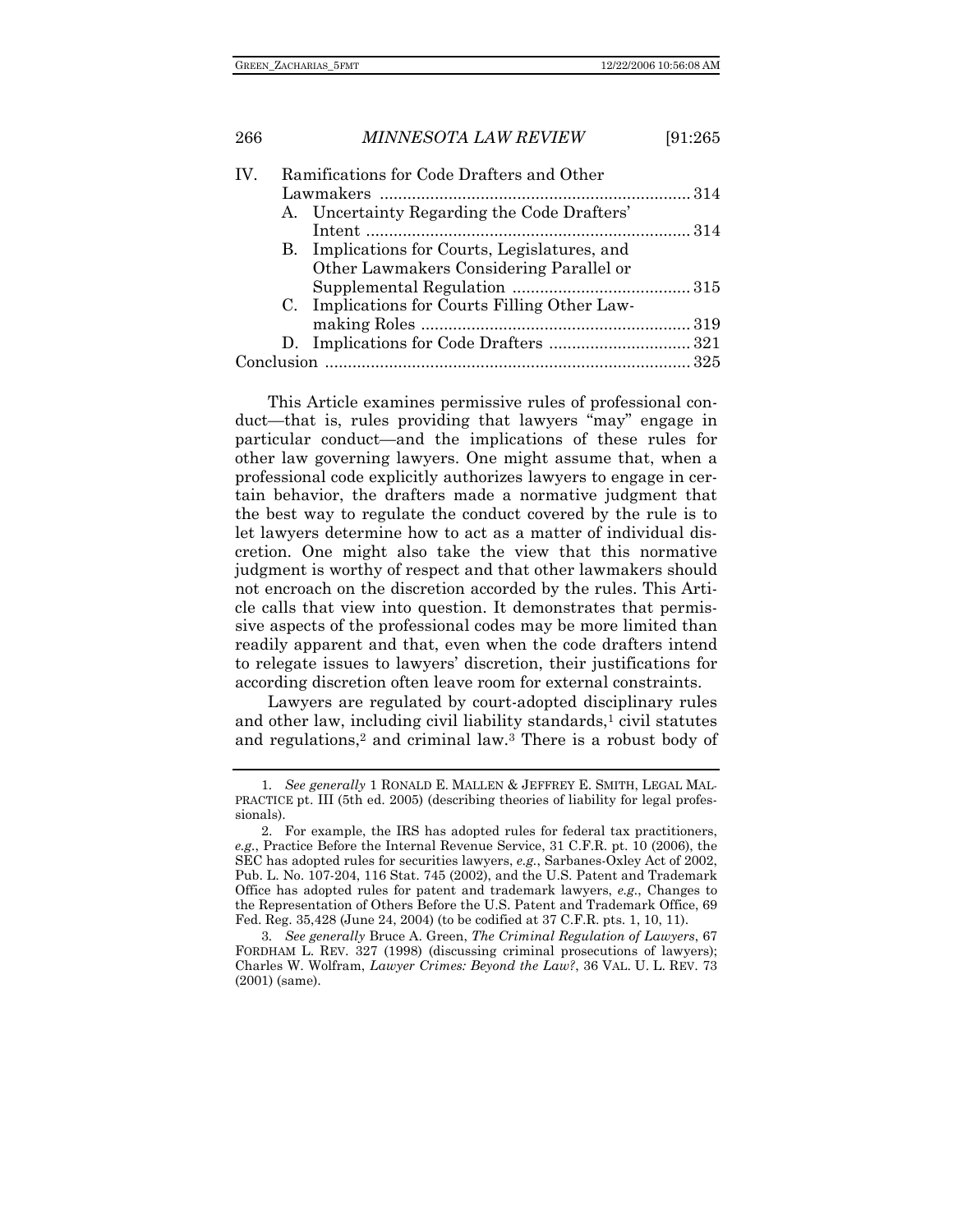academic and professional literature on the interrelationship between the disciplinary rules—which typically are modeled on the American Bar Association (ABA) Model Rules of Professional Conduct<sup>4</sup>—and the other law governing lawyers.<sup>5</sup> External law plainly influences the legal ethics codes; code drafters<sup>6</sup> routinely incorporate legal standards into the professional rules7 and rely upon the effects of extra-code constraints to supplement the codes' effects.8 The influence of the ethics codes on external law, however, is less plain.

 5. *See, e.g.*, David B. Wilkins, *Who Should Regulate Lawyers?*, 105 HARV. L. REV. 799 (1992) (discussing the interplay of the various forms of regulation).

 <sup>4.</sup> For the most part, this Article uses the ABA's Model Rules of Professional Conduct (Model Rules) and the ABA's Model Code of Professional Responsibility (Model Code) as illustrations of disciplinary rules. Neither the Model Rules nor the Model Code has legal force. However, prior to the adoption of the Model Rules in 1983, most states based their disciplinary rules on the Model Code and, since then, the majority of states have based their disciplinary rules on some version of the Model Rules. The Model Rules were comprehensively amended in 2002, and many states have either amended their codes in light of the changes or have begun examining their codes with an eye to doing so. On one issue important to this Article—the circumstances under which lawyers may disclose client confidences to avert harm to third parties there is significant state variation. *See infra* note 80.

 <sup>6.</sup> By "code drafters," this Article refers to all of the various participants in promulgating the professional rules. With respect to the ABA Model Code and ABA Model Rules, this includes the reporters, their committees, task forces, and advisors, and the ABA House of Delegates which adopts the rules. Each state employs its own set of drafters who help the state's highest court determine which rules to adopt.

 <sup>7.</sup> General principles of agency, fiduciary, criminal, and evidentiary law support many of the codes' provisions. Some rules refer specifically to external law. *See* MODEL RULES OF PROF'L CONDUCT R. 1.2(d), 1.6(b)(6), 1.16(c), 4.1, 5.5, 8.4(b)–(c) (2006).

<sup>8</sup>*. See* Green, *supra* note 3, at 330 (discussing criminal prosecutions for conduct that also violates the ethics codes); Wolfram, *supra* note 3, at 75 (discussing criminal prosecutions of lawyers); Fred C. Zacharias, *The Future Structure and Regulation of Law Practice: Confronting Lies, Fictions, and False Paradigms in Legal Ethics Regulation*, 44 ARIZ. L. REV. 829, 867 (2002) (discussing the interrelationship between ethics codes and civil liability standards); Fred C. Zacharias, *The Purposes of Lawyer Discipline*, 45 WM. & MARY L. REV. 675, 687 (2003) ("[T]he disciplinary system relies upon criminal and civil remedies to provide supplemental implementation of its goals."); Fred C. Zacharias, *Specificity in Professional Responsibility Codes: Theory, Practice, and the Paradigm of Prosecutorial Ethics*, 69 NOTRE DAME L. REV. 223, 233 (1993) [hereinafter Zacharias, *Specificity in Professional Codes*] ("[T]he codes rely on noncode constraints to limit and punish misconduct . . . ."); Fred C. Zacharias, *Understanding Recent Trends in Federal Regulation of Lawyers*, PROF. LAW., 2003 Symposium Issue, at 15, 15–22 [hereinafter Zacharias, *Understanding Recent Trends*] (discussing federal administrative regulation of lawyer conduct).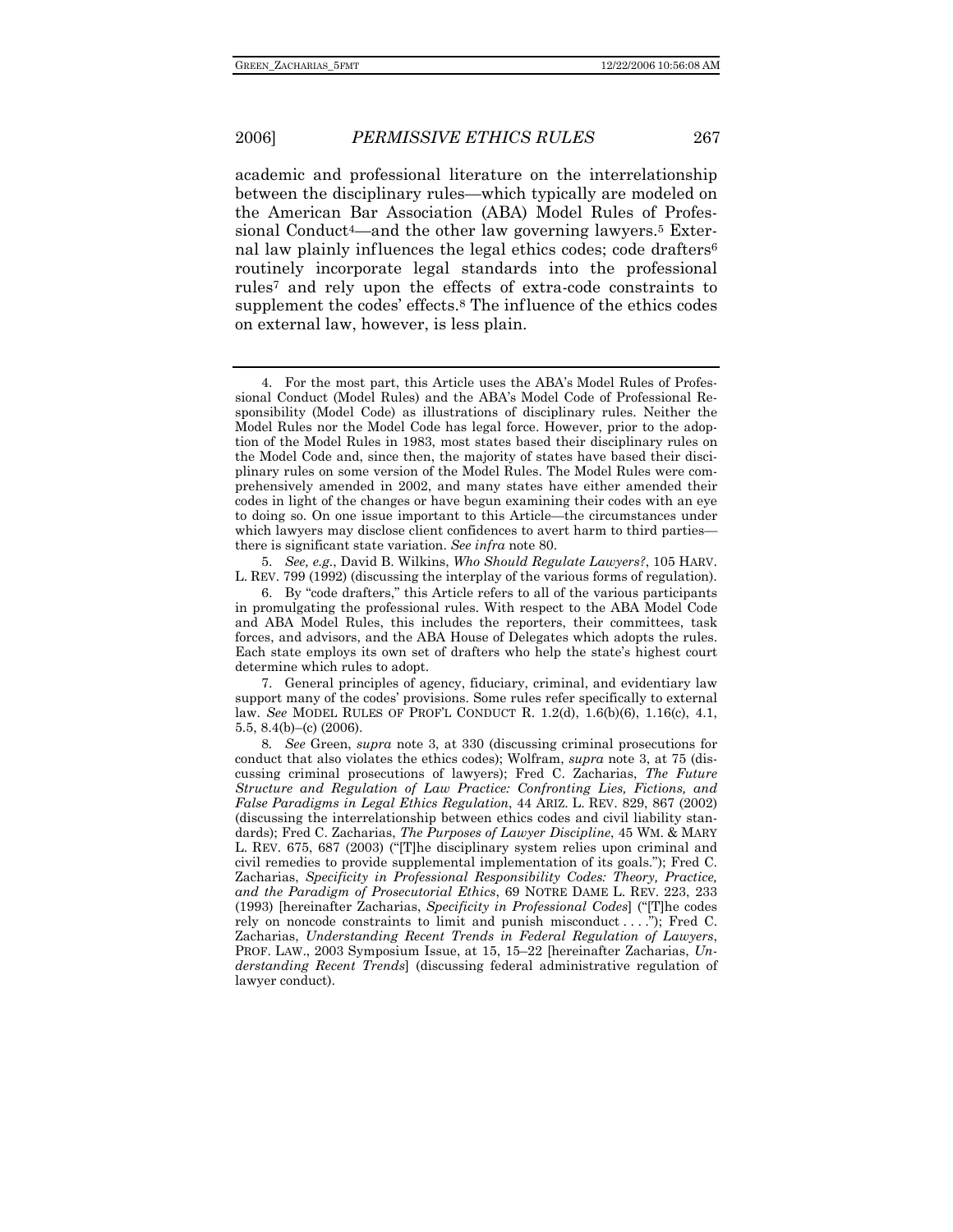Much of the literature on the extra-disciplinary significance of ethics codes focuses on whether mandatory rules (i.e., rules that require or prohibit particular conduct) should be enforced outside the disciplinary context—for example, whether they should serve as the standard of civil liability for professional negligence, breach of fiduciary duty, or fraud;9 whether they should be used in judicial proceedings as the basis of litigation sanctions10 or disqualification;11 and whether they may form the basis for criminal liability.12 On this issue, the ABA drafters themselves have taken a modest approach. For a long

<sup>9</sup>*. Compare* Stephen E. Kalish, *How to Encourage Lawyers to Be Ethical: Do Not Use the Ethics Codes as a Basis for Regular Law Decisions*, 13 GEO. J. LEGAL ETHICS 649, 668–69 (2000) (arguing that ethics law and regular law "should be separate"), Daniel Engelman, Comment, *The Rules of Professional Conduct and Civil Liability of Attorneys*, 1993 DETROIT C. L. REV. 915, 947 (1993) (arguing that the Rules are not too vague to define the standard of care and that the Rules' standard of care is much less ambiguous than the common law standard of the "reasonable" lawyer), *and* David J. Fish, Comment, *The Use of the Illinois Rules of Professional Conduct to Establish the Standard of Care in Attorney Malpractice Litigation: An Illogical Practice*, 23 S. ILL. U. L.J. 65, 80 (1998) (arguing that the Rules, which were not enacted by the legislature and therefore are not statutory in nature, should not be the basis for civil liability), *with* Gary A. Munneke & Anthony E. Davis, *The Standard of Care in Legal Malpractice: Do the Model Rules of Professional Conduct Define It?*, 22 J. LEGAL PROF. 33, 83 (1998) ("[C]ase law outside the field of legal malpractice demonstrates that courts consistently cite ethical rules to support decisions that modify the standards of civil liability."), *and* Charles W. Wolfram, *The Code of Professional Responsibility as a Measure of Attorney Liability in Civil Litigation*, 30 S.C. L. REV. 281, 283 (1979) (arguing for enforcement of ethics codes in the civil liability context).

<sup>10</sup>*. See, e.g.*, JUDITH A. MCMORROW & DANIEL R. COQUILLETTE, THE FED-ERAL LAW OF ATTORNEY CONDUCT, MOORE'S FEDERAL PRACTICE § 809.01 (3d ed. 1997) (explaining that when lawyers abuse the discovery process to the point of unethical behavior, "courts frequently look to the principles and language of legal ethics . . . to determine whether to use their inherent power to sanction the conduct at issue").

<sup>11</sup>*. Compare, e.g.*, Bruce A. Green, *Conflicts of Interest in Litigation: The Judicial Role*, 65 FORDHAM L. REV. 71, 73 (1996) ("[D]isqualification should not be a *per se* remedy for a violation of a conflict rule and . . . , on the contrary, the court's determination should not be based on the conflict rules at all."), *with* Susan R. Martyn, *Developing the Judicial Role in Controlling Litigation Conflicts: Response to Green*, 65 FORDHAM L. REV. 131 *passim* (1996) (arguing that removing the threat of disqualification would provide a greater incentive for lawyers to bend or break the conflict of interest rules).

<sup>12</sup>*. See* Green, *supra* note 3, at 329–30 (discussing the application of criminal law to lawyer misconduct); Peter J. Henning, *Targeting Legal Advice*, 54 AM. U. L. REV. 669, 690 (2005) ("If the ethics rules can form the basis of a criminal prosecution, then the next step may be the pursuit of lawyers for their representation of clients that, while not unethical, fails to prevent misconduct.").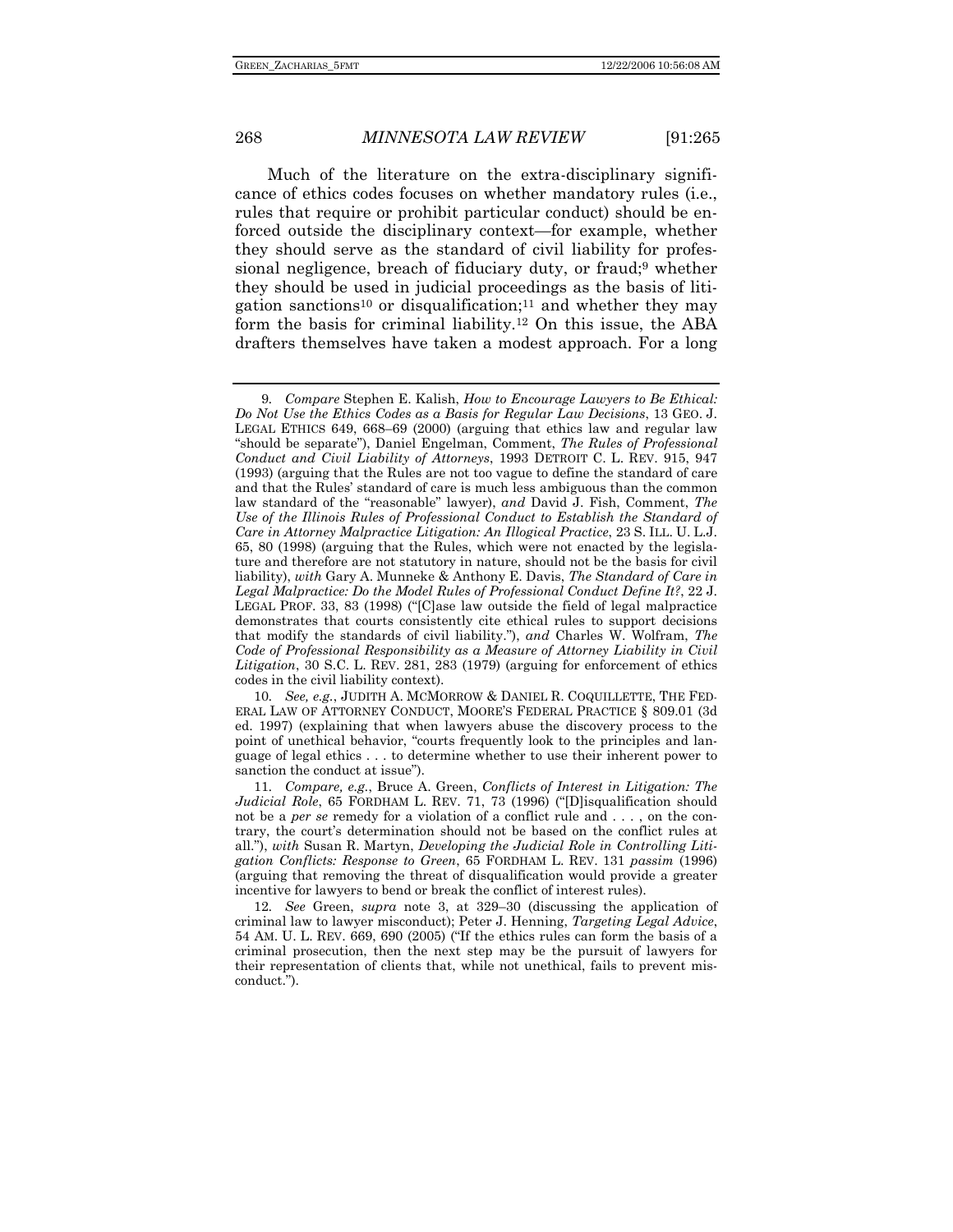time, their position was that the codes should play no role outside the disciplinary context<sup>13</sup>-a position that was at odds with the widespread use of the codes in a variety of extradisciplinary settings. Currently, the drafters acknowledge that ethics codes may have consequences outside the disciplinary context, but insist that the professional rules are not drafted with those consequences in mind.<sup>14</sup>

Comparatively little attention has been given to a separate question about the extra-code influence of professional rules; namely, whether provisions that accord lawyers choices regarding particular conduct should be respected by external lawmakers who might otherwise forbid or compel the conduct. Unlike mandatory rules—which embody either obligations telling lawyers what they "must" or "shall" do or prohibitions telling lawyers what they "may not" or "shall not" do15—permissive

MODEL RULES OF PROF'L CONDUCT pmbl. (1983).

14*. See* MODEL RULES OF PROF'L CONDUCT pmbl. ¶ 20 (2006) ("Violation of a Rule should not itself give rise to a cause of action against a lawyer nor should it create any presumption in such a case that a legal duty has been breached. In addition, violation of a Rule does not necessarily warrant any other nondisciplinary remedy, such as disqualification of a lawyer in pending litigation. . . . Nevertheless, since the Rules do establish standards of conduct by lawyers, a lawyer's violation of a Rule may be evidence of breach of the applicable standard of conduct.").

15*. See id.* R. 1.2(a) ("[A] lawyer shall abide by a client's decisions concerning the objectives of representation . . . ."); *id.* R. 1.2(d) ("A lawyer shall not counsel a client to engage, or assist a client, in conduct that the lawyer knows is criminal or fraudulent . . . ."); *id.* R. 1.3 ("A lawyer shall act with reasonable diligence and promptness in representing a client."); *id.* R. 1.4(a)(3) ("A lawyer shall keep the client reasonably informed about the status of the matter . . . ."); *id.* R. 1.6(a) ("A lawyer shall not reveal information relating to the representation of a client unless the client gives informed consent . . . ."); *cf. id.* R. 6.1 (providing anomalously that lawyers "should aspire to render at least (50) hours of pro bono publico legal services per year").

 <sup>13.</sup> The ABA's 1969 Model Code stated that it does not "undertake to define standards for civil liability of lawyers for professional conduct." MODEL CODE OF PROF'L RESPONSIBILITY pmbl. (1969). Similarly, the pre-2002 versions of the ABA's Model Rules claimed:

Violation of a Rule should not give rise to a cause of action nor should it create any presumption that a legal duty has been breached. The Rules are designed to provide guidance to lawyers and to provide a structure for regulating conduct through disciplinary agencies. They are not designed to be a basis for civil liability. Furthermore, the purpose of the Rules can be subverted when they are invoked by opposing parties as procedural weapons. . . . Accordingly, nothing in the Rules should be deemed to augment any substantive legal duty of lawyers or the extra-disciplinary consequences of violating such a duty.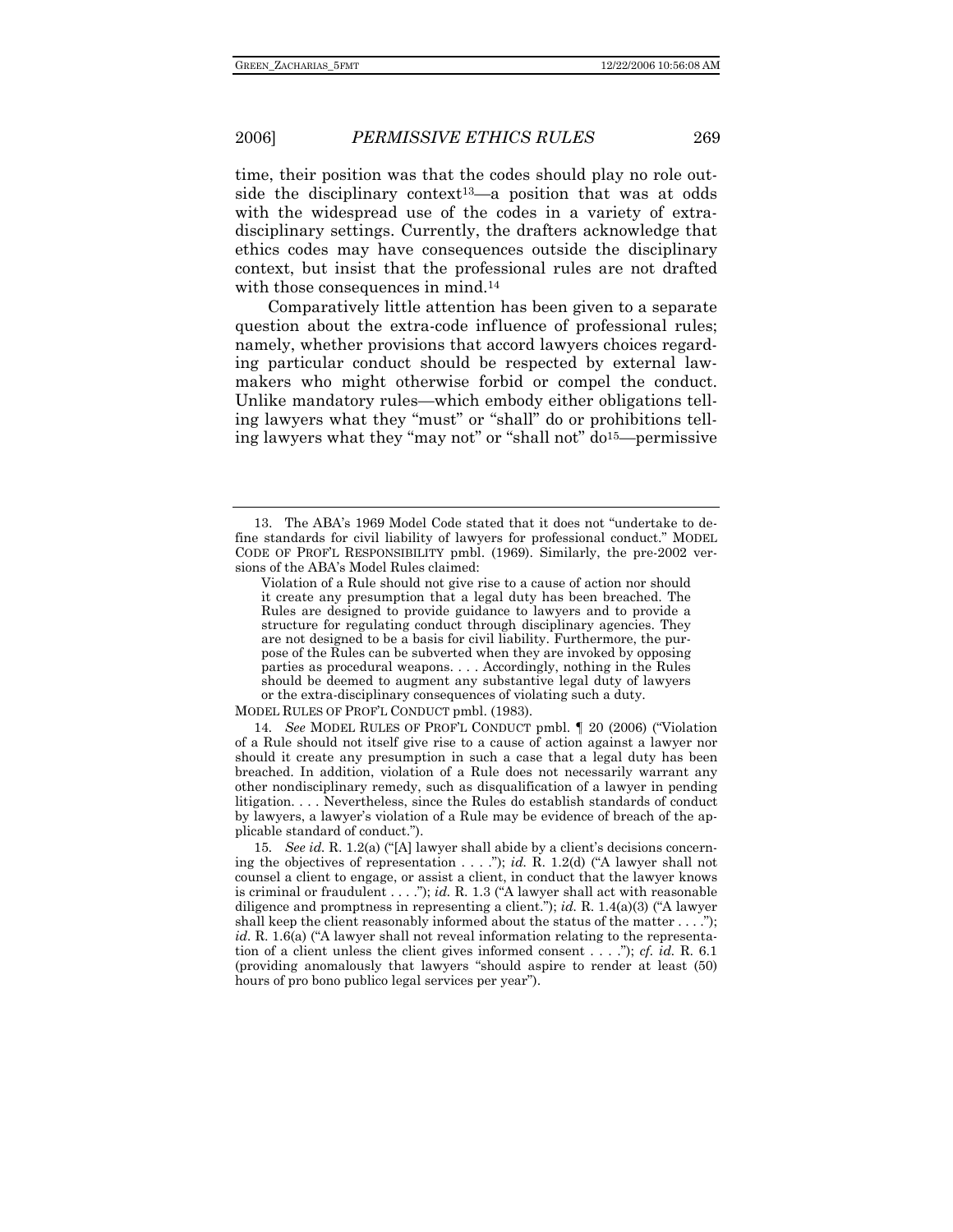professional rules generally are "cast in the term 'may.'"16 This means, according to the ABA drafters, that they "define areas . . . in which the lawyer has discretion to exercise professional judgment."17 Permissive aspects of the codes include various exceptions to attorney-client confidentiality18 as well as rules permitting lawyers to refrain from offering suspected perjury in a civil case,19 to charge a contingent fee in most types of cases,20 to undertake certain conflicted representations upon the client's informed consent,<sup>21</sup> and to withdraw from the representation under specified conditions.22

18. *See id.* R. 1.6(b) (setting forth exceptions to confidentiality).

20*. See, e.g.*, *id.* R. 1.8(i)(2) ("[T]he lawyer may . . . contract with a client for a reasonable contingent fee in a civil case.").

21*. See, e.g.*, *id.* R. 1.7(b) (setting forth cases involving a concurrent conflict of interest in which a lawyer "may" accept the representation with a client's informed consent).

22*. See id.* R. 1.16(b) (setting forth circumstances under which "a lawyer may withdraw from representing a client"). Other provisions of the Model Rules are also framed in permissive language. *See id.* R. 1.2(c) ("A lawyer may limit the scope of the representation if the limitation is reasonable . . . ."); *id.* R. 1.5(c) (stating that subject to limitations, "[a] fee may be contingent"); *id.* R. 1.5(e) (detailing when lawyers from different firms may divide a fee); *id.* R. 1.7(b) ("Notwithstanding the existence of a concurrent conflict of interest . . . a lawyer may represent a client" under specified circumstances.); *id.* R. 1.13(c) ("[I]f (1)  $\dots$  the highest authority that can act on behalf of the organization insists upon or fails to address in a timely and appropriate manner an action or a refusal to act, that is clearly a violation of law and (2) the lawyer reasonably believes that the violation is reasonably certain to result in substantial injury to the organization, then the lawyer may reveal information relating to the representation  $\dots$  ."); *id.* R. 1.13(g) (allowing a lawyer representing an organization also to represent its members and constituents, subject to the conflict rule); *id.* R. 1.14(b) (allowing a lawyer to take protective action if his client either has diminished capacity or is at risk of imminent harm); *id.* R. 1.14(c) (authorizing a lawyer to reveal information about a client with diminished capacity to take protective action where reasonably necessary to protect the client's interests); *id.* R. 1.15(b) ("A lawyer may deposit the lawyer's own funds in a client trust account for the sole purpose of paying bank

<sup>16</sup>*. Id.* pmbl. ¶ 14 ("Some of the Rules are imperatives, cast in the terms of 'shall' or 'shall not.' . . . Others, generally cast in the term 'may,' are permissive and define areas under the Rules in which the lawyer has discretion to exercise professional judgment. No disciplinary action should be taken when the lawyer chooses not to act or acts within the bounds of such discretion.").

<sup>17</sup>*. Id. But see id.* R. 1.6 cmt. 15 (noting that although Rule 1.6(b) "permits but does not require disclosure of" client confidences in specified situations, "[d]isclosure may be required . . . by other Rules" in some circumstances if Rule 1.6(b) permits disclosure, and in one circumstance regardless of whether Rule 1.6(b) permits disclosure).

<sup>19</sup>*. See, e.g.*, *id.* R. 3.3(a)(3) ("A lawyer may refuse to offer evidence, other than the testimony of a defendant in a criminal matter, that the lawyer reasonably believes is false.").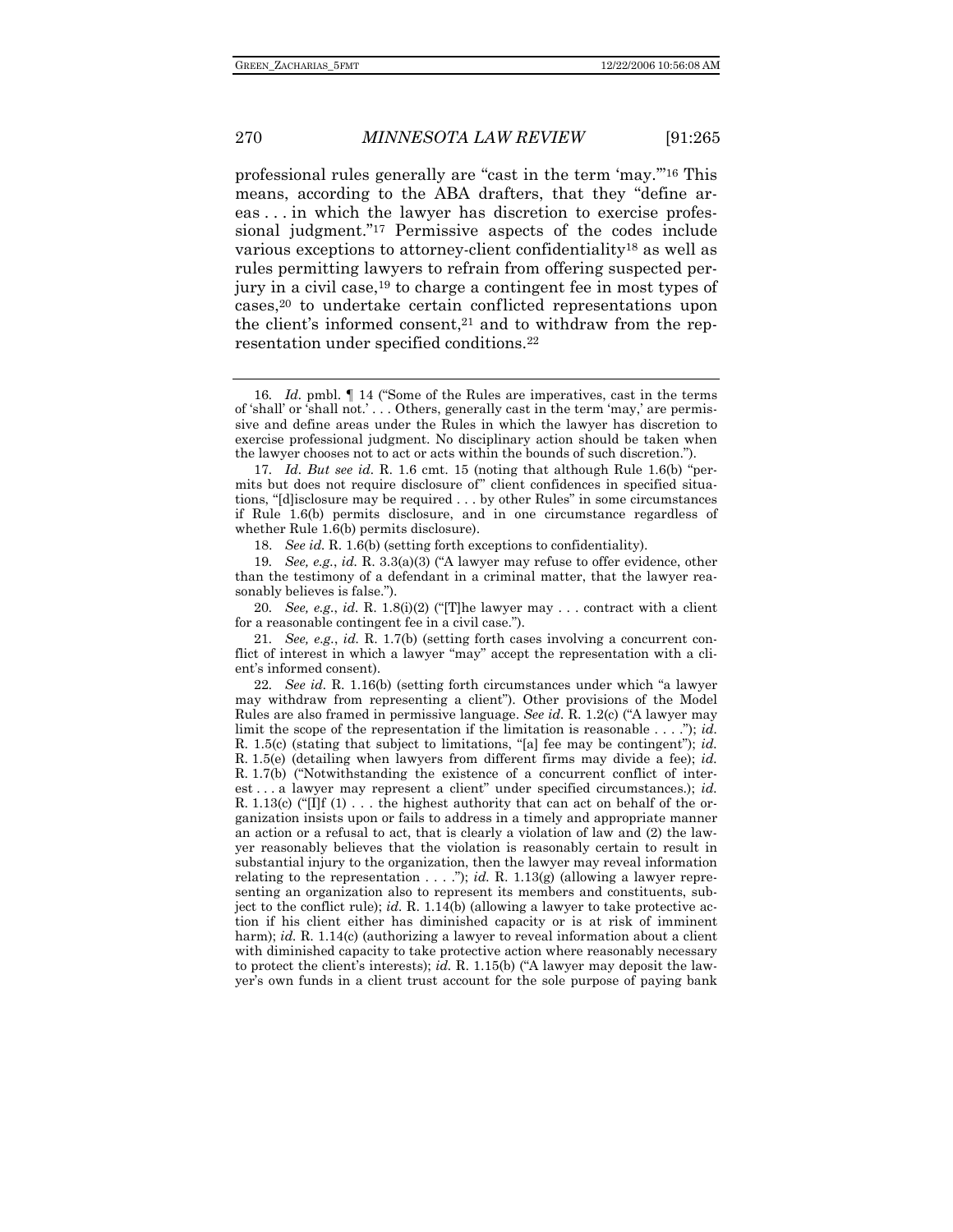Given the model code drafters' professed indifference to the disciplinary rules' influence on other lawyer regulation, it would seem peculiar for the bar to ask external lawmakers to defer to the normative judgments underlying the codes' permissive rules. But the profession has not been inhibited by the code drafters' position. Witness the ABA's recent, and apparently successful, opposition to a proposed reporting requirement originally considered for inclusion in the Security and Exchange Commission's (SEC) Sarbanes-Oxley regulations.23 The

23*. See* Implementation of Standards of Professional Conduct for Attorneys, Securities Act Release No. 33-8150, 67 Fed. Reg. 71,670, 71,673 (Dec. 2, 2002) (to be codified at 17 C.F.R. pt. 205) ("Under certain circumstances, these [proposed] provisions permit or require attorneys to effect a so-called 'noisy withdrawal' and to notify the Commission that they have done so and permit attorneys to report evidence of material violations to the Commission."); *see also* Implementation of Standards of Professional Conduct for Attorneys, Securities Act Release No. 33-8156, 68 Fed. Reg. 6324, 6324–25 (Feb. 6, 2003) (to be codified at 17 C.F.R. pts. 205, 240, 290).

For discussions of the SEC regulations governing securities lawyers, and particularly the SEC's consideration of a mandatory reporting rule, see Rutherford B. Campbell, Jr. & Eugene R. Gaetke, *The Ethical Obligation of Transactional Lawyers to Act as Gatekeepers*, 56 RUTGERS L. REV. 9, 25–26 (2003); Stephen Fraidin & Laura B. Mutterperl, *Advice for Lawyers: Navigating the New Realm of Federal Regulation of Legal Ethics*, 72 U. CIN. L. REV. 609, 647– 54 (2003); Thomas D. Morgan, *Sarbanes-Oxley: A Complication, Not a Contribution, in the Effort to Improve Corporate Lawyers' Professional Conduct*, 17

service charges . . . ."); *id.* R. 1.17 (detailing when a lawyer may sell a law practice); *id.* R. 2.3(a) ("A lawyer may provide an evaluation of a matter affecting a client for the use of someone other than the client if the lawyer reasonably believes that making the evaluation is compatible with other aspects of the lawyer's relationship with the client."); *id.* R. 3.6(b)–(c) (enumerating what a lawyer may state extra-judicially); *id.* R. 3.7(b) (allowing a lawyer to represent a client when another lawyer in his firm may be called as a witness, unless Rule 1.7 or Rule 1.9 forbids it); *id.* R. 5.5(d) ("A lawyer admitted in another United States jurisdiction, and not disbarred or suspended . . . may provide legal services in this jurisdiction that (1) . . . are not services for which the forum requires pro hac vice admission; or (2) are services that the lawyer is authorized to provide by federal law or other law of this jurisdiction."); *id.* R. 6.4 ("A lawyer may serve as a director, officer, or member of an organization involved in reform of the law or its administration . . . ."); *id.* R. 7.2(a) ("Subject to the requirements of Rules 7.1 and 7.3, a lawyer may advertise . . . ."); *id.* R. 7.3(d) ("Notwithstanding the prohibitions [from contacting prospective clients for pecuniary gain] in paragraph (a), a lawyer may participate with a prepaid or group lawyer service plan . . . ."); *id.* R. 7.4(a) ("A lawyer may communicate the fact that a lawyer does or does not practice in particular fields of law."); *id.* R. 7.4(b) ("A lawyer admitted to engage in patent practice . . . may use the designation 'Patent Attorney'. . . ."); *id.* R. 7.4(c) ("A lawyer engaged in Admiralty practice may use the designation 'Admiralty' . . . ."); *id.* R. 7.5(b) ("A law firm with offices in more than one jurisdiction may use the same name . . . ."); *id.* R. 7.5(d) ("Lawyers may state or imply that they practice in a partnership or other organization only when that is the fact.").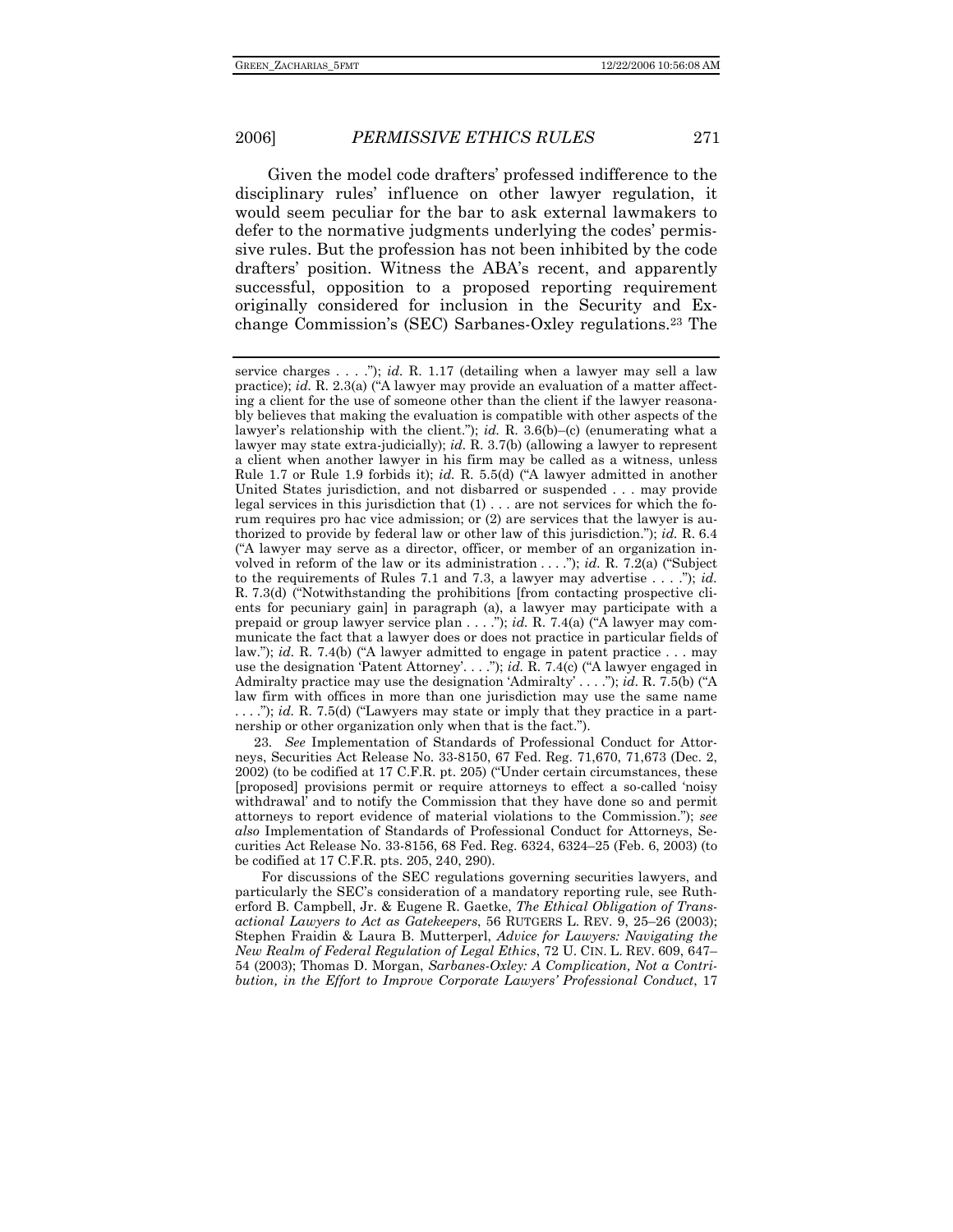SEC proposal would have required lawyers to alert the SEC to public corporations' wrongdoing through a "noisy withdrawal."24 The ABA's response was that SEC regulation should not preempt disciplinary rules that, in most states, give lawyers discretion to report client wrongdoing.25 The ABA argued that a mandatory disclosure rule would "remov[e] the flexibility that lawyers need in order to have time to counsel their corporate clients effectively" and would be "undesirable, costly and unnecessary."26 Consistent with this approach, the ABA amended its model confidentiality rule to expand lawyers' discretion to report client misconduct, but pointedly rejected a mandatory disclosure obligation in the vein of the SEC's proposal.27

 25. *See* Letter from Alfred P. Carlton, Jr., President, Am. Bar Ass'n, to the Sec. & Exch. Comm'n (Dec. 18, 2002), *available at* http://www.sec.gov/rules/ proposed/s74502/apcarlton1.htm [hereinafter Letter from ABA to SEC]. At the time of its response to the SEC's request for comments, the ABA itself had recently rejected proposed confidentiality exceptions that would give lawyers discretion in limited circumstances to report clients' financial wrongdoing, but the proposed exceptions were reconsidered and adopted soon after. *See* MODEL RULES OF PROF'L CONDUCT R. 1.6(b)(2)–(3) (2006); Am. Bar Ass'n Task Force on Corporate Responsibility, *Preliminary Report of the American Bar Association Task Force on Corporate Responsibility*, 58 BUS. LAW. 189, 205–07 (2002).

 26. Letter from ABA to SEC, *supra* note 25; *see also* E. Norman Veasey, *The Ethical and Professional Responsibilities of the Lawyer for the Corporation in Responding to Fraudulent Conduct by Corporate Officers or Agents*, 70 TENN. L. REV. 1, 21 (2002) ("To the extent that the lawyer's leverage to remonstrate effectively with the client to prevent or rectify fraud is an important goal—and I think it is—that goal is clearly better achieved if the lawyer has discretion to disclose or not to disclose, depending on the circumstances."). *See generally* Christin M. Stephens, Comment, *Sarbanes-Oxley and Regulation of Lawyers' Conduct: Pushing the Boundaries of the Duty of Confidentiality*, 24 ST. LOUIS U. PUB. L. REV. 271, 281–86 (2005) (discussing the SEC proposal and the ABA response).

27*. See* MODEL RULES OF PROF'L CONDUCT R. 1.6(b)(2)–(3) (2006) (allowing lawyers to disclose information to prevent clients from committing crimes or frauds in furtherance of which the lawyers' services have been used, or to

GEO. J. LEGAL ETHICS 1, 5–6 (2003); Samantha Ahuja, Note, *What Do I Do Now? A Lawyer's Duty Post-Sarbanes-Oxley*, 38 VAL. U. L. REV. 1263, 1317–30 (2004).

<sup>24</sup>*. See* Implementation of Standards of Professional Conduct for Attorneys, 67 Fed. Reg. at 71,674 (proposing that a lawyer who does not receive an appropriate response from a corporate client regarding an internal report of a securities violation be required to stop representing the company, notify the SEC of his withdrawal, and "disaffirm" any securities filings that are "tainted"); Press Release, Sec. & Exch. Comm'n, SEC Adopts Attorney Conduct Rules Under Sarbanes-Oxley Act (Jan. 23, 2003), http://www.sec.gov/news/ press/2003-13.htm (noting deferral of the proposal); *see also* Roger C. Cramton et al., *Legal and Ethical Duties of Lawyers After Sarbanes-Oxley*, 49 VILL. L. REV. 725, 809–16 (2004) (discussing the proposal).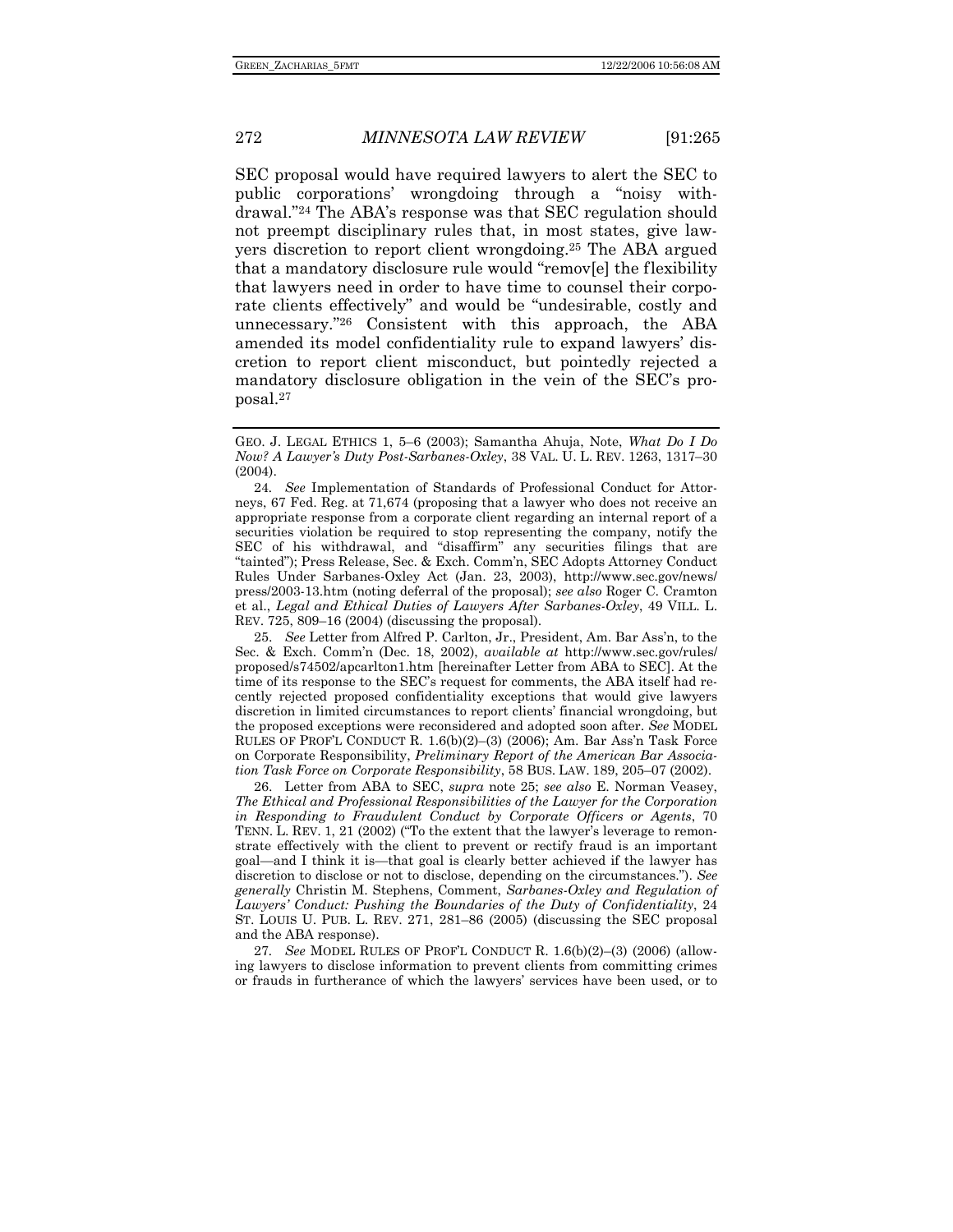In general, when the bar asks lawmakers to defer to permissive rules (such as the attorney-client confidentiality exceptions), the bar's argument is that the rules reflect a considered judgment that it is important to allow lawyers to decide for themselves how to act, rather than mandating lawyers' conduct—either through ethics codes or other law.28 That judgment may rest on a variety of rationales, including the premise that lawyers making individualized decisions are in the best position to judge how to proceed, the notion that lawyers' autonomy is worthy of respect, or the argument that there simply is no best choice among the alternative courses of conduct. The code drafters' judgment in favor of discretion arguably deserves respect because the drafters have special expertise in understanding the true work of, and competing pulls upon, lawyers.29 Insofar as a state's highest court has adopted the ABA model as part of the local professional rules, so that a permissive rule might be said to reflect a considered decision by the bench as well as the bar, the argument that external lawmakers should defer and respect lawyers' discretion has greater force.30

The validity of this kind of argument depends upon whether it is accurate to characterize a particular permissive provision as embodying a normative judgment favoring discretion not only for purposes of professional discipline but also for purposes of regulation more generally. Each permissive rule implicitly raises two questions. First, does a rule telling law-

mitigate injuries resulting from such crimes or frauds); *id.* R. 1.13(c) (allowing lawyers to reveal information under limited circumstances when necessary to prevent injury to an organizational client).

 <sup>28.</sup> As discussed in Parts IV.A–C, however, the permissive nature of a rule does not always signal an intent of the drafters to defer entirely to lawyer discretion. Nor does the fact that the codes believe a rule granting discretion is appropriate necessarily mean that other law-making institutions (e.g., courts) will agree or that the code drafters expect them to agree.

<sup>29</sup>*. Cf.* MODEL RULES OF PROF'L CONDUCT pmbl. ¶ 9 (2006) (noting the "conflicting responsibilities" that lawyers encounter); Richard E. Flamm, *Look*ing Ahead to Ethics 2015: Or Why I Still Do Not Get the ABA Model Conflict of *Interest Rules*, 19 N. ILL. U. L. REV. 273, 274 (1999) ("No one can honestly quarrel, furthermore, with either the Commission Members' credentials, or the diligence with which they have tackled their duties . . . .").

<sup>30</sup>*. Cf.* Green, *supra* note 3, at 387 ("Where professional norms are clear, they are presumptively worthy of respect. . . . If one accepts that the professional norms, particularly as embodied in the lawyer codes, are a reasonable articulation of the elements of effective legal assistance, then criminal prosecutions that are in tension with professional norms should be a cause for concern.").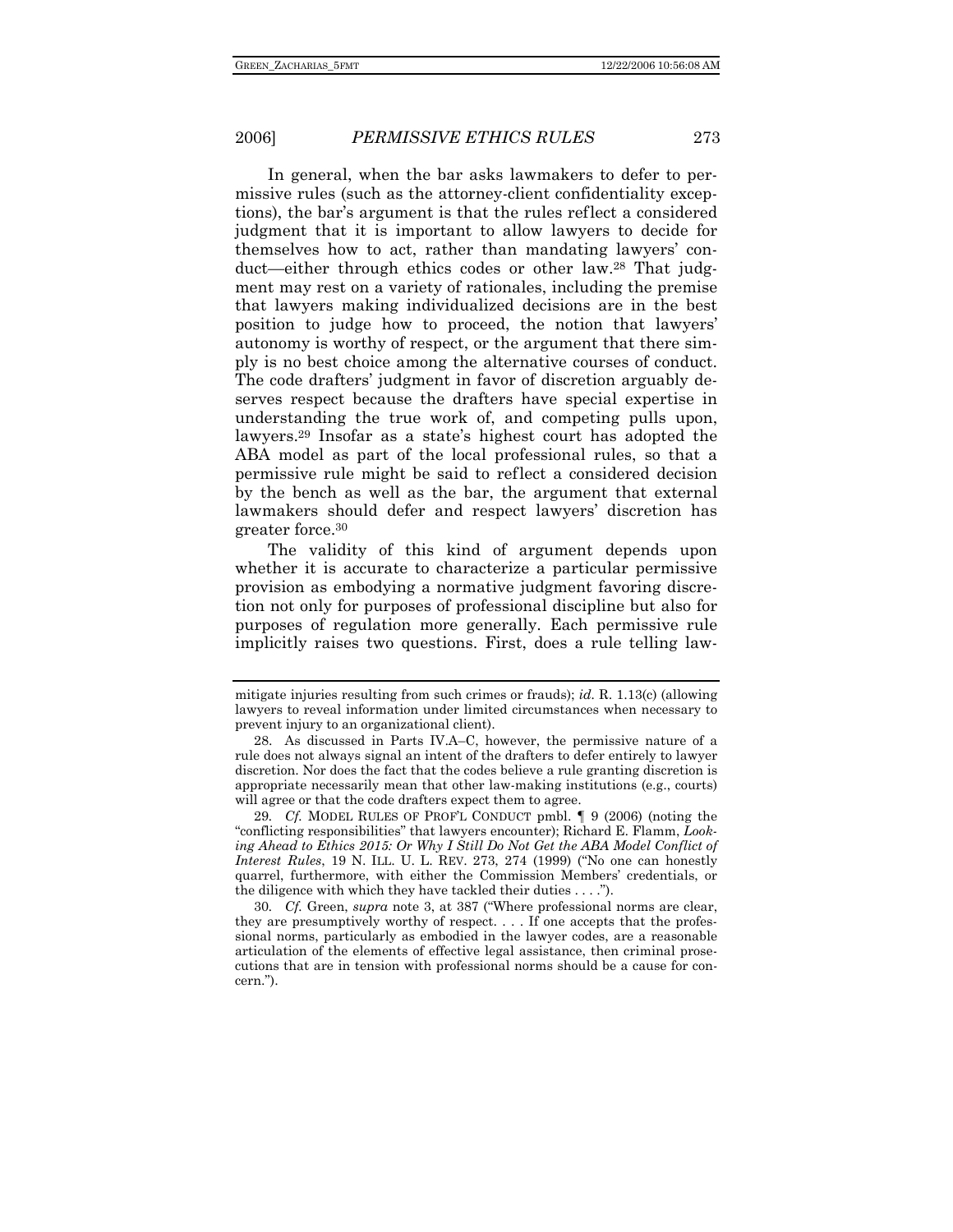yers they "may" do something really mean it? In other words, is lawyer discretion meant to be as broad as it appears on the face of the rule? Second, did the ABA (or state) code drafters in fact make a normative judgment about what lawyers may or may not do, to which they intended other lawmakers, in other contexts, to defer? Permissive rules conceivably reflect various purposes and understandings, so the answers to these two questions may differ from provision to provision.

The questions concerning the interpretation of the codes' permissive rules have broad implications for lawyer regulation. State<sup>31</sup> and federal statutes,<sup>32</sup> civil procedure rules,<sup>33</sup> and administrative regulations34 all restrict lawyers from engaging in aspects of conduct that permissive ethics rules appear to authorize—for example, restricting lawyers' discretion regarding whether to disclose or maintain confidences,<sup>35</sup> to accept a

33*. Compare* FED. R. CIV. P. 23(g) (requiring a lawyer serving as class counsel to "adequately represent the interests of the class"), *with* MODEL RULES OF PROF'L CONDUCT R. 1.7(b) (2006) (providing opportunities to waive conflicts of interest).

35*. See* SEC Standards of Professional Conduct for Attorneys Appearing and Practicing Before the Commission in the Representation of the Issuer, 17 C.F.R.  $\S 205.3(b)(1)–(3)$  (2006) (requiring a lawyer to report fraud to the chief legal officer and the chief executive officer, or to the board of directors if the

 <sup>31.</sup> For example, some state child abuse reporting statutes require lawyers to report threatened harm, when confidentiality rules typically leave the reporting decision to the lawyers' discretion. *See* MISS. CODE ANN. § 43-21-353 (Supp. 2006) ("Any attorney . . . having reasonable cause to suspect that a child is . . . an abused child, shall cause an oral report to be made immediately . . . ."); OR. REV. STAT. § 419B.005 (2003) (including "attorney" as a "[p]ublic or private official" who has a duty to report child abuse under section 419B.010).

<sup>32</sup>*. Compare* 11 U.S.C. § 327(a) (2000) (stating that a lawyer who "hold[s] or represent[s] an interest adverse to the estate" should not represent the estate), *with* MODEL RULES OF PROF'L CONDUCT R. 1.7(b)(4) (2006) (allowing a client to waive his lawyer's conflict of interest).

 <sup>34.</sup> For example, the Office of Thrift Supervision (OTS) brought charges against the law firm of Kaye, Scholer, Fierman, Hays & Handler for allegedly assisting its clients in submitting misleading information in violation of 12 C.F.R. § 563.180(b)(1) (1989) (current version at 12 C.F.R. § 563.180(b)(1) (2006)). *See* Dennis E. Curtis, *Old Knights and New Champions: Kaye, Scholer, the Office of Thrift Supervision, and the Pursuit of the Dollar*, 66 S. CAL. L. REV. 985, 988–91 (1993). The agency interpreted its regulations to forbid financial institutions' lawyers from submitting information that they believed, but did not know, to be false. *See id.* at 991. Such conduct would ordinarily be permissible under the Model Rules, at least in the context of advocacy. *See* MODEL RULES OF PROF'L CONDUCT R. 3.3(a)(3), 3.9 (2006). *See generally* Zacharias, *Understanding Recent Trends*, *supra* note 8, at 16–18 (discussing administrative regulations imposed by other federal agencies that followed the OTS model).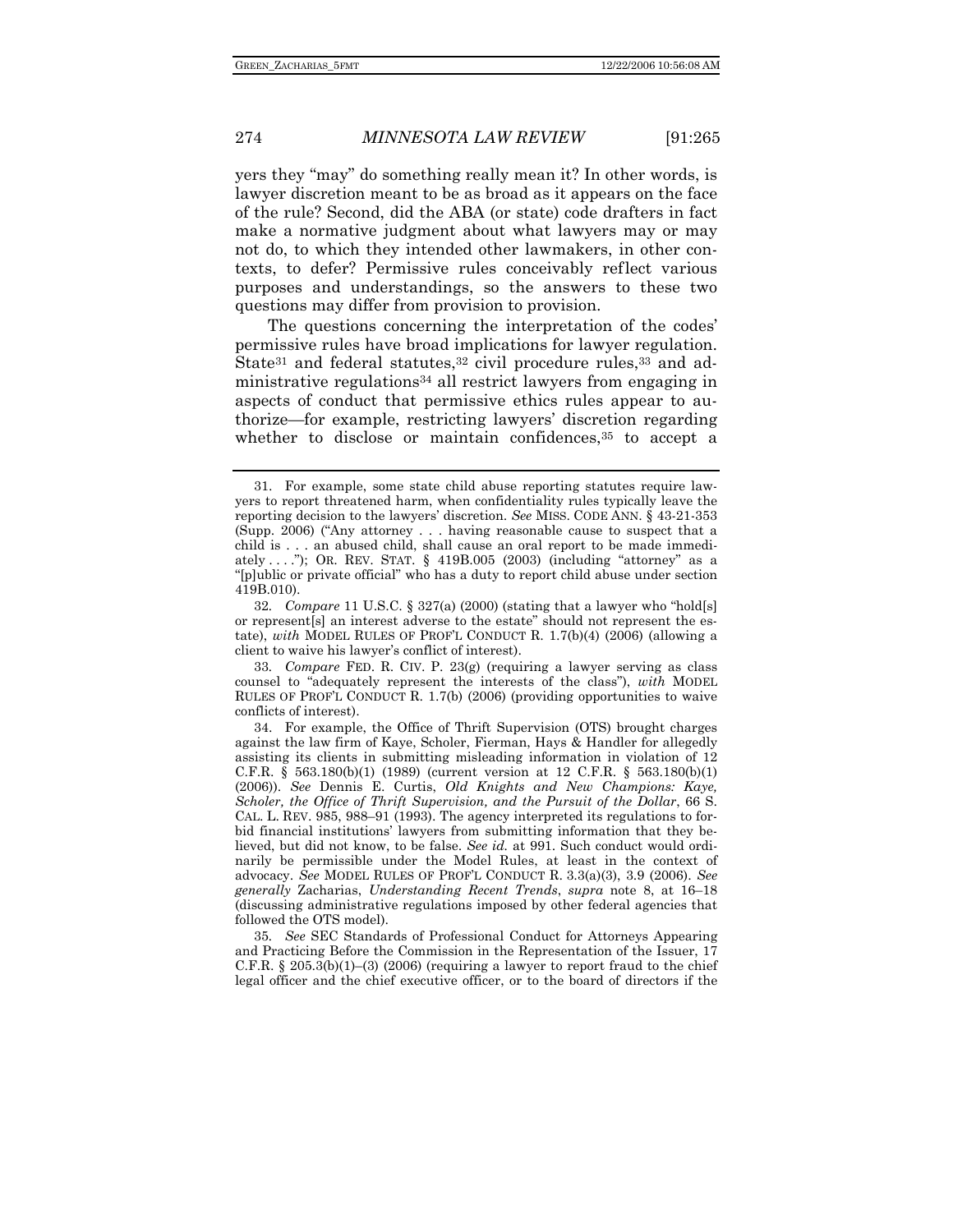waiver of a conflict,<sup>36</sup> or to charge a contingent fee.<sup>37</sup> Lawyers also are potentially subject to civil liability under common law standards for acting within the range of discretion afforded by a permissive rule.38 Whether legislatures, administrative agencies, and courts should give weight—perhaps even preemptive weight—to an ethics rule that authorizes lawyers to exercise discretion depends, at least initially, on the meaning of the rule and what it is intended to accomplish.

To date, little attention has been paid to the nature of permissive ethics rules.39 This Article examines some of the existing examples of permissive rules and identifies the range of premises that appear to underlie them. It demonstrates that the extent of discretion accorded by the codes, even for disciplinary purposes, is narrower and less certain than initially appears. Moreover, the Article suggests that, given the current state of professional regulation, one can rarely argue defini-

38*. See, e.g.*, Lawrence J. Fox, *It Takes More Than Cheek to Lose Our Way*, 77 ST. JOHN'S L. REV. 277, 284 (2003) (noting that when the ABA amended Rule 1.6, it increased lawyers' risk of civil liability for failing to report client misconduct because they "no longer have the shield of 1.6's prohibition on disclosure of confidential information").

39*. But see* Samuel J. Levine, *Taking Ethical Discretion Seriously: Ethical Deliberation as Ethical Obligation*, 37 IND. L. REV. 21, 46 (2003); Fred C. Zacharias & Bruce A. Green, *Reconceptualizing Advocacy Ethics*, 74 GEO. WASH. L. REV. 1, 52 (2005) (arguing that permissive rules are not necessarily meant to give lawyers unbridled discretion, but may "presuppose that lawyers will exercise professional conscience in deciding how to act in individual cases within the category identified by the rule"); George W. Overton, *Permissive Duties*, CBA REC., June–July 1997, at 46, 50.

officers do not respond in a reasonable time); Patent and Trademark Office Code of Professional Responsibility, 37 C.F.R. § 10.85(b)(1) (2006) ("A practitioner who receives information clearly establishing that . . . [a] client has, in the course of the representation, perpetrated a fraud upon a person or tribunal shall promptly call upon the client to rectify the same, and if the client refuses or is unable to do so the practitioner shall reveal the fraud to the affected person or tribunal.").

<sup>36</sup>*. See* 11 U.S.C. § 327(a).

<sup>37</sup>*. See* Board of Veterans' Appeals: Rules of Practice, 38 C.F.R.  $\S 20.609(d)(2)(i)$  (2006) (prohibiting a lawyer to charge a contingent fee when a "disinterested third party" is funding the litigation on the claimant's or appellant's behalf); *see also* Assistance Program Under the 9/11 Heroes Stamp Act of 2001, 70 Fed. Reg. 43,214, 43,215 (July 26, 2005) (to be codified at 44 C.F.R. pt. 153) ("[A]ny fee arrangement (including contingency, hourly, etc.) exceeding 5% of an eligible claimant's payment from the Heroes Stamp Act fund would not be in the best interest of the eligible claimant."); Lester Brickman, *The Market for Contingent Fee-Financed Tort Litigation: Is It Price Competitive?*, 25 CARDOZO L. REV. 65, 92 n.105 (2003) (listing statutes and court rules that limit the amount of contingent fees).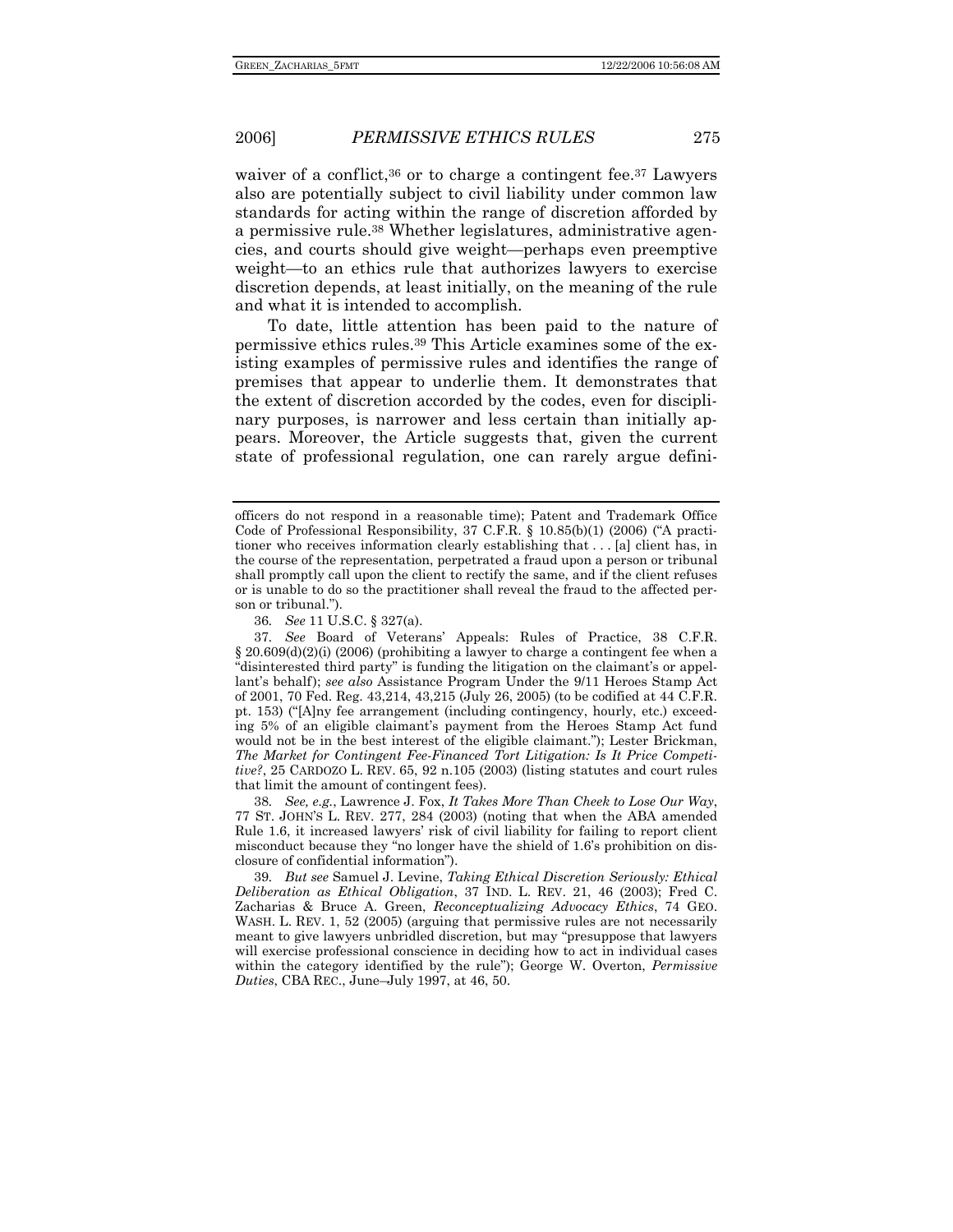tively that a permissive rule reflects a normative judgment that is meant to be respected by other lawmakers. This conclusion has importance not only for how lawmakers should view permissive professional rules, but also for how rule drafters should develop such rules in the future.40

Part I of this Article identifies three different ways of characterizing permissive rules, each of which has significance for determining the extent of lawyers' discretion under the rules. Part II describes potential limits on lawyers' discretion, some arising from the professional codes themselves and some imposed by outside regulation. Part III discusses the possible justifications for permissive rules, each of which seems to underlie at least some of the codes' permissive provisions. Finally, Part IV analyzes the significance of the existence of these multiple characterizations and justifications for institutions writing, implementing, and enforcing the rules.

### I. THE NATURE OF DISCRETION IN PERMISSIVE ETHICS RULES

Permissive ethics rules take various forms. Some give lawyers two alternatives, or a range of alternatives, without even implicitly suggesting grounds for choosing between or among them. For example, in most jurisdictions, a lawyer who reasonably believes (but does not know) that a client in a civil case will testify falsely "may" refuse to offer the testimony.<sup>41</sup> In rendering legal advice to clients, a lawyer "may refer not only to law but to other considerations such as moral, economic, social and political factors, that may be relevant to the client's situation."42 "[A] lawyer representing an indigent client may pay court costs and expenses of litigation on behalf of the client."43 And a lawyer may "contract with a client for a reasonable contingent fee in a civil case."44 On their face, rules such as these have no limiting principles.

 <sup>40.</sup> Part IV of this Article notes some implications of our analysis of permissive rules for courts and other lawmakers. However, this Article focuses primarily on identifying the nature of permissive rules—an important endeavor that the previous literature has omitted. This Article leaves the normative issues of precisely how other lawmakers should respond to permissive rules to another day.

<sup>41</sup>*. See* MODEL RULES OF PROF'L CONDUCT R. 3.3(a)(3) (2006).

 <sup>42.</sup> *Id.* R. 2.1.

 <sup>43.</sup> *Id.* R. 1.8(e)(2).

 <sup>44.</sup> *Id.* R. 1.8(i)(2).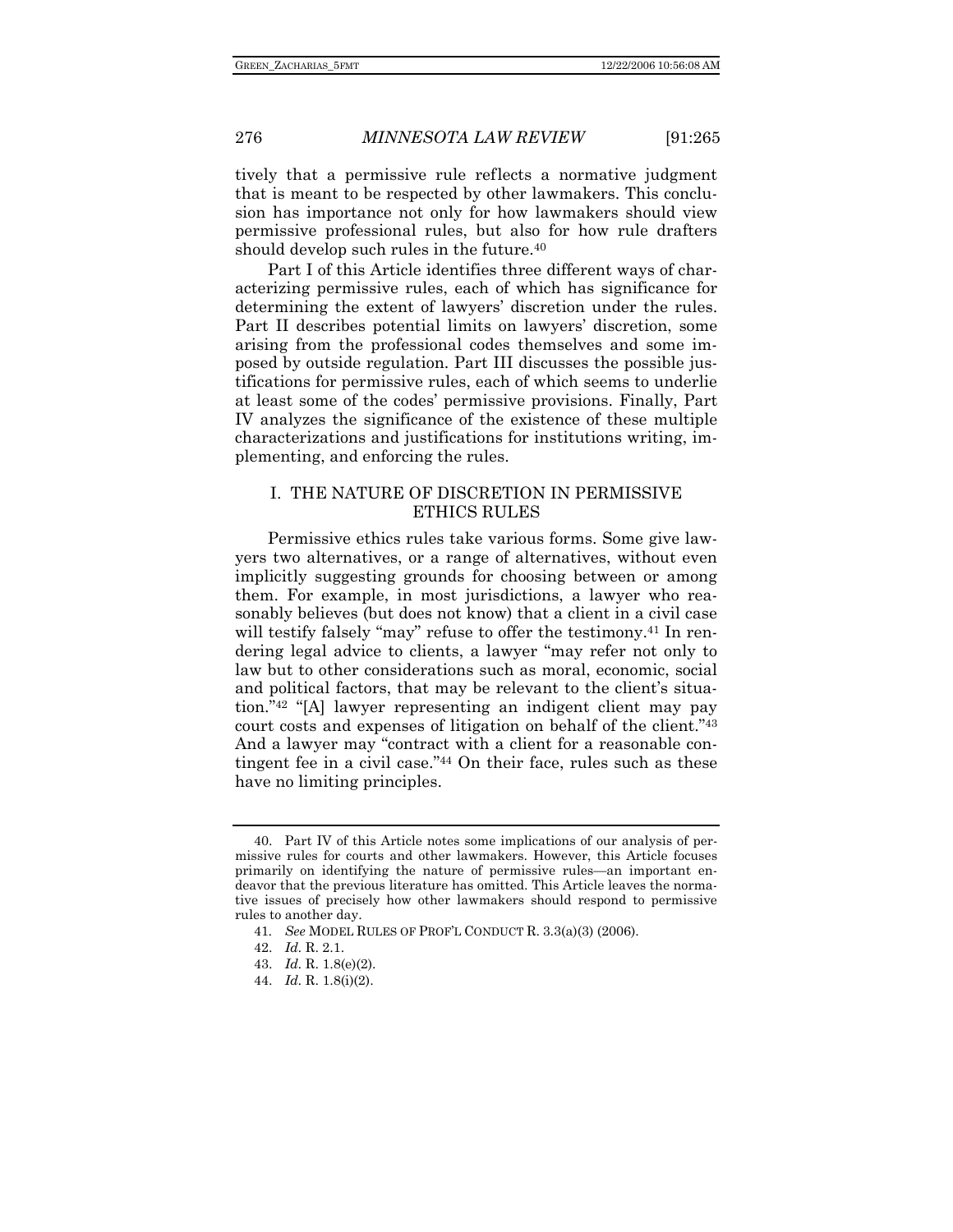Other permissive rules cabin lawyers' discretion. For example, lawyers may disclose client confidences in order to prevent certain harms45 or defend themselves against accusations of wrongdoing,46 but only to the extent they "reasonably believe[] necessary" to accomplish the authorized end.47 A lawyer may accept a client's informed waiver of concurrent conflicts of interests, but only under specified circumstances<sup>48</sup> and when "the lawyer reasonably believes that [he or she] will be able to provide competent and diligent representation."49 A lawyer "may limit the scope of the representation" with client consent,50 but some codes circumscribe that authority to apply only in situations in which its exercise is "reasonable under the circumstances."51 Lawyers "may withdraw from representing a client" in a series of prescribed instances,<sup>52</sup> but must seek permission of a tribunal to do so in litigation<sup>53</sup> and take steps to protect the client's interests.54 Although provisions such as these limit when and, in some cases, how the lawyer may exercise discretion, a lawyer acting within the limitations nevertheless is given a range of choice.55

- 50*. Id.* R. 1.2(c).
- 51*. Id.* cmt. 7.
- 52*. Id.* R. 1.16(b).
- 53*. See id.* R. 1.6(c).
- 54. *See id.* R. 1.6(d).

 55. A third set of discretionary rules seems to grant discretion implicitly, by allocating authority to lawyers to make a category of decisions without specifying the limits on that authority. For example, although the codes typically require lawyers to abide by client decisions concerning the "objectives of representation," they also imply that lawyers have discretion to determine the means to implement the client's objectives. *See id.* R. 1.2(a) & cmts. 1–2. The pre-2002 version of the Model Rules seems to grant lawyers full authority to make strategic decisions in pursuing clients' objectives, but the current version is more ambiguous. *Compare* MODEL RULES OF PROF'L CONDUCT R. 1.2 cmt. 1 (2001) (assigning "responsibility for legal and tactical issues" to the lawyer), *with* MODEL RULES OF PROF'L CONDUCT R. 1.2 cmt. 2 (2006) (noting that clients "normally defer" to lawyers regarding tactical decisions, but concluding that "[b]ecause of the varied nature of the matters about which a lawyer and client might disagree and because the actions in question may implicate the interests of a tribunal or other persons, this Rule does not prescribe how such

<sup>45</sup>*. See id.* R. 1.6(b)(2).

<sup>46</sup>*. See id.* R. 1.6(b)(5).

<sup>47</sup>*. Id.* R. 1.6(b); *see* McClure v. Thompson, 323 F.3d 1233, 1242–43 (9th Cir. 2003) (concluding that the future crime exception to attorney-client confidentiality includes a requirement that the disclosing attorney's belief be reasonable).

<sup>48</sup>*. See, e.g.*, MODEL RULES OF PROF'L CONDUCT R. 1.7(b) (2006).

 <sup>49.</sup> *Id.* R. 1.7(b)(1).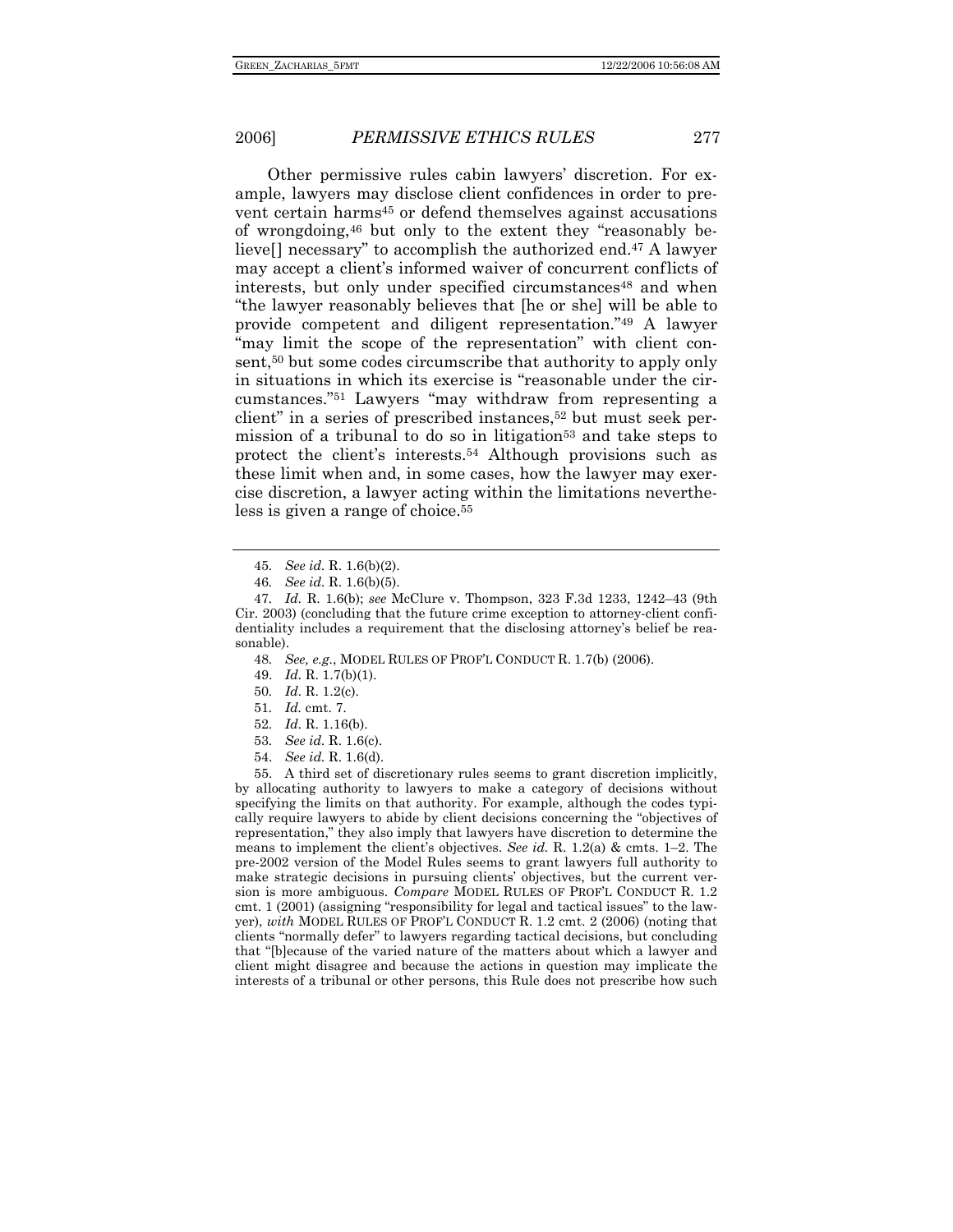In either case, a key threshold question is how, as a general matter, permissive rules should be viewed. There are three basic possibilities. A rule stating that a lawyer may, but implicitly need not, act in a particular way can be seen as equivalent to not regulating at all. It may be seen as affirmatively authorizing a lawyer to make any decision within the range of choice defined by the rule. Finally, it may be seen as authorizing a lawyer to make choices, but only on terms, or based on considerations, implied by the rule. The resolution of this threshold question should influence whether and how other lawmakers take account of a permissive rule.

### A. PERMISSIVE RULES AS NONREGULATION

Consider the first possibility. It is not self-evident that permissive rules reflect anything other than a drafting alternative to nonregulation. Arguably, permissive rules simply indicate where mandatory rules end and the absence of regulation begins. They describe an area of conduct where the professional rules are silent.

For example, the rule on attorneys' fees states that a lawyer "may" share fees with another lawyer *if* certain conditions are fulfilled.56 Is this different from a mandatory rule stating that a lawyer "may not" share fees *unless* the same conditions are fulfilled? With respect to the latter rule, it would be an exaggeration to conclude that the drafters affirmatively left fee sharing to lawyers' "discretion" in all cases in which the conditions are satisfied. The more logical interpretation is that the drafters took no position on (or did not regulate) fee sharing that occurs when the preconditions are satisfied.57 At least

disagreements are to be resolved"). This Article will not address this category of discretionary rules as there is some dispute about whether these rules are, in fact, permissive; arguably, the rules are better viewed as nonregulation rather than permissive regulation.

<sup>56</sup>*. See* MODEL RULES OF PROF'L CONDUCT R. 1.5(e) (2006).

 <sup>57.</sup> The difference between not regulating and authorizing a choice of conduct is highlighted by the rule requiring a lawyer to expedite litigation provided that doing so is "consistent with the interests of the client." *Id.* R. 3.2. This rule does not appear to regulate what lawyers must or may do when expediting litigation is *not* consistent with the client's interests. *See id.* Even so, it would be surprising to find courts or ethics committees interpreting the rule as if it affirmatively accords lawyers discretion to delay whenever delay, in and of itself, benefits the client. Indeed, the comments to Model Rule 3.2 suggest that a lawyer must consider more than the client's desires. *See id.* cmt. 1 (stating that a lawyer who fails to expedite must have "some substantial purpose other than delay").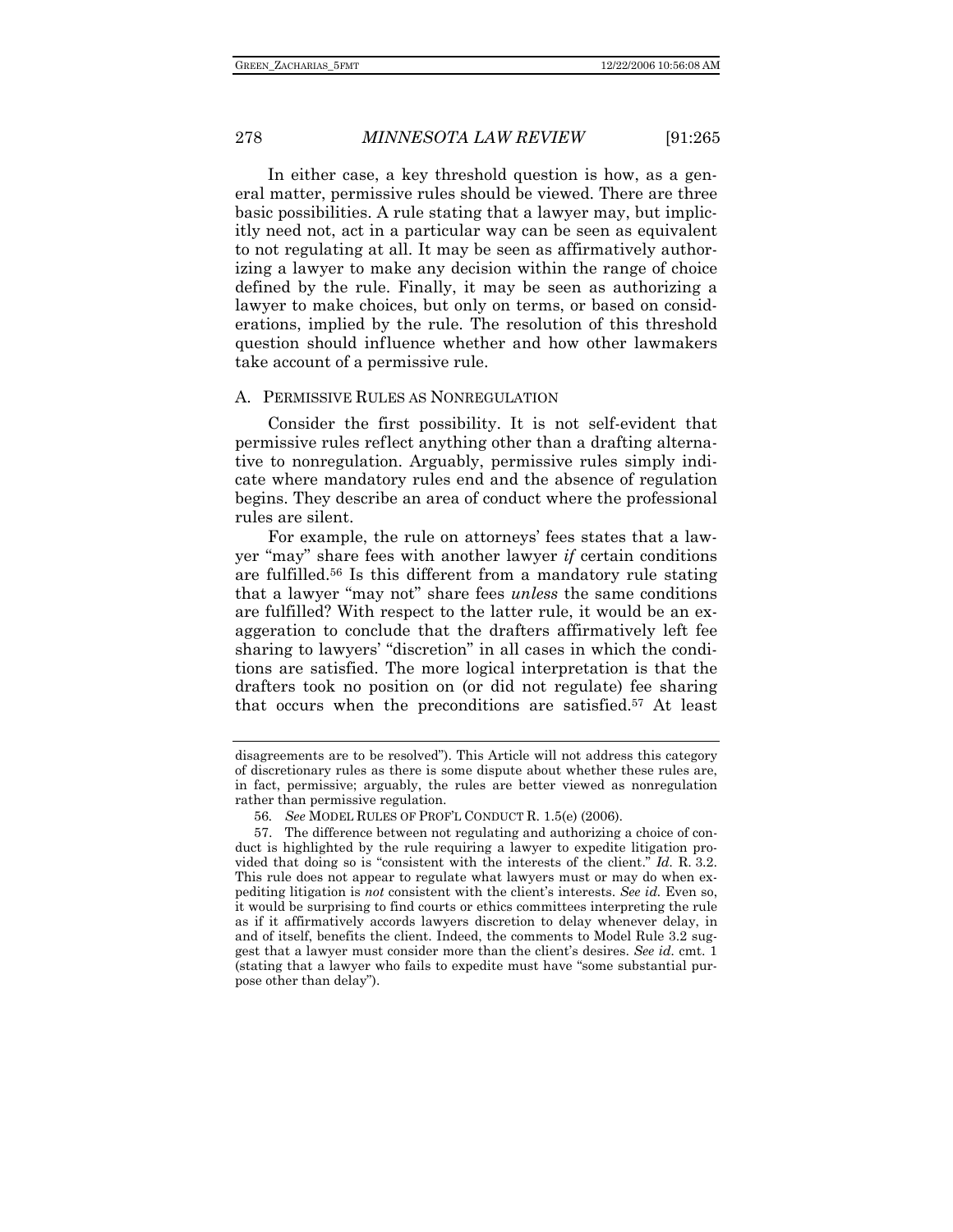some of the other permissive rules, when read in context, have similar effects—suggesting nothing more than an exception to a mandatory standard and leaving the excepted area unregulated.58 The term "may" simply is used to set boundaries establishing when the rule's mandate or prohibition applies.<sup>59</sup>

On the surface, the argument in favor of viewing permissive rules as nonregulation is belied by the fact that the drafters had a drafting choice. That the drafters opted for a permissive formulation ("may  $\ldots$  if") rather than a mandatory formulation ("may not . . . unless") suggests that they intended to do more than simply create an exception, an unregulated field. However, at least where the permissive rule serves as an exception to multiple mandates, the permissive approach may be the only drafting option available to accomplish nonregulation.

Assume, for instance, that trial lawyers generally "may not" offer evidence they know to be false,<sup>60</sup> but otherwise generally "must" offer any other relevant evidence that will help the client's cause<sup>61</sup> or that the client insists on presenting.<sup>62</sup> If

59*. See, e.g.*, *id.* R. 1.8(i) ("A lawyer shall not acquire a proprietary interest in the cause of action or subject matter of litigation . . . except that the lawyer may: (1) acquire a lien . . . to secure the lawyer's fees or expenses; and (2) contract with a client for a reasonable contingent fee in a civil case.").

Another interesting example of this phenomenon is Model Rule 1.6, which provides that a lawyer "may" reveal otherwise confidential information when necessary "to comply with other law or a court order." *Id.* R. 1.6(b)(6). Because the exception does not require a lawyer to comply with other law, it suggests that the drafters envision instances in which disobedience may be appropriate—perhaps in situations in which a lawyer seeks to challenge the "other law." However, the permissive language certainly is not meant to imply that compliance with the law is purely discretionary; it simply articulates the boundaries of the otherwise mandatory confidentiality rules while requiring the lawyer (and other lawmaker) to decide whether confidentiality or other law should take precedence, based on considerations not apparent in the professional rules.

 61. This arguably is required as a matter of competence under Model Rule 1.1. *See id.* R. 1.1 & cmt. 2. The Model Code made this obligation more explicit

 <sup>58.</sup> For example, Model Rule 3.1 includes two sentences, the first stating that a lawyer "shall not" make frivolous assertions, and the second stating that a lawyer in a criminal case "may nevertheless so defend the proceeding as to require that every element of the case be established." *Id.* R. 3.1. The obvious reading is that the second sentence is meant simply to make clear that the rule against asserting frivolous defenses does not preclude a criminal defense lawyer from ensuring that the prosecution meets its burden of proof. Nothing suggests that the rule is meant to give the criminal defense lawyer discretion to require the prosecution to prove its case. Almost certainly, that choice ethically and constitutionally—belongs to the client.

 <sup>60.</sup> *See id.* R. 3.3(a)(3).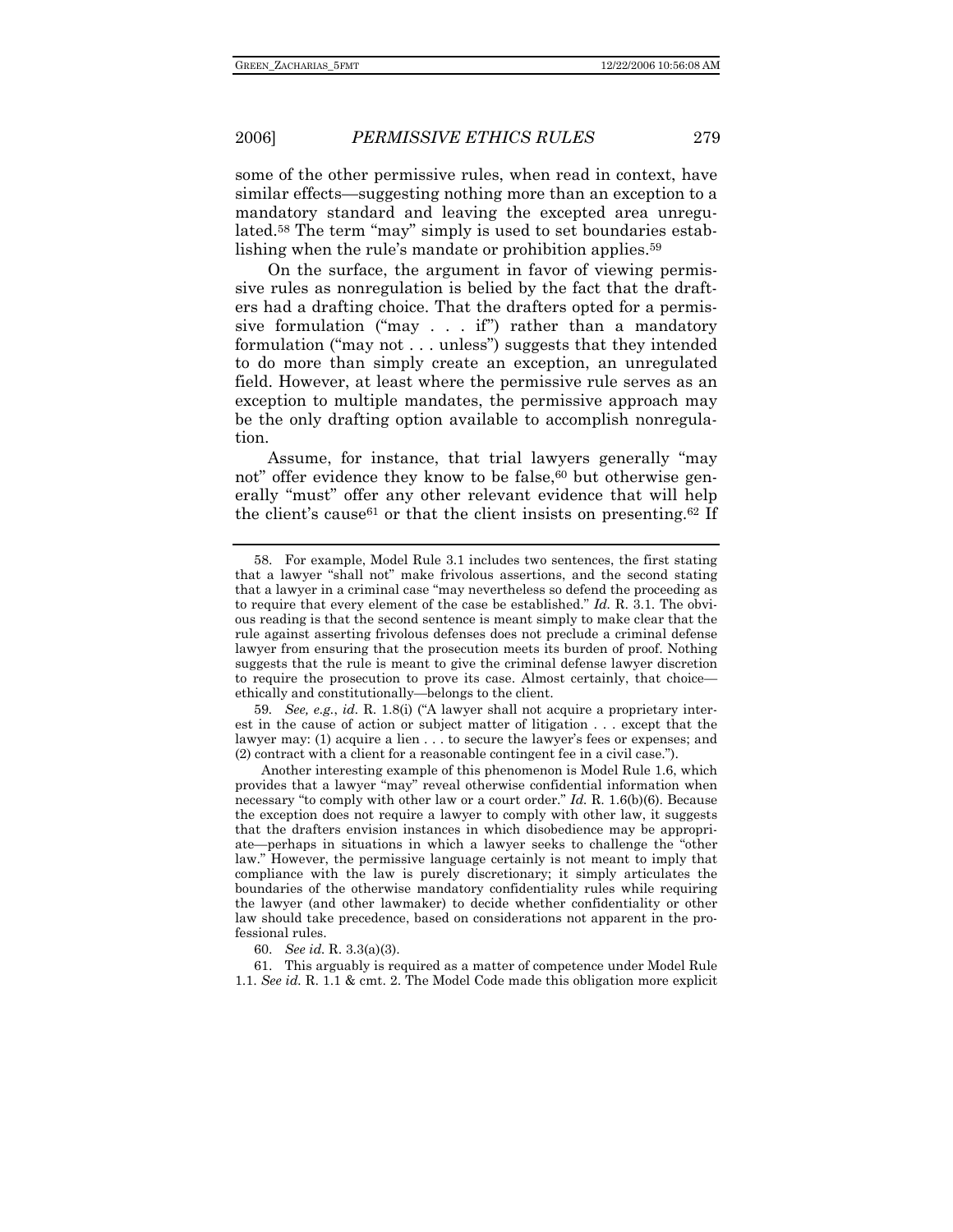the drafters want to exclude from these opposing mandates evidence which a lawyer "reasonably believes" to be false, the obvious way to do so is by saying that the lawyer "may" (but need not) offer such evidence. One cannot necessarily assume that employing permissive language has a broader purpose than identifying the limits of the mandatory rules. If identifying those limits is indeed the objective, then even though the rule says "may," it probably does not reflect a judgment that other lawmakers should respect the "autonomy" recognized by the rule, on one hand, or that lawyers should regularly exercise the "discretion" accorded by the rule, on the other.

### B. PERMISSIVE RULES AS DEFERRING TO LAWYER CHOICE

The argument that permissive rules are equivalent to nonregulation depends on one's attitude toward the rules. Not surprisingly, given lawyers' self-interest and the structure of some of the rules, many practicing lawyers take an extremely lawyer-protective view of permissive rules. They assume that whenever ethics provisions permit lawyers to act in a certain way, the provisions are defining an area in which lawyer conduct is meant to be unconstrained.<sup>63</sup> On this understanding, the choice of conduct belongs entirely to individual lawyers.64 A lawyer's decision within the area covered by a permissive rule is both unregulated by the disciplinary process and intended to be free from other regulatory oversight.

63*. See, e.g.*, Zacharias & Green, *supra* note 39, at 46–47 (discussing the gloss modern practitioners place on the codes).

by providing that a lawyer "shall not . . . [f]ail to seek the lawful objectives of his client through reasonably available means." *See* MODEL CODE OF PROF'L RESPONSIBILITY DR 7-101(A)(1) (1980).

<sup>62</sup>*.* MODEL CODE OF PROF'L RESPONSIBILITY EC 7-7 (1980) (requiring lawyers to follow their clients' directions except as to matters "not affecting the merits of the cause or substantially prejudicing the rights of the client"); *cf.* MODEL RULES OF PROF'L CONDUCT R. 1.2 cmt. 1 (2006) (offering suggestions but not definitively prescribing how to resolve tactical disagreements between a lawyer and client when discussion between them fails to yield a resolution).

<sup>64</sup>*. See* JOHN T. NOONAN, JR. & RICHARD W. PAINTER, PROFESSIONAL AND PERSONAL RESPONSIBILITIES OF THE LAWYER 107 (2d ed. 2001) ("The Code also, like the Model Rules, is permissive; in no circumstances is a lawyer required to disclose . . . ."); David McGowan, *Why Not Try the Carrot? A Modest Proposal to Grant Immunity to Lawyers Who Disclose Client Financial Misconduct*, 92 CAL. L. REV. 1825, 1825 n.1 (2004) (assuming that discretionary exceptions to confidentiality do not anticipate any limits on lawyers' exercise of discretion).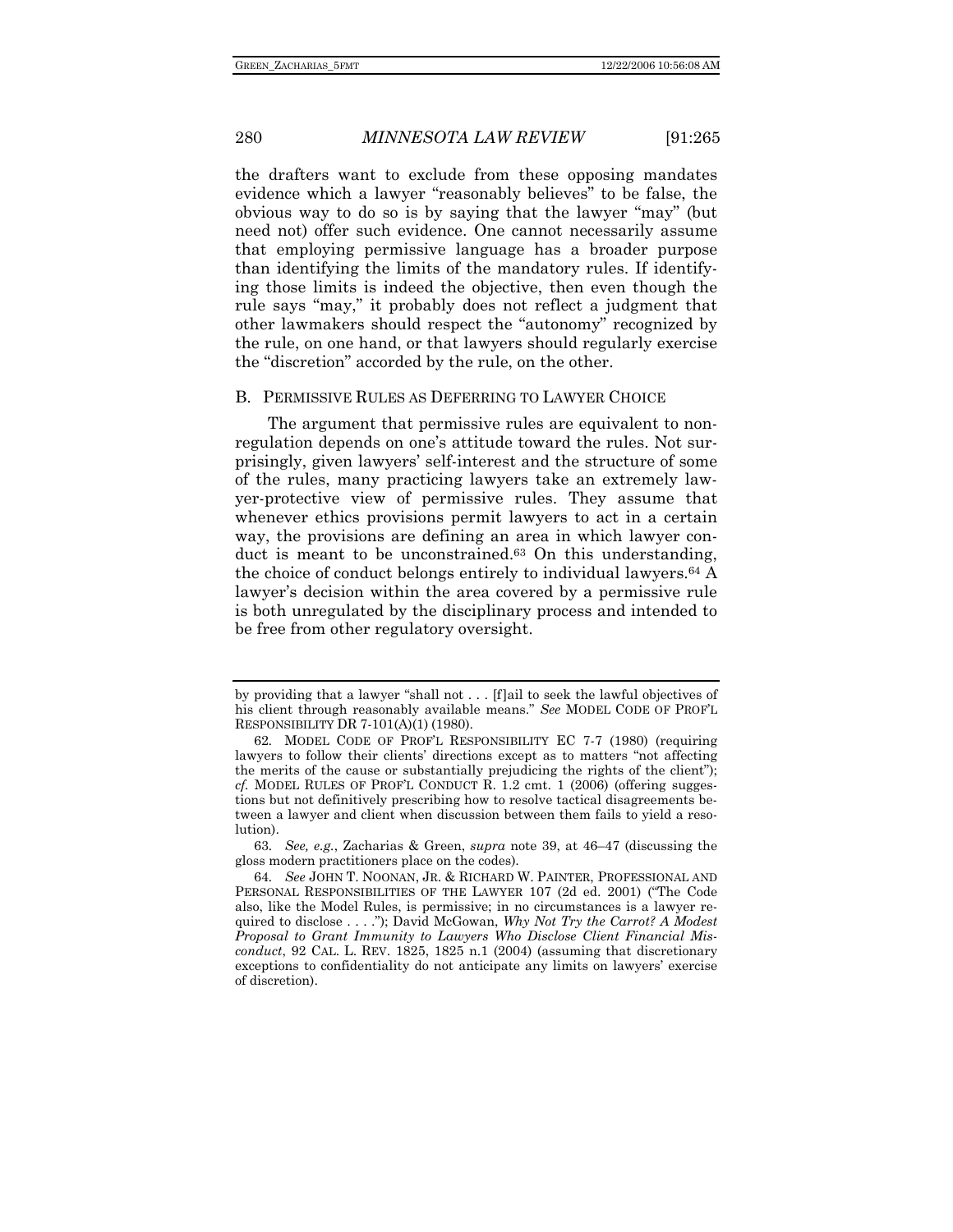If one interprets the permissive rules, or particular permissive rules, as endorsing professional self-restraint as the preferred disciplinary approach, a key question is what external lawmakers should make of that signal. The ABA drafters have claimed not to work with an eye toward how other regulators will use or enforce the codes.65 That does not mean, however, that the drafters are indifferent regarding the issue of whether other lawmakers will respect their regulatory preferences; presumably, the drafters at least hope that other regulators will give some weight to the considered judgments underlying the rules.66 How far this expectation extends, however, will not be clear from the terms of the rules.

### C. PERMISSIVE RULES AS REGULATED DISCRETION

The ABA drafters' explanation that "may" signifies something more than silence suggests a third, narrower understanding of the permissive rules; namely, that permissive rules give lawyers "discretion," but only "discretion to exercise professional judgment."67 This approach is consistent with standards governing other legal actors who are expected to make discretionary decisions based on particular principles and are taken to task for abusing their discretion.<sup>68</sup> The explanation of "may"

<sup>65</sup>*. Cf.* MODEL RULES OF PROF'L CONDUCT pmbl. ¶ 11 (2006) ("To the extent that lawyers meet the obligations of their profession, the occasion for government regulation is obviated. Self-regulation also helps maintain the legal profession's independence from government domination.").

<sup>66</sup>*. See, e.g.*, *id.* ¶ 14 ("Violation of a Rule should not itself give rise to a cause of action against a lawyer. . . . The Rules are designed to provide guidance to lawyers and to provide a structure for regulating conduct through disciplinary agencies. They are not designed to be a basis for civil liability.").

<sup>67</sup>*. Id.* 

 <sup>68.</sup> For example, judges' discretionary decisions typically must be principled and may be reviewable for abuse of discretion. *See* United States v. Martinez-Salazar, 528 U.S. 304, 304 (2000) (noting that "the District Court's [decision] was an abuse of discretion" in "violation of . . . due process"); Maureen Armour, *Rethinking Judicial Discretion: Sanctions and the Conundrum of the Close Case*, 50 SMU L. REV. 493, 518–22 (1997) (discussing the difficulty in relying on judicial discretion to issue sanctions under Federal Rules of Civil Procedure Rule 11 because of the ambiguity and lack of consistent meaning of the word "discretion"); George C. Christie, *An Essay on Discretion*, 1986 DUKE L.J. 747, 764–72 (1986) (discussing how constitutional adjudication and the use of legal tests involving multiple factors have increased discretion in the judicial decision-making process). The meaning of "discretion," however, often varies depending upon the context and the actor to which it applies. *See*  RONALD M. DWORKIN, TAKING RIGHTS SERIOUSLY 131–39 (1977) (discussing the various meanings of the word "discretion" and its influence on judges' decisions); George P. Fletcher, *Some Unwise Reflections About Discretion*, 47 LAW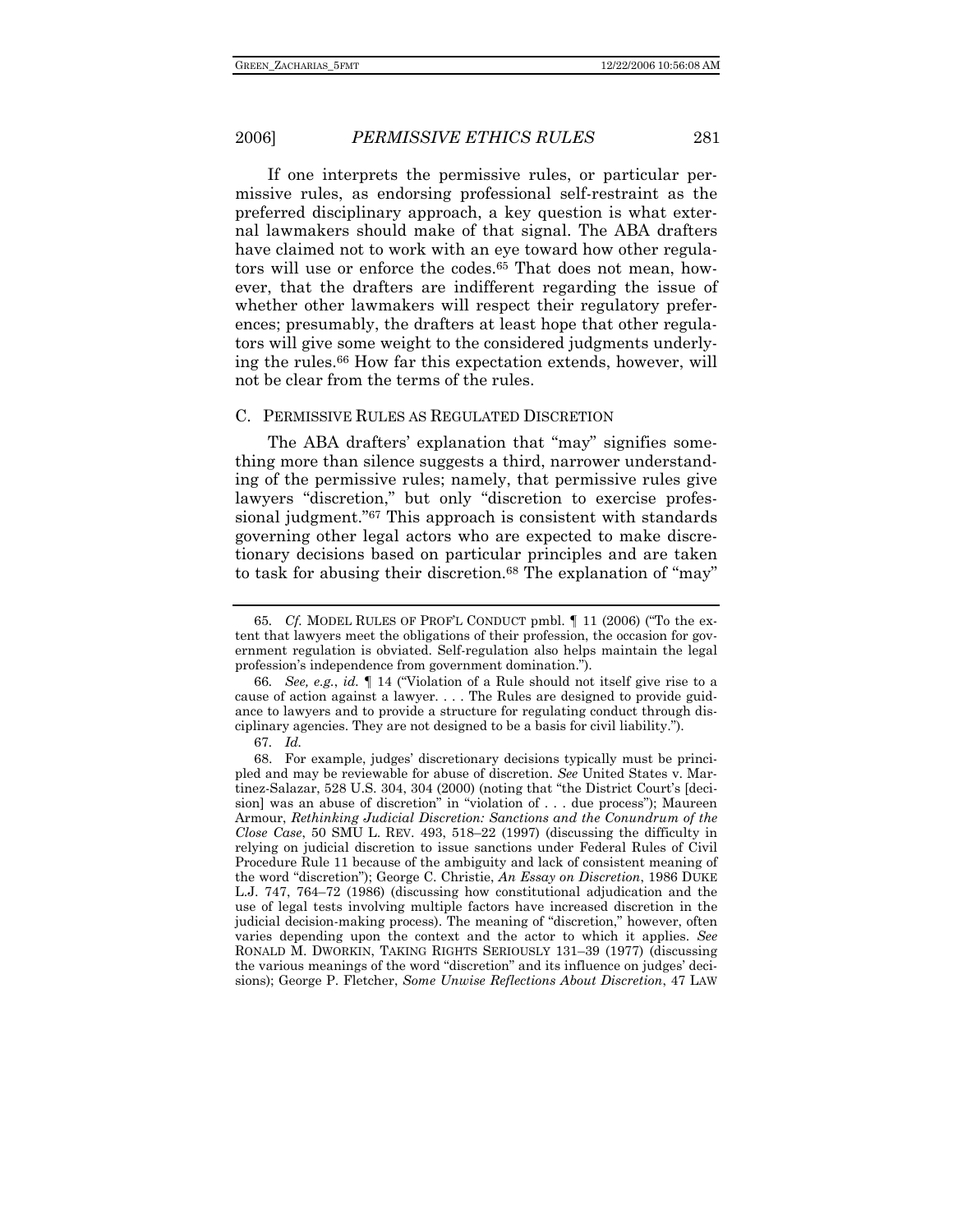in the introduction to the Model Rules suggests that one should interpret the permissive provisions with a view to their implicit limitations.69 Although the rules give lawyers choices, lawyers are required to exercise "professional judgment" in selecting among those choices.70 That is, lawyers remain subject to regulatory oversight, but the standard by which lawyers' conduct is judged is more deferential than in other areas of conduct governed by the ethics rules.

Under this view of permissive rules, the codes' allocation of discretion often comes with an implicit mandate. Lawyers' choice of conduct is not unfettered, as it might be were the rules simply silent regarding the type of conduct in question. Rather, lawyers have "discretion" akin to that of a judge or administrative agency that is accorded broad leeway. Like these other decision-makers, lawyers may be criticized for abusing their discretion.71 Perhaps lawyers may be disciplined for failing to "exercise professional judgment" implicitly contemplated by particular permissive rules. Maybe lawyers merely will suffer professional opprobrium for exercising discretion inadequately.72 But in either case, the permission to choose among the options comes with expectations. It is subject to regulation.73

69. *See* MODEL RULES OF PROF'L CONDUCT pmbl. ¶ 14 (2006).

71*. See, e.g.*, *id.* ¶ 15 ("Compliance with the rules . . . depends primarily upon understanding and voluntary compliance, secondarily upon reinforcement by peer and public opinion, and finally, when necessary, upon enforcement through disciplinary proceedings.").

72*. See, e.g.*, *id.* ¶ 7 ("Many of a lawyer's responsibilities are prescribed in the Rules of Professional Conduct . . . . However, a lawyer is also guided by . . . the approbation of professional peers.").

 73. Of course, the failure to articulate grounds for the exercise of discretion under the permissive rules undermines their force. *See* William H. Simon, *Wrongs of Ignorance and Ambiguity: Lawyer Responsibility for Collective Misconduct*, 22 YALE J. ON REG. 1, 20 (2005) (noting ABA drafters' persistent failure to indicate how lawyers should exercise their discretion to disclose corporate clients' confidences to avoid future harm).

<sup>&</sup>amp; CONTEMP. PROBS. 269, 271–85 (1984) (reviewing various groups' perception of the meaning of "discretion" and analyzing the degree to which discretion is accepted as a justification for a decision). Scholars have noted that prosecutors' discretion, though broad, is expected to be exercised with a view to "serving justice" and maintaining prosecutorial neutrality. *See generally* Bruce A. Green & Fred Zacharias, *Prosecutorial Neutrality*, 2004 WIS. L. REV. 837, 840– 52 (2004) (discussing prosecutorial discretion and neutrality); Fred C. Zacharias, *Structuring the Ethics of Prosecutorial Trial Practice: Can Prosecutors Do Justice?*, 44 VAND. L. REV. 45, 53–56 (1991) (discussing prosecutors' obligation to serve justice).

<sup>70</sup>*. Id.*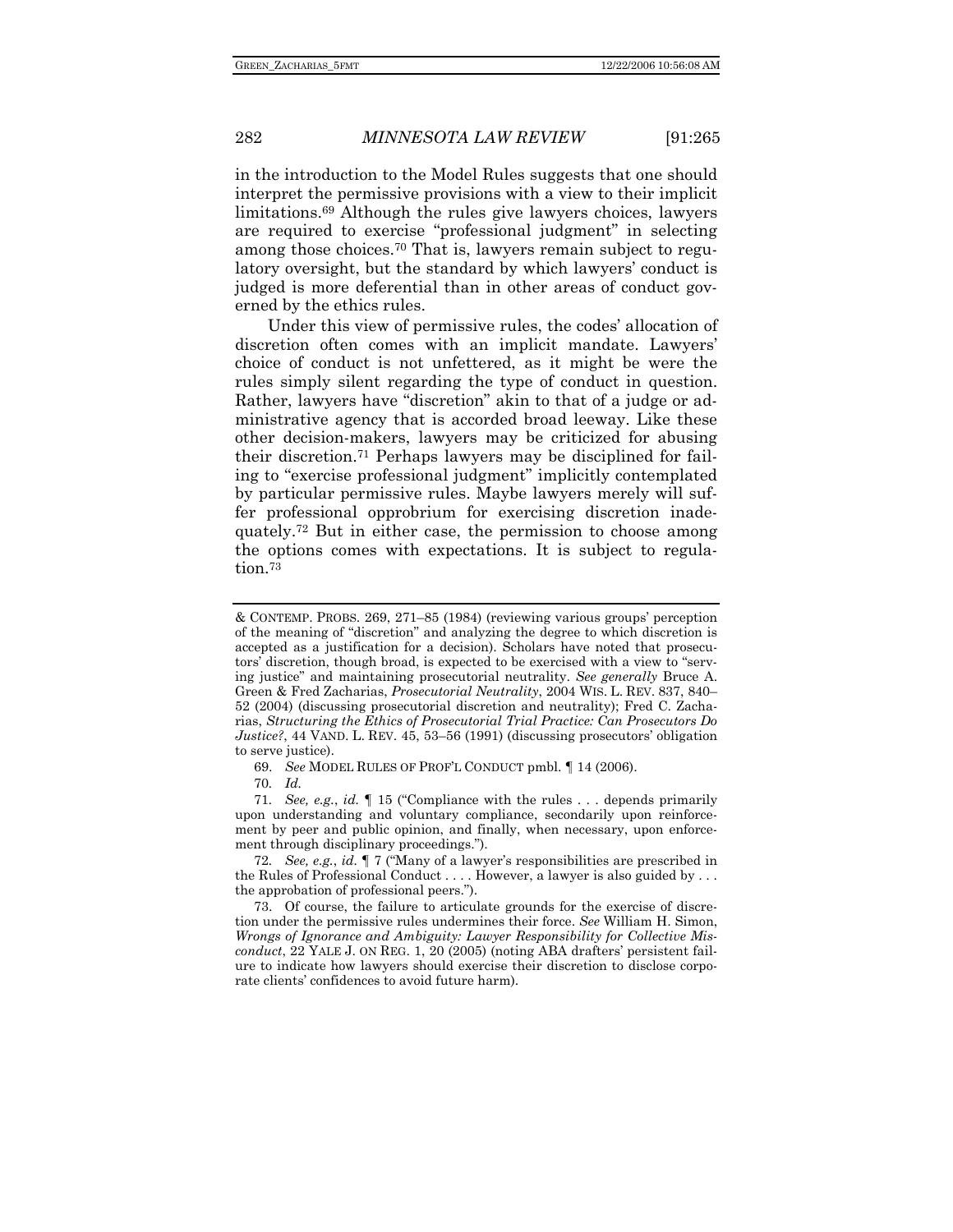This interpretation makes considerable sense when one compares permissive ethics provisions to vague or opentextured rules that also envision variations in how different lawyers will act. Both open-textured provisions (such as requirements of "reasonable diligence"74 and reasonable communications with the client75 and prohibitions against "unreasonable fee[s]"76) and permissive provisions incorporate "standards" rather than bright-line "rules."77 Like permissive provisions, open-textured provisions accord lawyers a degree of discretion. But the open-textured provisions envision the exercise of discretion only within the narrow boundaries of otherwise acceptable behavior. Implicitly, they signal enforcement authorities to refrain from proceeding against lawyers who make good-faith and plausible but, in hindsight, erroneous judgments in areas of uncertainty. In contrast, permissive provisions imply a broader degree of discretion. They anticipate that lawyers will exercise professional judgment in the whole range of cases, not just close cases, and that lawyers will not be sanctioned for making wrong choices except perhaps in extreme situations in which they have failed to exercise judgment at all.

Understood in this way, permissive ethics rules clearly differ from nonregulation (i.e., silence). They, in fact, are a form of regulation that has traditional roots. Until the mid-twentieth century, the professional codes relied less on codified rules than on the expectation of individual lawyers' self-restraint, guided by professional norms.78 The contemporary codes for the most

78*. See* Fred C. Zacharias, *Reconciling Professionalism and Client Interests*, 36 WM. & MARY L. REV. 1303, 1314–16 (1995). Some modern commentators have argued that lawyer regulation has become overly legalistic and should rely more heavily on lawyers' exercise of professional judgment. *See, e.g.*, WILLIAM H. SIMON, THE PRACTICE OF JUSTICE 15 (1998) (contrasting a "rule-focused approach" with a more contextual approach allowing the exercise of professional judgment).

 <sup>74.</sup> MODEL RULES OF PROF'L CONDUCT R. 1.3 (2006).

 <sup>75.</sup> *See id.* R. 1.4.

 <sup>76.</sup> *Id.* R. 1.5.

<sup>77</sup>*. Cf.* LARRY ALEXANDER & EMILY SHERWIN, THE RULE OF RULES: MO-RALITY, RULES, AND THE DILEMMAS OF LAW 30 (2001) ("The quality that identifies a rule and distinguishes it from a standard is the quality of determinateness."); H.L.A. HART, THE CONCEPT OF LAW 26–41, 120–32 (1961) (distinguishing rules and standards); FREDERICK SCHAUER, PLAYING BY THE RULES: A PHILOSOPHICAL EXAMINATION OF RULE-BASED DECISION-MAKING IN LAW AND IN LIFE 1–16 (1991) (providing examples and explanations of various types of rules); Louis Kaplow, *Rules Versus Standards: An Economic Analysis*, 42 DUKE L.J. 557, 559 (1992) (offering "an economic analysis of the extent to which legal commands should be promulgated as rules or standards").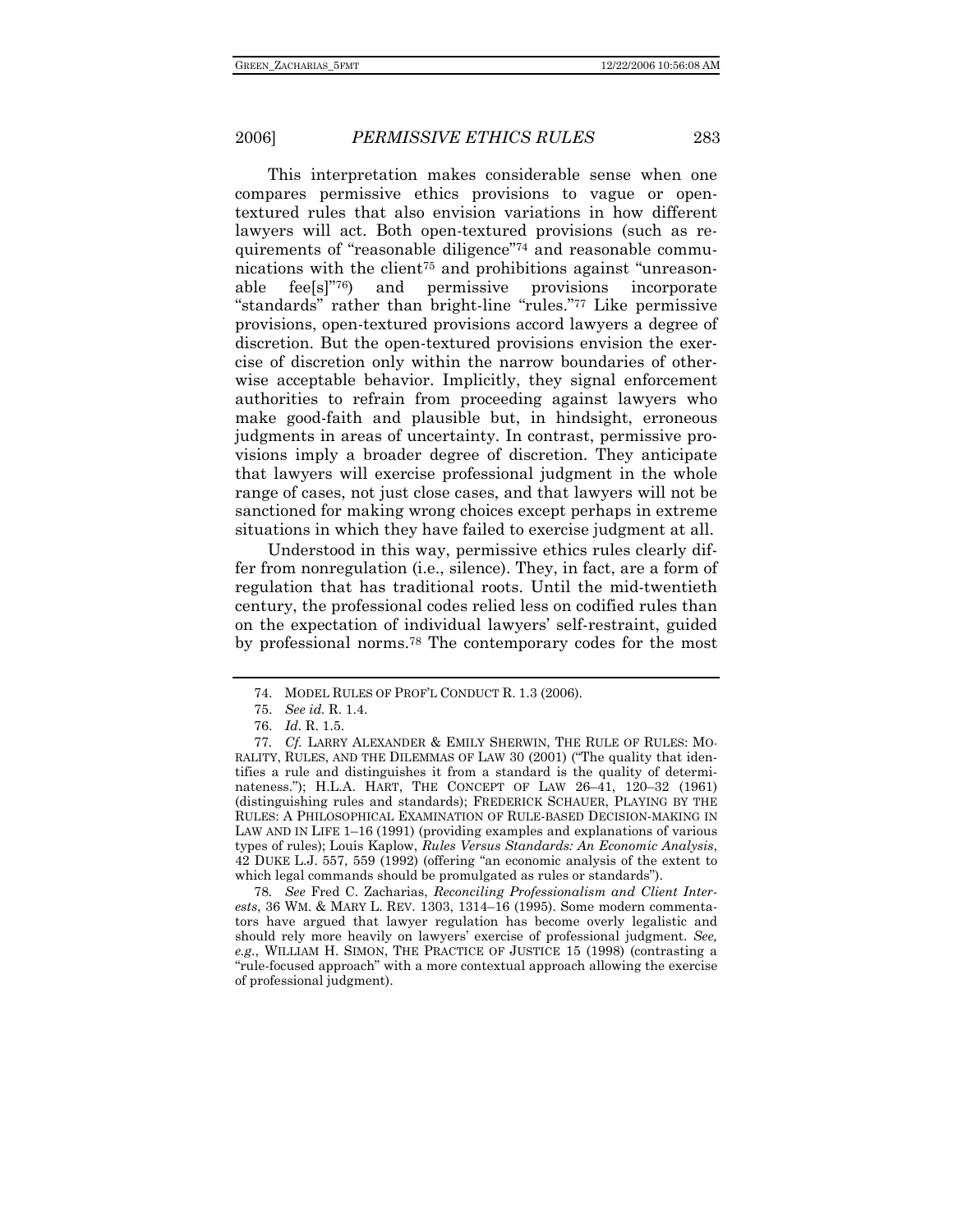part have rejected the regime of self-regulation, but one can view the remaining permissive rules as endorsing informed self-regulation with respect to limited areas of conduct. This understanding of the permissive rules raises obvious interpretive difficulties, because the codes do not make explicit the criteria on which professional judgment is to be exercised. Yet the emphasis on self-restraint is theoretically defensible as a mode of professional regulation.

Many commentators accept the position that at least some permissive rules are regulatory in nature—that they *require* lawyers to make an informed choice in individual cases about the conduct that they are to take.79 In their view, for example, lawyers deciding whether to disclose client wrongdoing as permitted under a "future harm" exception to the confidentiality rule80 must take into account both clients' interests in confiden-

<sup>79</sup>*. See* Levine, *supra* note 39, at 46 (arguing that lawyers must at least exercise their discretion); Zacharias & Green, *supra* note 39, at 53–55 (same). This strain of reasoning is evident in the cases that evaluate whether criminal defense lawyers have performed so ineffectively as to violate the constitutional standards set forth in *Strickland v. Washington*, 466 U.S. 668, 669–700 (1984). For example, in *Rompilla v. Beard*, the U.S. Supreme Court considered a lawyer's failure to investigate. *See* 125 S. Ct. 2456, 2462–63 (2005). The Court hinted that such a failure, by itself, might not have constituted ineffective assistance of counsel. *See id.* at 2463 (noting that there was "room for debate" on the issue). The Court, however, held that the lawyer's failure to examine a file from a previous conviction that the prosecution had turned over and on which counsel had notice the prosecution intended to rely was unreasonable. *See id.* at 2467. Justice O'Connor's concurrence noted that the lawyer's failure to make a choice rendered the behavior improper because it constituted "'inattention, not reasoned strategic judgment.'" *Id.* at 2471 (O'Connor, J., concurring) (quoting Wiggins v. Smith, 539 U.S. 510, 534 (2003)).

<sup>80</sup>*. See* MODEL RULES OF PROF'L CONDUCT R. 1.6(b) (2006). There is a wide variation among jurisdictions' rules authorizing lawyers to disclose client confidences to prevent harm to third parties. States such as New York have provisions based on the ABA Model Code providing that, despite the general obligation to preserve client confidences, a lawyer "*may* reveal . . . [t]he intention of a client to commit a crime and the information necessary to prevent the crime." N.Y. CODE OF PROF'L RESPONSIBILITY DR 4-101(C) (2003) (emphasis added). Others emulate the pre-2002 version of the Model Rules, allowing disclosures only to prevent criminal acts a lawyer believes are "likely to result in death . . . or substantial bodily harm." CAL. RULES OF PROF'L CONDUCT R. 3- 100(B) (2004). Yet other states *require* disclosures to avert certain harms. *See, e.g.*, WIS. RULES OF PROF'L CONDUCT R. 1.6(b) (2006) ("A lawyer shall reveal [client confidences] to the extent the lawyer reasonably believes necessary to prevent the client from committing a criminal or fraudulent act that the lawyer reasonably believes is likely to result in death or substantial bodily harm or in substantial injury to the financial interest or property of another."). Some states authorize lawyers to disclose client confidences to prevent criminal fraud that is likely to result in financial harm to another, regardless of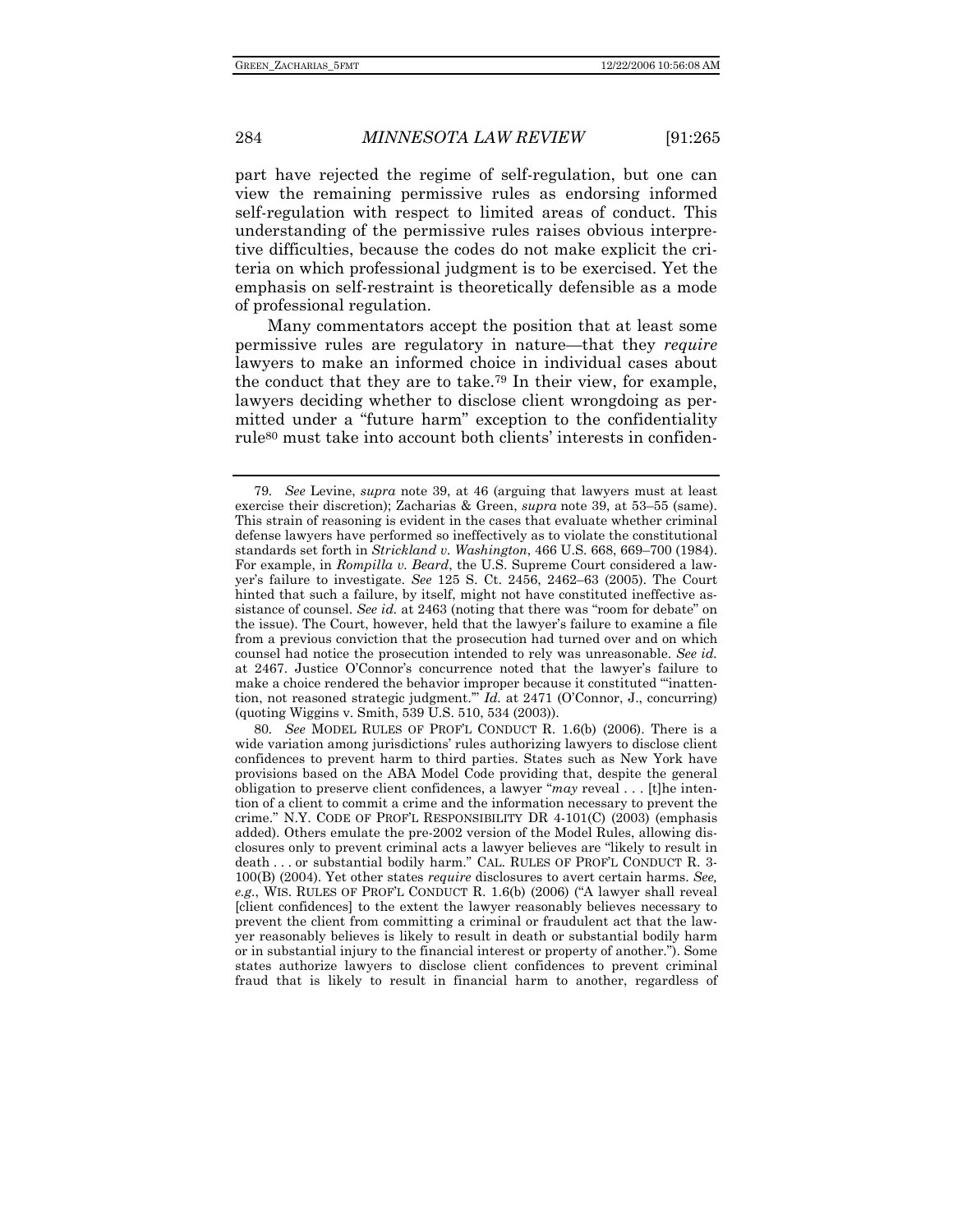tiality and third-party interests.81 At least in extreme cases, a lawyer abuses his professional discretion when he makes a decision arbitrarily82 or based on irrelevant or impermissible considerations.<sup>83</sup> It would thus be improper for a lawyer to treat the future harm exception as a default rule and to bargain at the outset of the representation never to reveal client wrongdoing, or to decide categorically never to disclose client wrongdoing as permitted by the rule, because doing so would derogate third-party interests that the rule protects.84

However, even accepting the baseline assumption that some permissive rules contain limits on the exercise of discretion, the extent of those limits typically is unclear. For exam-

82*. See, e.g.*, Bruce A. Green, *The Role of Personal Values in Professional Decisionmaking*, 11 GEO. J. LEGAL ETHICS 19, 51–52 (1997) ("While a lawyer could decide whether or not to represent a particular client by flipping a coin, it would be improper for [a lawyer] to decide in an equally arbitrary manner whether to betray [a child client's] confidences" to protect the child from lifethreatening harm.).

83*. See, e.g.*, *id.* at 52, 54 (arguing that it would be impermissible to decide whether to disclose a child client's confidences to protect the child from harm "on the basis of the lawyer's self-interest, for example, in order to avoid the public criticism that might attend one decision or the other if the facts became known," but that it would be permissible for a lawyer to act in her self-interest in deciding whether to reveal client confidences in the lawyer's self-defense under current Model Rule  $1.6(b)(5)$ , because discretion is afforded for the lawyer's benefit).

 84. The California Rules of Professional Conduct seem to take the opposite position: under the strict language of the new California confidentiality provision and its comments, neither disclosure nor non-disclosure under the future crime exception should ever subject a lawyer to discipline. *See* CAL. RULES OF PROF'L CONDUCT R. 3-100 & cmts. 4–5, 9 (2004). The terms of the rule thus suggest to lawyers that they may bargain away their options.

whether the lawyer's services were used in the fraud. *See, e.g.*, N.J. RULES OF PROF'L CONDUCT R. 1.6(b)(1) (2006) ("A lawyer shall reveal" client confidences to prevent the client or another "from committing a criminal, illegal or fraudulent act that the lawyer reasonably believes is likely to result in . . . substantial injury to the financial interest or property of another.").

<sup>81</sup>*. See* Levine, *supra* note 39, at 47–52 (describing a deliberative model of exercising discretion); Zacharias & Green, *supra* note 39, at 53–54 (discussing potentially mandatory aspects of exercising discretion under the permissive exceptions to confidentiality); Limor Zer-Gutman, *Revising the Ethical Rules of Attorney Client Confidentiality: Towards a New Discretionary Rule*, 45 LOY. L. REV. 669, 705–06 (1999) (suggesting that a discretionary rule is not a voluntary rule, but a "compulsory and sanctionary rule" that is violated when the lawyer does not apply the rule in good faith or with minimal competence); *cf.*  Mario J. Madden, *The Indiscreet Role of Lawyer Discretion in Confidentiality Rules*, 14 GEO. J. LEGAL ETHICS 603, 604–05 (2001) (criticizing the amount of discretion a lawyer is afforded under confidentiality exceptions, partly because moral judgments made under the exceptions are not "systematically legitimate").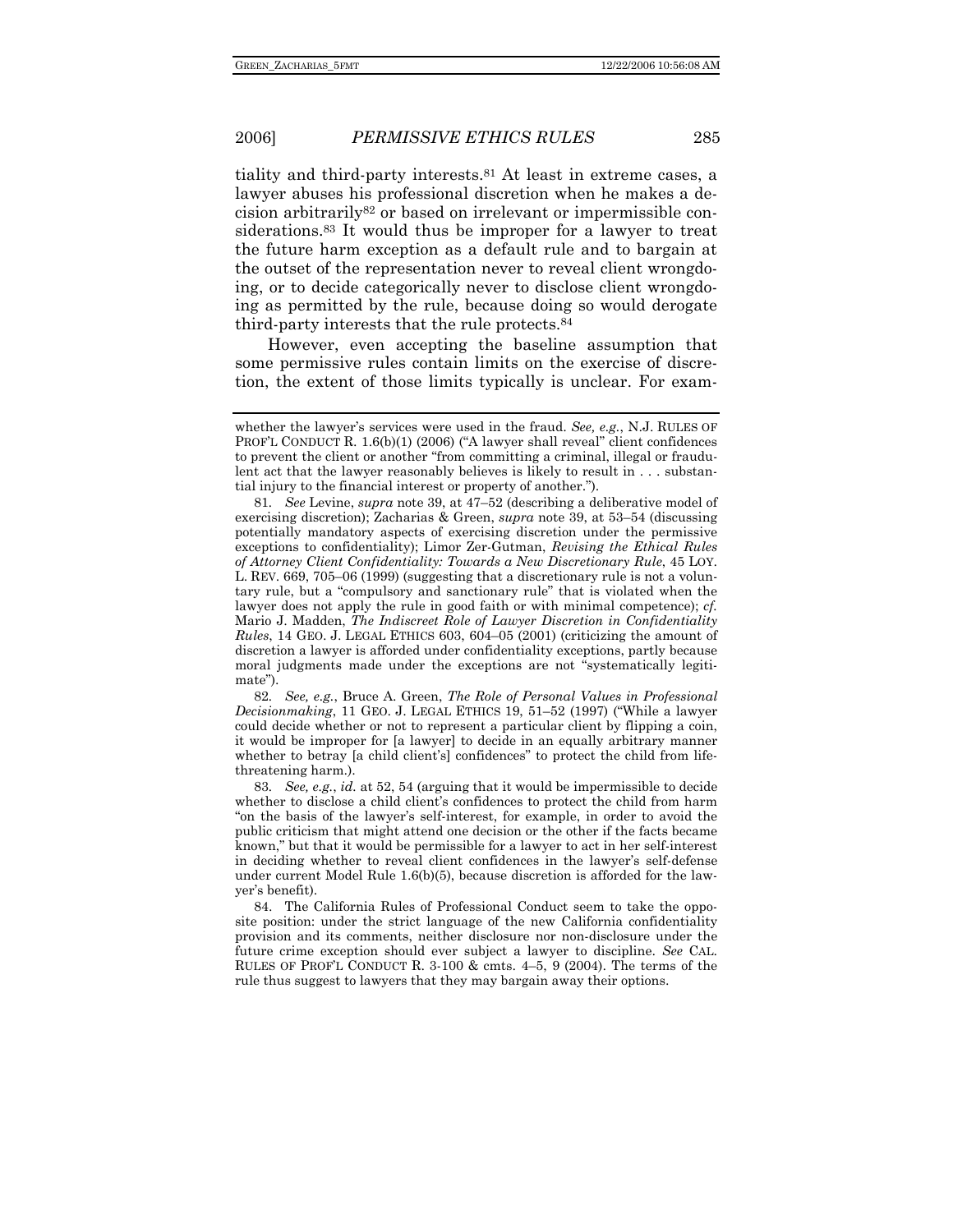ple, whether it would be wrong for a lawyer to establish a flat policy that he will always disclose client wrongdoing when the rule affords discretion to do so is a harder question than whether he may always refuse to disclose.<sup>85</sup> Announcing a practice of reporting misconduct at the outset of representation educates the client. If it is exclusively the client's interest that will be impaired by the revelation of confidences, the lawyer arguably should inform the client ex ante of the circumstances under which the lawyer will disclose. On the other hand, if a permissive disclosure exception is intended to further the public interest in law compliance by allowing lawyers to learn of and then discourage proposed wrongdoing by clients, it is less clear that a lawyer should be allowed to adopt an across-theboard position foreclosing the exercise of discretion in either direction.

Consider another example that highlights the difficulty of identifying when limits on discretion apply. Most states have permissive conflict-of-interest provisions which provide that a lawyer *may* accept a waiver when certain conditions are satisfied. May a lawyer legitimately adopt an across-the-board practice of accepting all cases in which a client agrees to waive a conflict? Arguably, a lawyer who might become a prospective witness and can satisfy a lawyer-as-witness provision<sup>86</sup> still has an obligation to decline representation when the client can easily retain an equally good lawyer who will not be prone to a disqualification motion. A lawyer confronted by an unsophisticated client who is willing to waive a significant conflict under the governing conflict-of-interest rule87 simply to avoid having to seek another lawyer might also, in some circumstances, need to send the client elsewhere.88 Nevertheless, the contrary position is plausible—that the conflict rules, like rules governing fees and initial retainer agreements, contemplate arms-length

 <sup>85.</sup> For an argument supporting the latter position, see Richard W. Painter, *Rules Lawyers Play by*, 76 N.Y.U. L. REV. 665, 666–67 (2001).

<sup>86</sup>*. E.g.*, MODEL RULES OF PROF'L CONDUCT R. 3.7 (2006) (prohibiting a lawyer from acting as both advocate and witness in the same proceeding, subject to three exceptions).

<sup>87</sup>*. E.g.*, *id.* R. 1.7.

<sup>88</sup>*. See* Fred C. Zacharias, *Waiving Conflicts of Interest*, 108 YALE L.J. 407, 433 (1998) (discussing lawyers' obligations under the conflict-of-interest rules).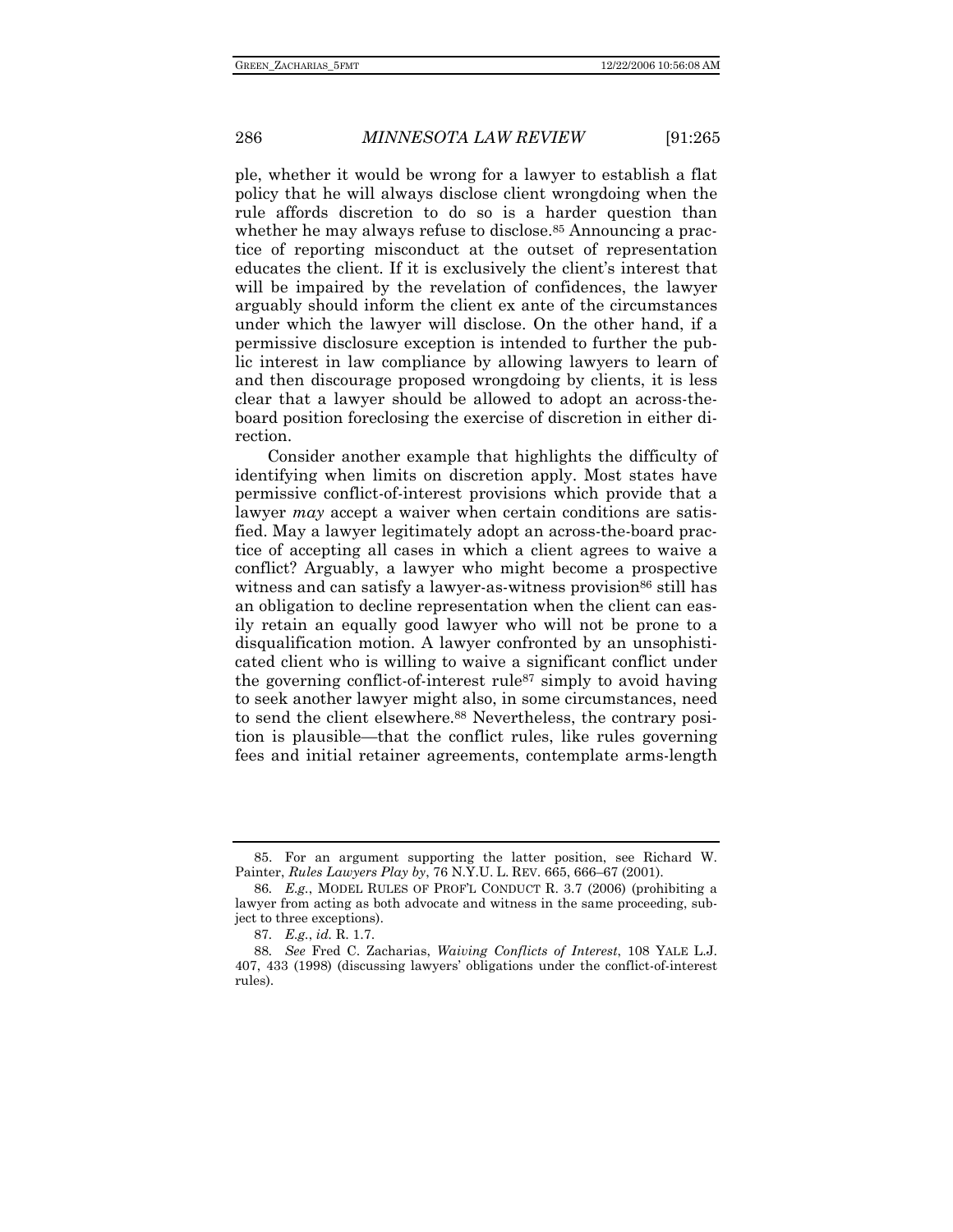transactions between lawyers and clients and therefore allow lawyers to exercise discretion entirely in their own interests.89

Withdrawal rules provide another example of the interpretive difficulties inherent in permissive ethics provisions. One might argue that when the stated grounds for permissive withdrawal are satisfied, a lawyer may withdraw (subject to court approval) for any reason at all.<sup>90</sup> An alternative view, however, is that a permissive withdrawal rule must be read in light of a lawyer's duty of loyalty to the client, so that withdrawal to achieve certain ends is an abuse of the lawyer's discretion to withdraw.<sup>91</sup> Cases holding that a lawyer may not drop a client like a "hot potato" to accept another engagement, because doing so is an act of disloyalty, illustrate this approach.92 In the end, the extent of discretion accorded by each particular rule depends upon one's interpretation of the rule's purpose and effect.

### D. IMPLICATIONS OF THE THREE CONCEPTIONS OF PERMISSIVE RULES

The recognition that some permissive rules may be regulatory in nature—designed to identify areas in which lawyers' choices must be the product of professional judgment, and not be made arbitrarily—has significance for external regulation. It means that even if judges and other lawmakers are naturally inclined to defer to the code drafters' normative judgments, they should feel free to impose extra-code constraints when doing so would reinforce an obligation to exercise professional

 <sup>89.</sup> The drafters of the Model Rules encourage this interpretation by noting, with respect to permissive rules, that "[n]o disciplinary action should be taken when the lawyer chooses not to act or acts within the bounds of such discretion." MODEL RULES OF PROF'L CONDUCT pmbl. ¶ 14 (2006). That statement is not definitive, however, because it does not define the "bounds of such discretion." *See id.*

<sup>90</sup>*. See* CHARLES W. WOLFRAM, MODERN LEGAL ETHICS 550–51 & n.83 (1986) (arguing that where withdrawal will not harm the client, a lawyer may withdraw under Model Rule 1.16(b) "for no reason or for a not very appealing reason, such as to pursue recreational interests or . . . to make a higher fee doing extensive work for a new and wealthier client," but also noting that contract law may provide a different answer).

<sup>91</sup>*. See, e.g.*, Green, *supra* note 82, at 40–41 (arguing that it may be an abuse of trust for a lawyer to withdraw based on undisclosed, highly particularized personal beliefs that could have been identified as potentially relevant prior to accepting the representation).

<sup>92</sup>*. E.g.*, Picker Int'l, Inc. v. Varian Assocs., 670 F. Supp. 1363, 1365 (N.D. Ohio 1987) ("A firm may not drop a client like a hot potato, especially if it is in order to keep happy a far more lucrative client.").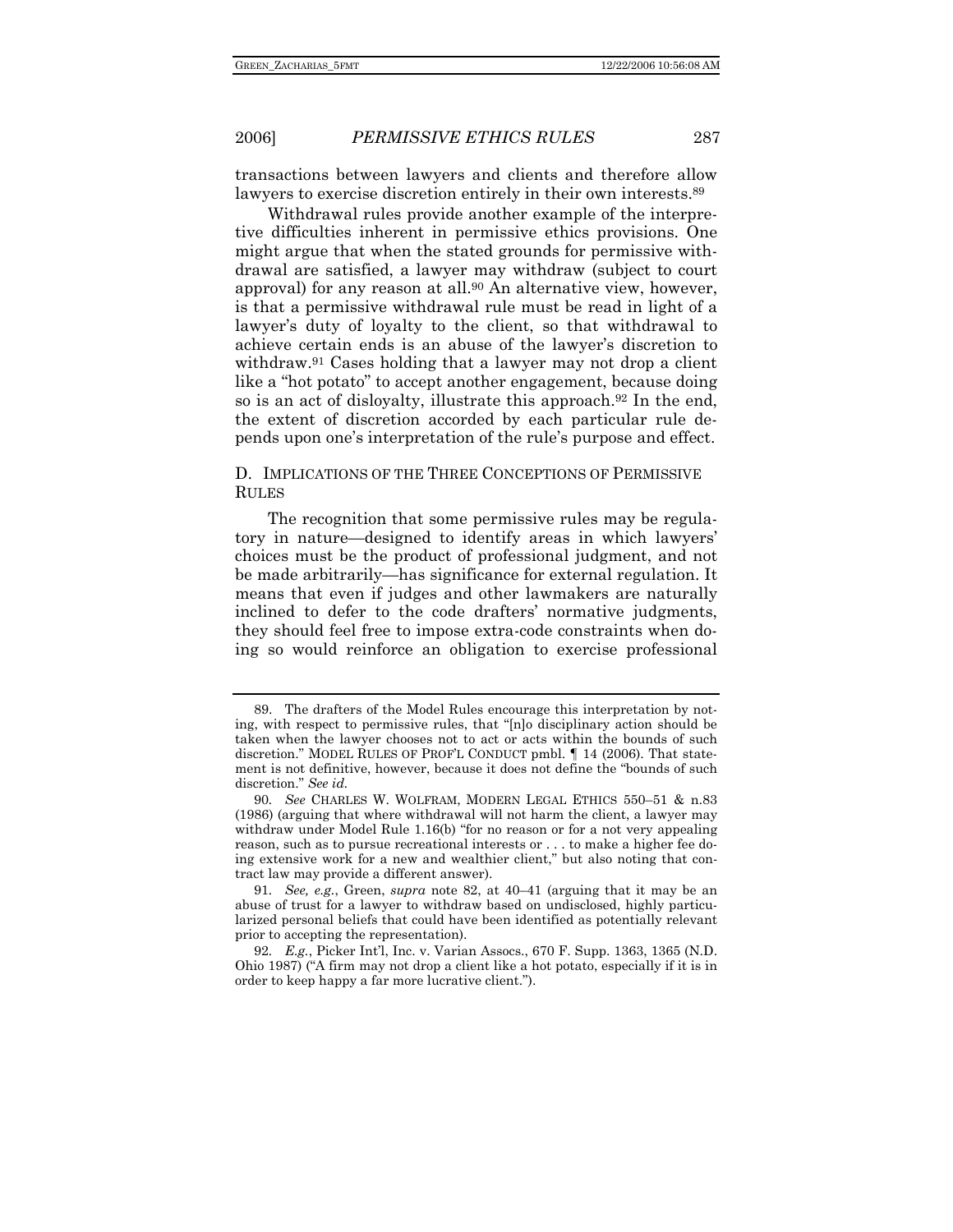judgment that is implicitly contained in a professional rule. Doing so would merely complement the codes. It would provide clearer guidance to lawyers than they receive from the permissive rules and would subject lawyers who abuse their discretion to enforcement mechanisms that supplement, but are not inconsistent with, professional discipline. Thus, for example, a decision by courts to impose civil liability for fraud when a lawyer's failure to report client misconduct was, in hindsight, an abuse of the discretion accorded by an ethics code's confidentiality exception would arguably comport with the code drafters' expectations.93

Similarly, to the extent that other permissive rules are equivalent to nonregulation (i.e., they simply fail to take a position on a given type of conduct), those rules also should not constrain other lawmakers. The decision to leave conduct unregulated for disciplinary purposes is not evidence that the drafters believe lawyers should never be regulated, nor does it necessarily reflect the drafters' view of the alternative lawmakers' relative competence to establish standards of behavior. The codes' failure to regulate simply means that the drafters themselves were unprepared, or could not agree, to dictate a single course of conduct. This failure does not reveal their position on whether other lawmakers should do so. The drafters may even have affirmatively desired that other lawmakers set the standards and may have contemplated that any external legal standards would be enforceable through professional discipline, based on rules requiring lawyers to comply with other law. In short, external regulators cannot fairly draw definitive conclusions from the code drafters' failure to restrict particular conduct.

The situation is different, however, when a permissive rule reflects an affirmative judgment by the drafters that the optimal way to regulate the particular conduct is self-regulation letting lawyers decide for themselves how to act, as a matter of professional discretion. Such a rule can be interpreted in two

 <sup>93.</sup> Indeed, the expectation that civil liability might be imposed in such cases motivated opposition to some proposals for provisions that would permit whistle-blowing by lawyers. *See, e.g.*, Lawrence J. Fox, *It's All in the Atmosphere*, 62 FORDHAM L. REV. 1447, 1448–50 (1994) ("If this rule were adopted as an amendment to Model Rule 1.6, it would create significant liability exposure for counsel. . . . [T]he fact that a lawyer had the discretion to disclose confidential information, and did not, will be no defense to the claim that if the lawyer had disclosed confidential information some harm or other could have been prevented.").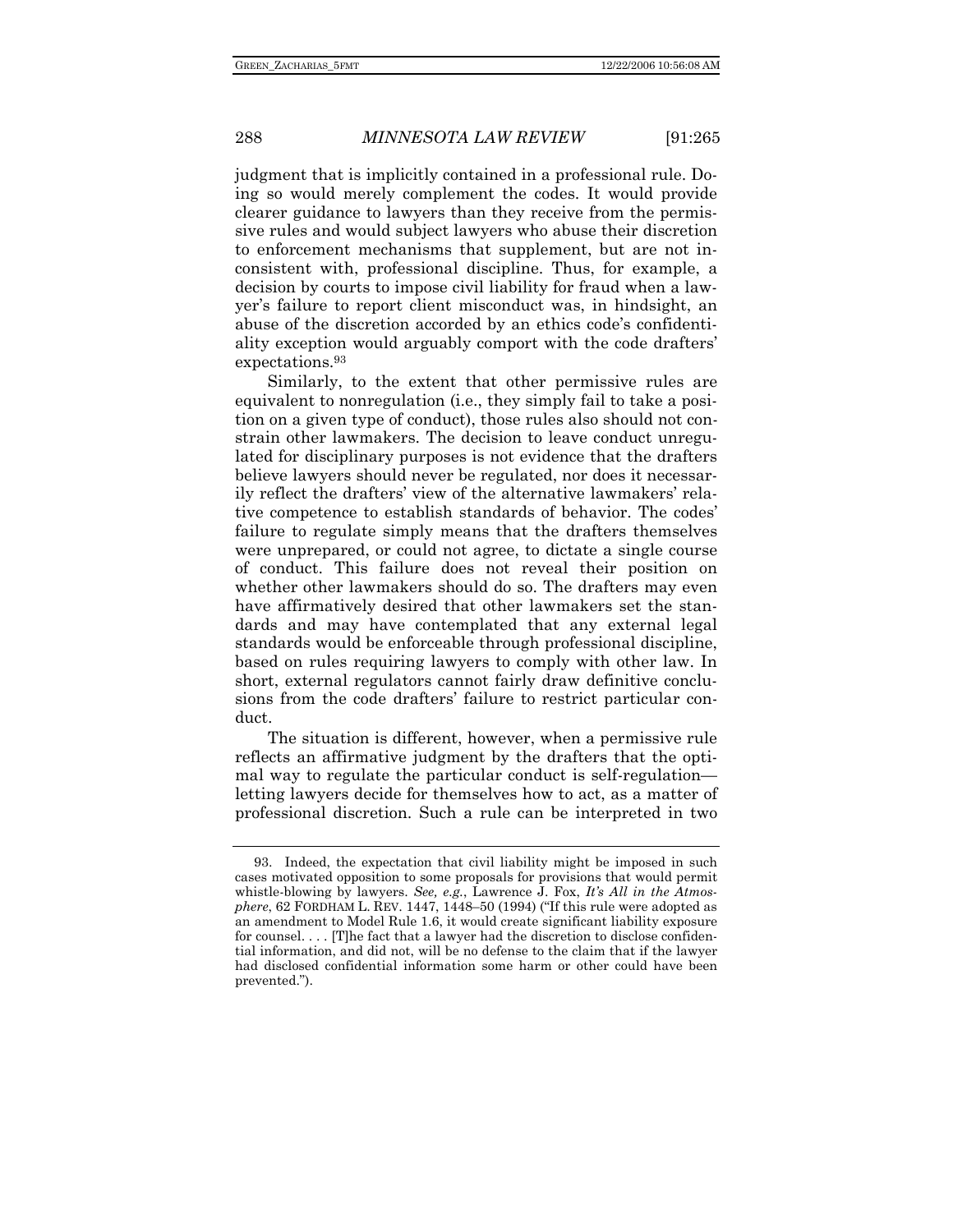ways. The drafters may have preferred self-regulation for disciplinary purposes, but may have been indifferent on the question of whether other law should constrain lawyer discretion. Alternatively, the drafters may have believed self-regulation to be preferable for all purposes; in other words, that individual lawyers not only are in a better position than the code drafters to decide how to act in a particular case, but also are in a better position to decide than lawmakers more generally. This is how the ABA, in its submission to the SEC, chose to understand the permissive provision on lawyers' disclosure of client misconduct.94 Practicing lawyers likely take this view of most permissive provisions, contemplating that when they exercise discretion within the limits of the rules, they should be immune from professional discipline, civil liability, and judicial oversight.

It is unclear whether code drafters generally share the expectation that lawmakers will treat the judgments in the codes' permissive rules as preemptive. At least at first glance, this expectation seems presumptuous. Ethics rules are initially drafted by bar associations, which have no law-making authority. The Model Rules explicitly deny any intent to substitute for civil liability standards.95 In most jurisdictions, any legal force the codes have derives from their adoption by the highest state court.96 Thus, judgments made by the code drafters are subordinate to judgments of the courts. Moreover, insofar as judicial rule-making authority is delegated by the legislature,  $97$  even judicially-adopted rules are subordinate to subsequent legislative judgments.

In some states, however, the authority underlying ethics

 <sup>94.</sup> Letter from ABA to SEC, *supra* note 25 ("[M]andating withdrawal and disaffirmance removes the flexibility that lawyers need in order to have time to counsel their corporate clients effectively. In some instances, premature withdrawal and disaffirmance of documents might seriously and unfairly harm the issuer and its shareholders or create disruption in the market for issuer's securities, when more time spent with managers or expert advisers might have avoided the need for the attorney to employ so extreme a measure.").

<sup>95</sup>*. See* MODEL RULES OF PROF'L CONDUCT pmbl. ¶ 20 (2006) (stating that a violation of the Rules does not "give rise to a cause of action" or "create any presumption . . . that a legal duty has been breached").

<sup>96</sup>*. See* Fred C. Zacharias & Bruce A. Green, *Federal Court Authority to Regulate Lawyers: A Practice in Search of a Theory*, 56 VAND. L. REV. 1303, 1308 nn.12–13 (2003) (observing that state judiciaries usually control state regulation of lawyers).

<sup>97</sup>*. See id.* at 1308 n.13 (discussing the delegated authority of federal courts).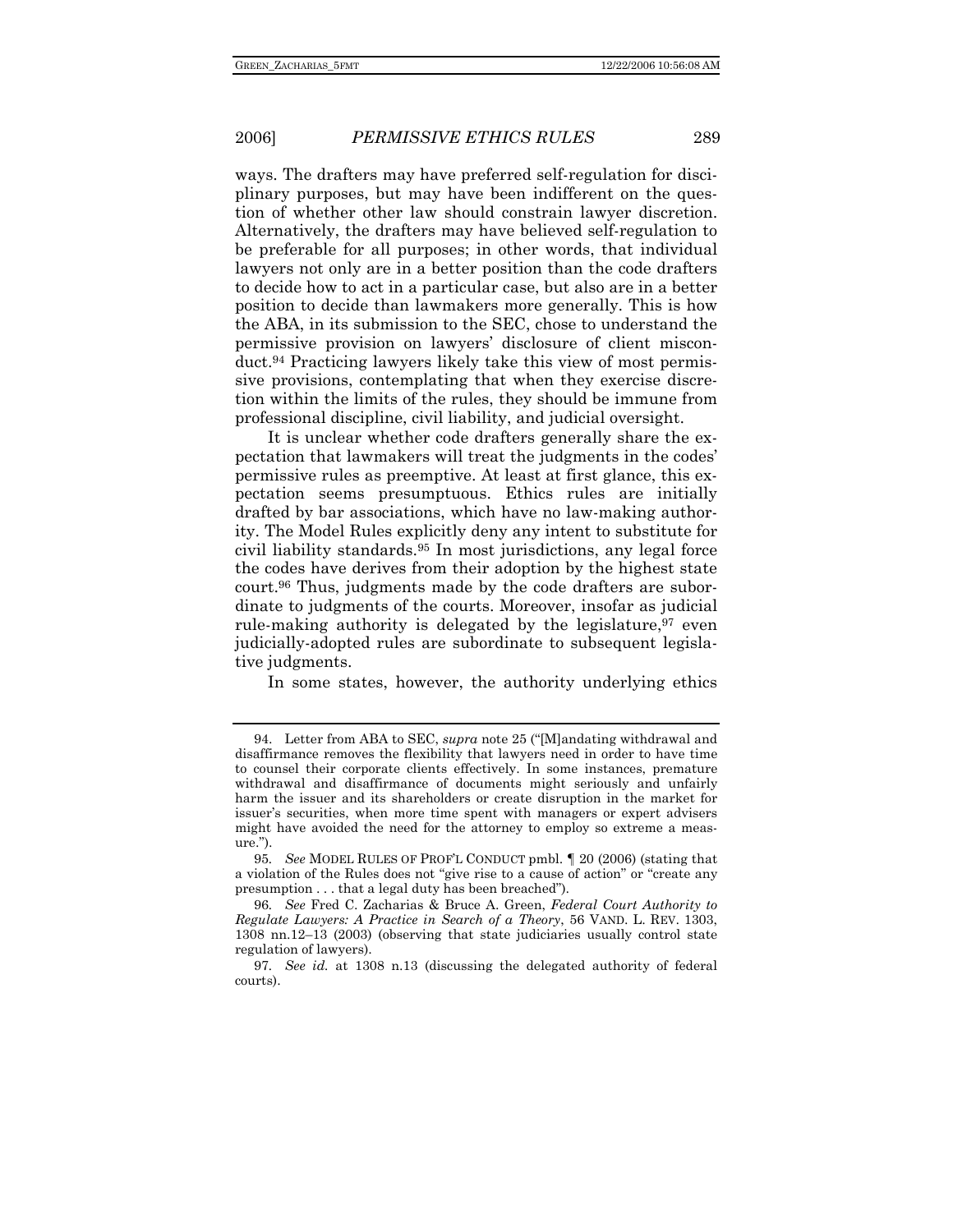codes is different. Courts have primary responsibility for regulating the bar, and judicially-adopted professional rules therefore can preempt inconsistent state legislation.98 Indeed, cases in some jurisdictions go so far as to hold that courts have negative inherent authority, meaning that state legislatures are precluded from regulating the bar even interstitially.99 Hence, judgments by code drafters that are approved by the courts should, at least arguably, preempt inconsistent legislative judgments.

The argument that permissive ethics codes create, or should be deemed to create, an immunity from constraints under federal law is considerably weaker. The argument reduces to a claim that the ethics codes represent the thrust of state law, that the authority to regulate lawyers is reserved to the states, and that federal law therefore cannot trump state rules of lawyer conduct. The Washington State Bar Association recently made such an argument in response to the Sarbanes-Oxley regulations, taking the position that its lawyers are forbidden from making disclosures that the SEC rules authorize but that state confidentiality rules prohibit.100 One might simi-

 100. Wash. State Bar Ass'n, Interim Formal Op. (2003), *available at* http:// www.wsba.org/lawyers/groups/ethics2003/formalopinion.doc ("As a general matter and with the current lack of case law on the pre-emption issue, a Washington attorney cannot as a defense against a [Washington Rules of Professional Conduct] violation fairly claim to be complying in 'good faith' with

<sup>98</sup>*. See* Charles W. Wolfram, *Inherent Powers in the Crucible of Lawyer Self-Protection: Reflections on the LLP Campaign*, 39 S. TEX. L. REV. 359, 362 (1998) [hereinafter Wolfram, *Inherent Powers*] ("Quite beyond that, most state supreme courts also claim the exclusive power to regulate lawyers as the court sees fit—even if the state's legislature has enacted legislation that on its face is applicable to lawyers."); *see also* Charles W. Wolfram, *Lawyer Turf and Lawyer Regulation—The Role of the Inherent-Powers Doctrine*, 12 U. ARK. LIT-TLE ROCK L.J. 1, 4–5 (1989) [hereinafter Wolfram, *Lawyer Turf and Lawyer Regulation*] (discussing the alleged inherent power of courts to regulate lawyers).

<sup>99</sup>*. See* Thomas M. Alpert, *The Inherent Power of the Courts to Regulate the Practice of Law: An Historical Analysis*, 32 BUFF. L. REV. 525, 543–55 (1983) (discussing the development of courts' claims to the exclusive right to regulate the bar and the more recent trend toward greater legislative control); Amanda Irene Figgs, Shaulis v. Pennsylvania State Ethics Commission*: The Supreme Court of Pennsylvania Continues to Wield Its Exclusive Power to Regulate the Manner in Which an Attorney Practices Law*, 14 WIDENER L.J. 553, 553–54 (2005) (discussing a recent case in which the Pennsylvania Supreme Court rejected legislative controls on lawyer behavior); Wolfram, *Inherent Powers*, *supra* note 98, at 374 n.46 (citing "extravagant" applications of negative inherent authority); Wolfram, *Lawyer Turf and Lawyer Regulation*, *supra* note 98, at 7–12 (discussing cases applying "negative inherent authority").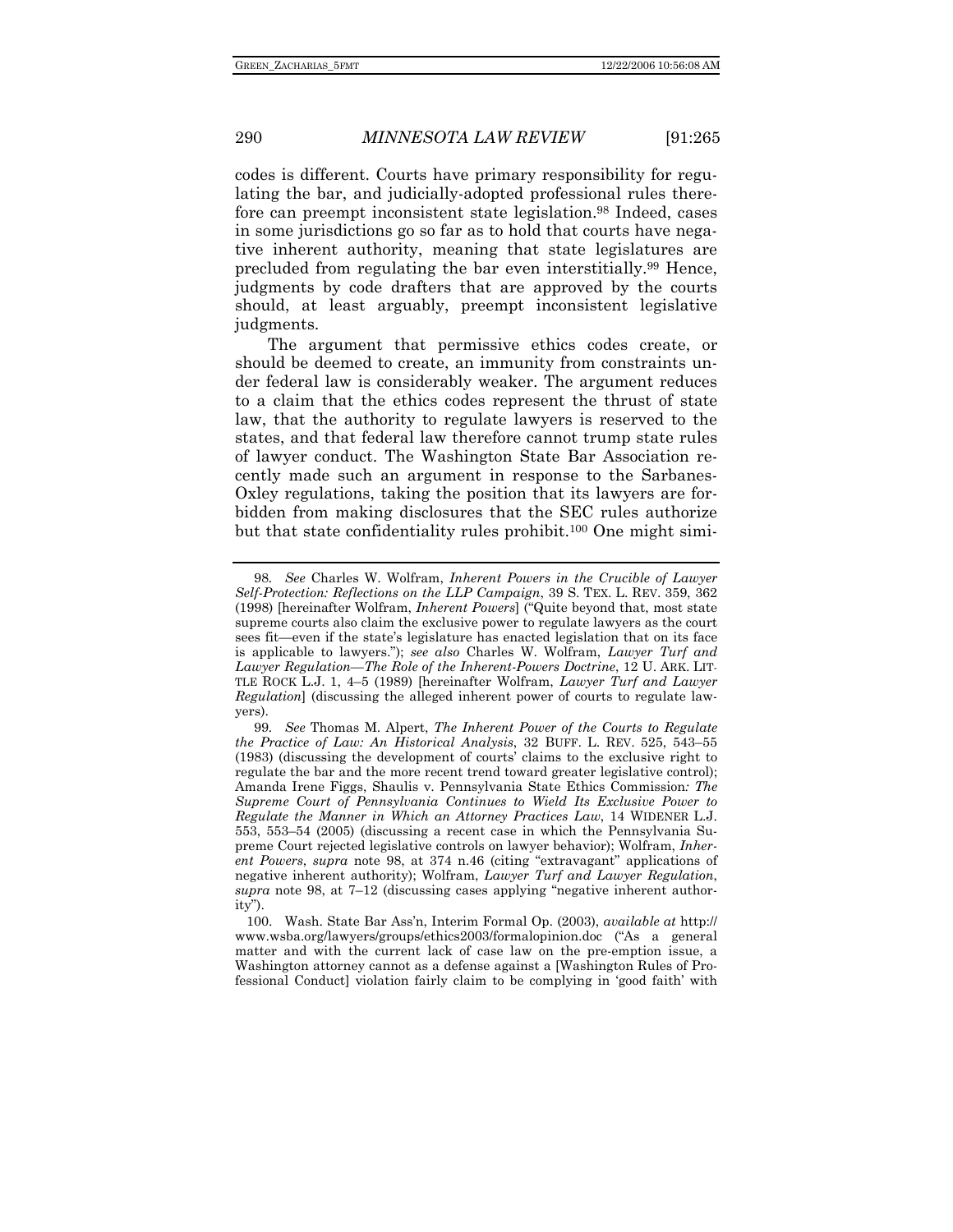larly argue that the SEC is forbidden to require lawyers to make disclosures in circumstances in which such disclosures are discretionary under a state confidentiality rule. Although the state sovereignty argument is questionable as a constitutional matter,101 that is not to say that federal lawmakers should, as a matter of policy, ignore state rules that reflect a clear preference for individual self-regulation.

In the end, however, whether the drafters can reasonably expect other lawmakers to defer to their judgment that lawyers should be given discretion clearly depends upon the rationale for each permissive rule. While the premise of one permissive provision may be that self-regulation is preferable, and therefore that other lawmakers should follow suit, the premise of others may be that self-regulation is limited or appropriate only for disciplinary purposes. Parts II and III address these possibilities.

### II. LIMITS ON LAWYER DISCRETION

The claim that other lawmakers should respect the discretion afforded by permissive ethics rules, and therefore that they should refrain from making laws that encroach on lawyers' discretion, is strongest when that discretion is unrestricted for disciplinary purposes. If the code drafters themselves have imposed limits, it becomes harder to argue that other lawmakers should accede to lawyer self-regulation. In at least some cases, the drafters appear to have restricted discretion in ways not necessarily evident from the face of the permissive rules. The restrictions may derive either from a separate rule or from other law or legal processes.

the SEC Regulations, as that term is used in Section 205.6(c) of the Regulations, if (s)he took an action that was contrary to this Formal Opinion."); *see also* Memorandum from the Sarbanes-Oxley Subcomm. of the Wash. State Bar Ass'n Special Comm. for the Evaluation of the Rules of Professional Conduct to the President, President-elect, and Board of Governors, Wash. State Bar Ass'n (July 2003), *available at* http://www.wsba.org/lawyers/groups/ ethics2003/sarbanesoxleymemotoboadofgovernors.doc (explaining the draft Interim Formal Ethics Opinion).

<sup>101</sup>*. See* N.C. State Bar, Formal Op. 9 (2006) (holding that the Sarbanes-Oxley requirements preempt North Carolina's state confidentiality rules); Fred C. Zacharias, *Federalizing Legal Ethics*, 73 TEX. L. REV. 335, 365 (1994) (rejecting the argument that state ethics rules may not be preempted by federal law); *see also* Cramton et al., *supra* note 24, at 799–801 (criticizing the Washington bar opinion).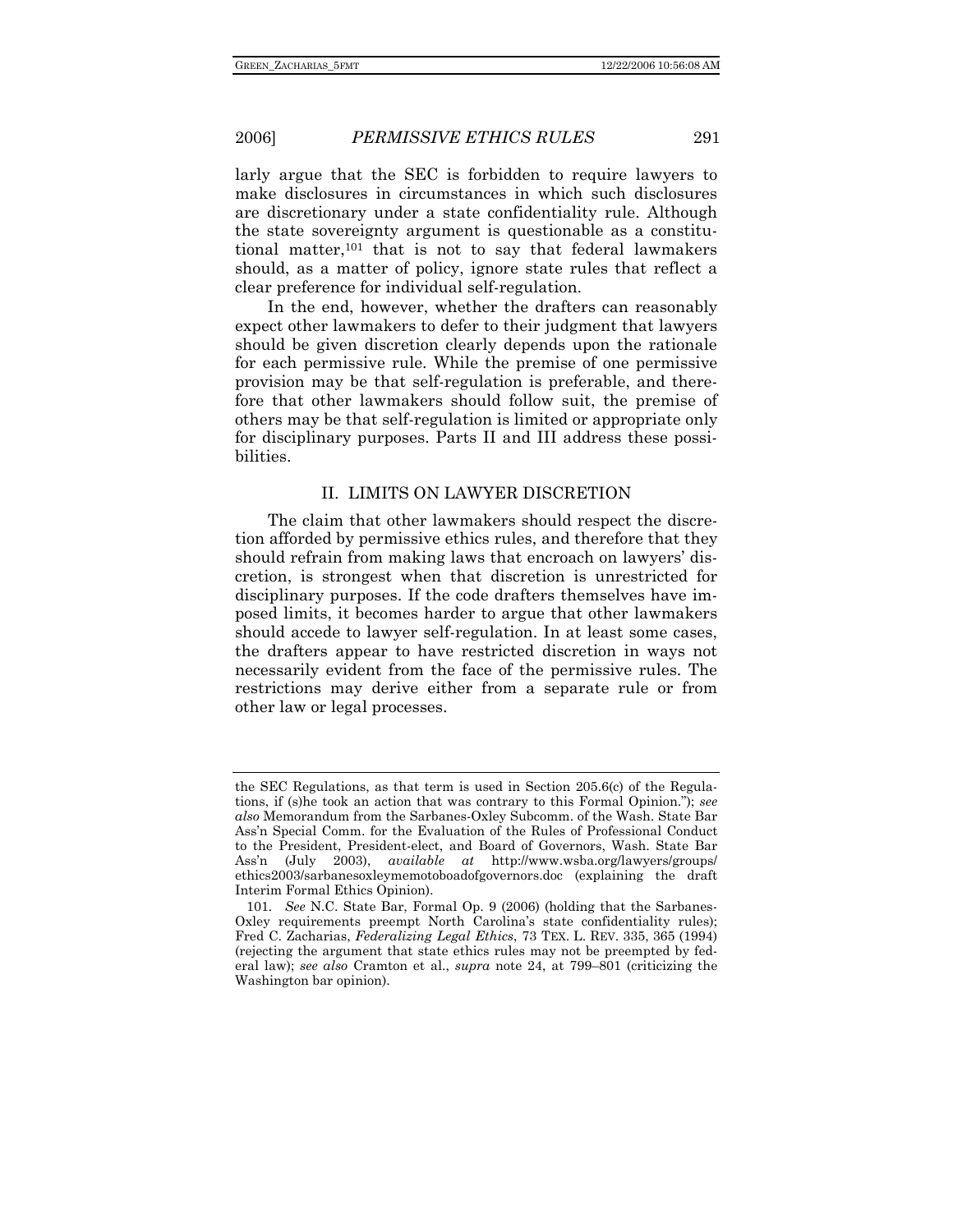### A. LIMITS IMPOSED BY OTHER ETHICS PROVISIONS

Mandatory provisions of the codes may limit the discretion granted to lawyers under a permissive rule. For example, the fee rule provides that a "lawyer may . . . contract with a client for a reasonable contingent fee."102 This seems to suggest that so long as the size of a proposed contingency fee is reasonable given the expected recovery and risk of non-recovery, lawyers may require a contingent fee as a condition of the representation. Courts and ethics committees, however, have interpreted mandatory rules, such as the requirement in Model Rule 1.5 that a lawyer "not make an agreement for . . . an unreasonable fee,"103 as limiting the lawyer's ability to insist on a contingent fee. The ABA ethics committee relied upon the predecessor version of Model Rule 1.5 and opined that "[a] lawyer normally has an obligation to offer a prospective client an alternative fee arrangement before accepting a matter on a contingent fee basis."104 Building on this interpretation, *In re Fallers* held squarely that despite the discretionary language in the rules, courts may overrule a lawyer's decision to charge a contingent fee.105

Similarly, mandatory rules arguably constrain a lawyer's discretion under Model Rule 2.1 to refer to non-legal considerations "such as moral, economic, social and political factors" in rendering legal advice.106 Irma Russell has suggested that the permissive provision is limited by another portion of the same rule that states "a lawyer shall exercise independent professional judgment and render candid advice."107 Russell maintains that, when references to non-legal considerations are necessary elements of "candid advice," a lawyer must include

 <sup>102.</sup> MODEL RULES OF PROF'L CONDUCT R. 1.8(i)(2) (2006).

 <sup>103.</sup> *Id.* R. 1.5(a). Of course, Model Rule 1.8 already includes a reasonableness limitation, but that limitation arguably refers only to the size of the contingent fee (on a forward-looking basis), not whether a contingent fee arrangement in and of itself constitutes a reasonable fee under the particular circumstances. *See id.* R. 1.8(i)(2).

 <sup>104.</sup> ABA Comm. on Ethics and Prof'l Responsibility, Informal Op. 86-1521 (1986) (emphasis omitted). The committee built on this gloss to conclude that when a client has the funds to pay a fixed fee, the lawyer should offer alternative fee arrangements and allow the client to make the choice. *See id.* 

 <sup>105.</sup> *See* 889 P.2d 20, 21 (Ariz. Ct. App. 1994).

 <sup>106.</sup> MODEL RULES OF PROF'L CONDUCT R. 2.1 (2006).

 <sup>107.</sup> Irma S. Russell, *Keeping the Wheels on the Wagon: Observations on Issues of Legal Ethics for Lawyers Representing Business Organizations*, 3 WYO. L. REV. 513, 521 (2003).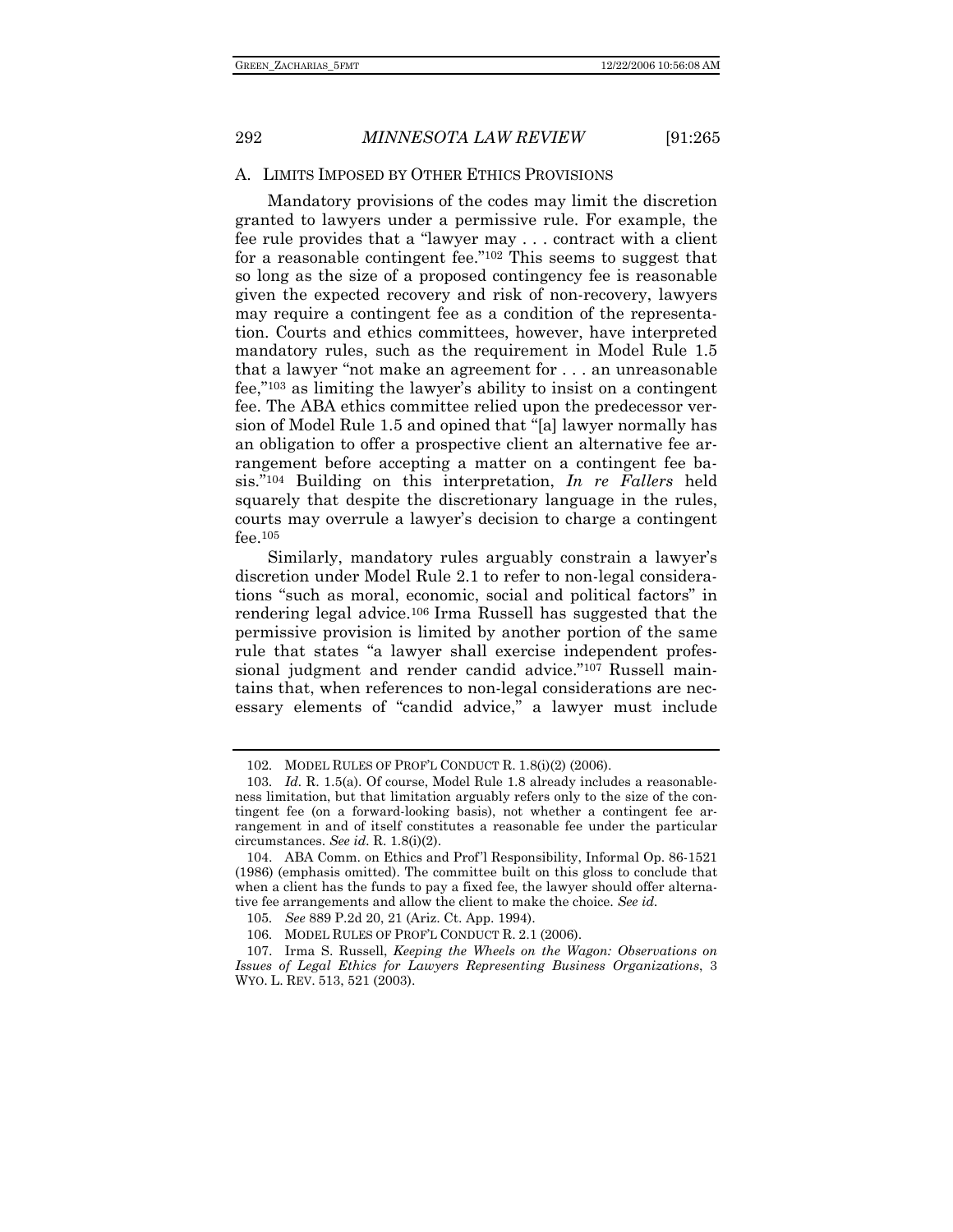them.108 Larry Gantt has argued even more broadly that lawyers' permissive authority to counsel clients concerning nonlegal considerations is constrained by a host of other rules, including those governing competence, confidentiality, conflicts of interest, and allocation of decision making.109 Gantt concludes that to determine whether lawyers are required to provide counseling under Model Rule 2.1, they must "look beyond the permissive language in the text."110

These examples raise an interpretive question. When a mandatory rule conflicts with a permissive rule, which trumps? In some cases, a code's comments may resolve this question. For example, Model Rule 8.3 requires lawyers to report certain misconduct of other lawyers,<sup>111</sup> and Model Rule 4.1 requires lawyers to disclose material "necessary to avoid assisting a criminal or fraudulent act by a client,"112 but both include caveats for information that is protected by the confidentiality provisions of Model Rule 1.6.113 Model Rule 1.6, in turn, includes several discretionary exceptions to confidentiality114 which must be read in light of the mandatory aspects of Model Rules 8.3 and 4.1. A comment to Model Rule 1.6 indicates that when both the mandatory rules and the permissive confidentiality exceptions apply, the mandatory obligations override the lawyer's discretion not to disclose.115 In jurisdictions in which the

112. *Id.* R. 4.1(b).

<sup>108</sup>*. See id.* at 521–22 ("[T]he lawyer who bites his tongue rather than voice the unpleasant argument against a client's course of action fails more than his own conscience; he fails to fulfill the foundational duty of providing candid legal advice."). It might equally be argued, however, that the mandatory provision requires candid advice exclusively about legal considerations, so that the decision whether to refer to non-legal factors is always discretionary.

 <sup>109.</sup> *See* Larry O. Natt Gantt, II, *More Than Lawyers: The Legal and Ethical Implications of Counseling Clients on Nonlegal Considerations*, 18 GEO. J. LEGAL ETHICS 365, 388–97 (2005); *see also* Green, *supra* note 82, at 49–50 (giving an example of where, "in order to address the [client's] question competently, a lawyer must identify relevant non-legal considerations").

 <sup>110.</sup> Gantt, *supra* note 109, at 419–20.

 <sup>111.</sup> *See* MODEL RULES OF PROF'L CONDUCT R. 8.3(a) (2006).

<sup>113</sup>*. See id.* (requiring disclosure "to avoid assisting a criminal or fraudulent act by a client, unless disclosure is prohibited by Rule 1.6"); *id.* R. 8.3(c) ("This Rule does not require disclosure of information otherwise protected by Rule 1.6.").

 <sup>114.</sup> *See id.* R. 1.6(b).

 <sup>115.</sup> *See id.* R. 1.6 cmt. 12. Likewise, Model Rule 3.3(b), which requires a lawyer to disclose a person's intent to engage in a crime or fraud during litigation, is meant to trump any provision making disclosures of client wrongdoing discretionary. *See id.* R. 1.6 cmt. 15 ("Rule 3.3 . . . requires disclosure in some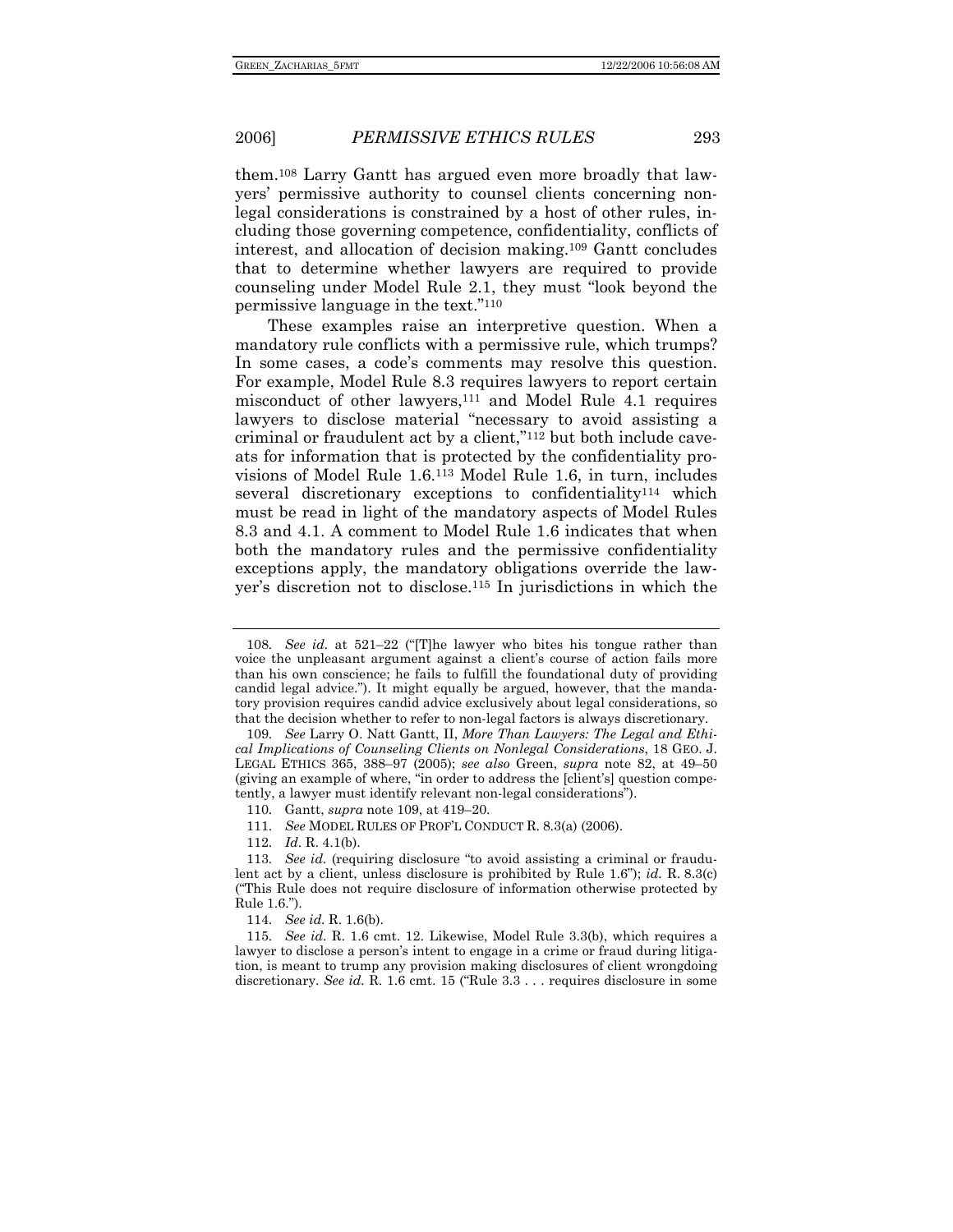professional code does not include clarifying comments, institutions charged with interpreting the code (e.g., courts and ethics committees) must determine whether the mandatory or permissive rule takes priority.116

This last point highlights an important fact: limits inherent in some of the codes' permissive provisions may only become apparent as the provisions are fleshed out by ethics committees or judicial opinions interpreting the rules. Constraints on lawyers' ability to demand contingent fees did not appear likely until the ABA ethics committee issued Informal Opinion 86-1521.117 Potential limits on the discretion to withdraw can only be ascertained with any degree of certainty after courts implement their supervisory authority over withdrawal and specify the factors that are germane.<sup>118</sup> Nevertheless, in the end, permissive provisions that contain the substantive and procedural limitations described above cannot be conceptualized as purely discretionary. Realistically viewed, they contain explicit and implicit constraints that lawyers initially may not perceive or understand.

### B. LIMITS IMPOSED BY OTHER LAW OR LAWMAKERS

Some discretionary rules limit their grants of discretion by delegating the right to constrain discretion to other lawmakers. For example, Model Rule 1.16, which permits lawyers to withdraw from a representation in specified circumstances, explicitly provides that lawyers in litigation must first obtain the permission of the tribunal.119 Although a few courts have regarded this limitation as *pro forma* and have treated the lawyer's discretion to withdraw as absolute,120 most courts under-

circumstances regardless of whether such disclosure is permitted by this Rule.").

<sup>116</sup>*. See, e.g.*, N.Y. State Bar, Op. 781 (2004) (opining that where a client has perpetrated a fraud on a tribunal, the lawyer must withdraw fraudulent submissions because correction of false submissions, although discretionary under the confidentiality rules, is mandatory under the rule requiring rectification of frauds on the court).

<sup>117</sup>*. See* ABA Comm. on Ethics & Prof'l Responsibility, Informal Op. 86- 1521 (1986).

<sup>118</sup>*. See infra* text accompanying note 125.

 <sup>119.</sup> *See* MODEL RULES OF PROF'L CONDUCT R. 1.16(c) (2006).

<sup>120</sup>*. See, e.g.*, Fid. Nat'l Title Ins. Co. v. Intercounty Nat'l Title Ins. Co., 310 F.3d 537, 541 (7th Cir. 2002) (reversing a trial court's refusal to allow withdrawal on the basis that the prerequisites for discretionary withdrawal under the professional rules had been triggered).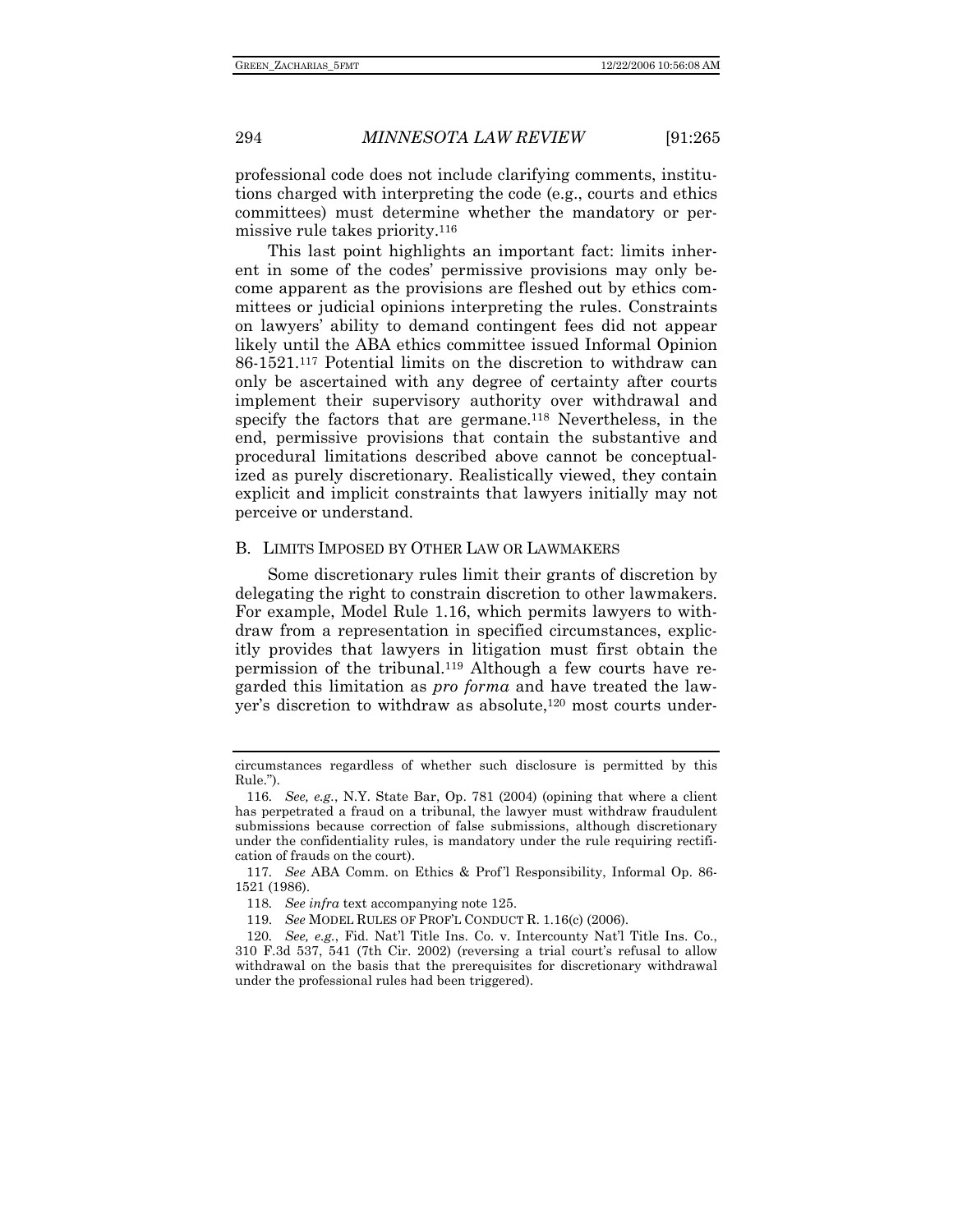stand the limitation as authorizing courts to overrule the lawyer's exercise of discretion on the basis of independent interests (e.g., judicial efficiency).121 Similarly, the codes (at least for disciplinary purposes) appear to recognize that lawyers' discretion to make certain disclosures<sup>122</sup> is governed by the obligation to comply with other law and rules of court.123 Conflict-of-interest rules allowing lawyers to accept certain waivers arguably contemplate that lawyers will exercise that option in light of their fiduciary obligations.124

The import of these limitations is unclear. The drafters may simply be recognizing the obvious: courts have the power to limit lawyers' discretion by, for example, denying them the right to withdraw from a representation or compelling them to make unauthorized disclosures.125 If that is the case, the draft-

 122. *See* MODEL RULES OF PROF'L CONDUCT R. 1.6(b)(6) (2006) ("A lawyer may reveal information relating to the representation of a client to the extent the lawyer believes reasonably necessary . . . to comply with other law or a court order.").

 123. *See id.* R. 3.4(c) ("A lawyer shall not . . . knowingly disobey an obligation under the rules of a tribunal, except for an open refusal based on an assertion that no valid obligation exists . . . .").

124*. See, e.g.*, *id.* R. 1.7(b) (allowing conflict waivers in specified circumstances); *see also* Zacharias, *supra* note 88, at 412–23 (discussing a lawyer's obligations in evaluating client conflict waivers).

 125. For example, some commentators have suggested that the codes reflect a different view of the appropriate contours of confidentiality than the judicial view. *See* Susan P. Koniak, *The Law Between the Bar and the State*, 70 N.C. L. REV. 1389, 1409–47 (1992) (comparing the separate visions of the bar and judiciary regarding attorney-client secrecy); Fred C. Zacharias, *The Fallacy That Attorney-Client Privilege Has Been Eroded: Ramifications and Lessons for the Bar*, PROF. LAW., 1999 Symposium Issue, at 39, 40 (discussing the bar's failure "to accept that its vision of appropriate secrecy . . . diverges from

<sup>121</sup>*. See* Haines v. Liggett Group, 814 F. Supp. 414, 425–26 (D.N.J. 1993) (overruling the requests of lawyers to withdraw even though it was clear that the lawyers would indeed suffer severe, unexpected financial hardship in continuing the representation); Cherokee Nation v. United States, 42 Fed. Cl. 15, 17 (1998) (holding that even when the conditions for withdrawal under the professional rules are satisfied, courts may force a lawyer to continue the representation if necessary to preserve judicial efficiency); Billings, Cunningham, Morgan & Boatwright, P.A. v. Isom, 701 So. 2d 1271, 1272 (Fla. Dist. Ct. App. 1997) (rejecting withdrawal seemingly authorized by the professional rules on the basis that the client's independent interests outweighed those of the law firm—the firm had represented the client for a long time, and substitute counsel would be difficult to find); *see also* Lindsay R. Goldstein, Note, *A View from the Bench: Why Judges Fail to Protect Trust and Confidence in the Lawyer-Client Relationship—An Analysis and Proposal for Reform*, 73 FORDHAM L. REV. 2665, 2699–2704 (2005) (comparing courts' responses in criminal and civil cases to withdrawal motions predicated on a breakdown in the attorneyclient relationship).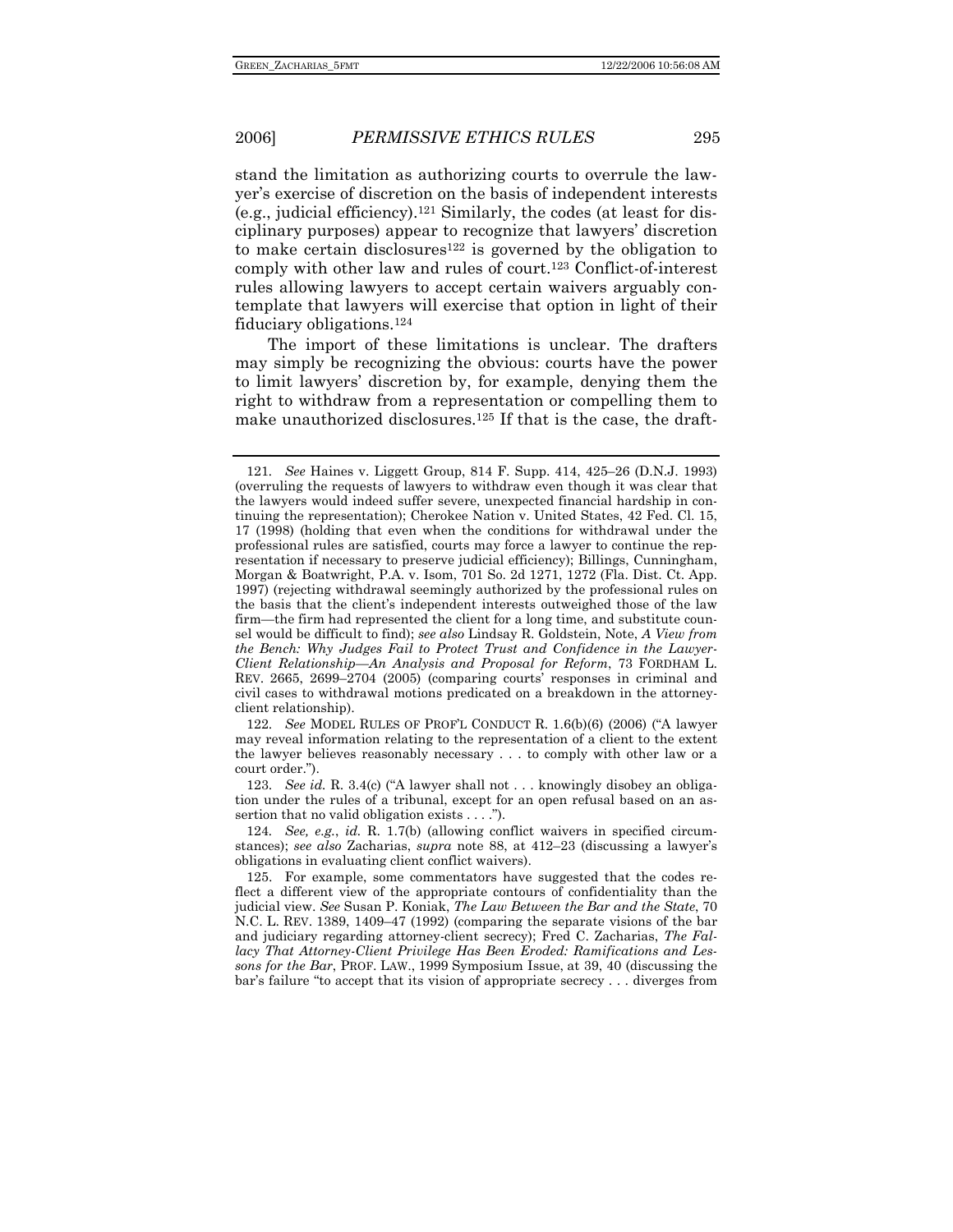ers are not affirmatively inviting courts to regulate lawyer discretion (and may even prefer that courts not do so), but are acknowledging that when courts choose to impose obligations, lawyers will not be disciplined for complying. Alternatively, these provisions might reflect the drafters' recognition that courts are in a superior position to make contemporaneous, objective determinations regarding whether or not lawyers should be allowed to withdraw or whether disclosures should be made in a particular situation. If that is the intent, court-imposed restrictions are consistent with both the letter and spirit of the rules' grant of discretion.

### C. IMPLICATIONS OF THE LIMITS ON DISCRETION

That the codes themselves may contemplate limits on lawyers' discretion affects how other lawmakers should regard permissive rules. Most obviously, when the codes impose limits, there is no inherent reason for other lawmakers to forebear from enforcing them.126 Thus, Russell's and Gantt's conclusions that mandatory rules sometimes require lawyers to counsel their clients about non-legal considerations might well justify the imposition of civil liability (e.g., for professional negligence) when a lawyer has failed to discuss non-legal considerations, or may justify the promulgation of administrative regulations that require such counseling. Similarly, insofar as permissive rules accede to other law and invite external lawmakers to develop limits, there is no reason why external regulators should decline the invitation. They would not be encroaching on lawyer discretion so much as reinforcing a limitation recognized by the drafters themselves.

Arguably, when code drafters include limitations on permissive authority that they have granted to lawyers, the drafters are signaling that their commitment to informed selfregulation is relatively weak. For example, the grant of occasional discretion to reveal or keep secret client misconduct seems to be trumped by the requirement that lawyers correct

the vision of judges evaluating claims of privilege"); Fred C. Zacharias, *Harmonizing Privilege and Confidentiality*, 41 S. TEX. L. REV. 69, 71–75 (1999) [hereinafter Zacharias, *Harmonizing Privilege and Confidentiality*] (explaining the different conceptions of secrecy of the bar and judiciary).

 <sup>126.</sup> That is not to say that ordinary constraints on other lawmakers might not cause them to forebear, but rather that the mere existence of permissive language in the ethics codes should not serve as an impediment to external regulation.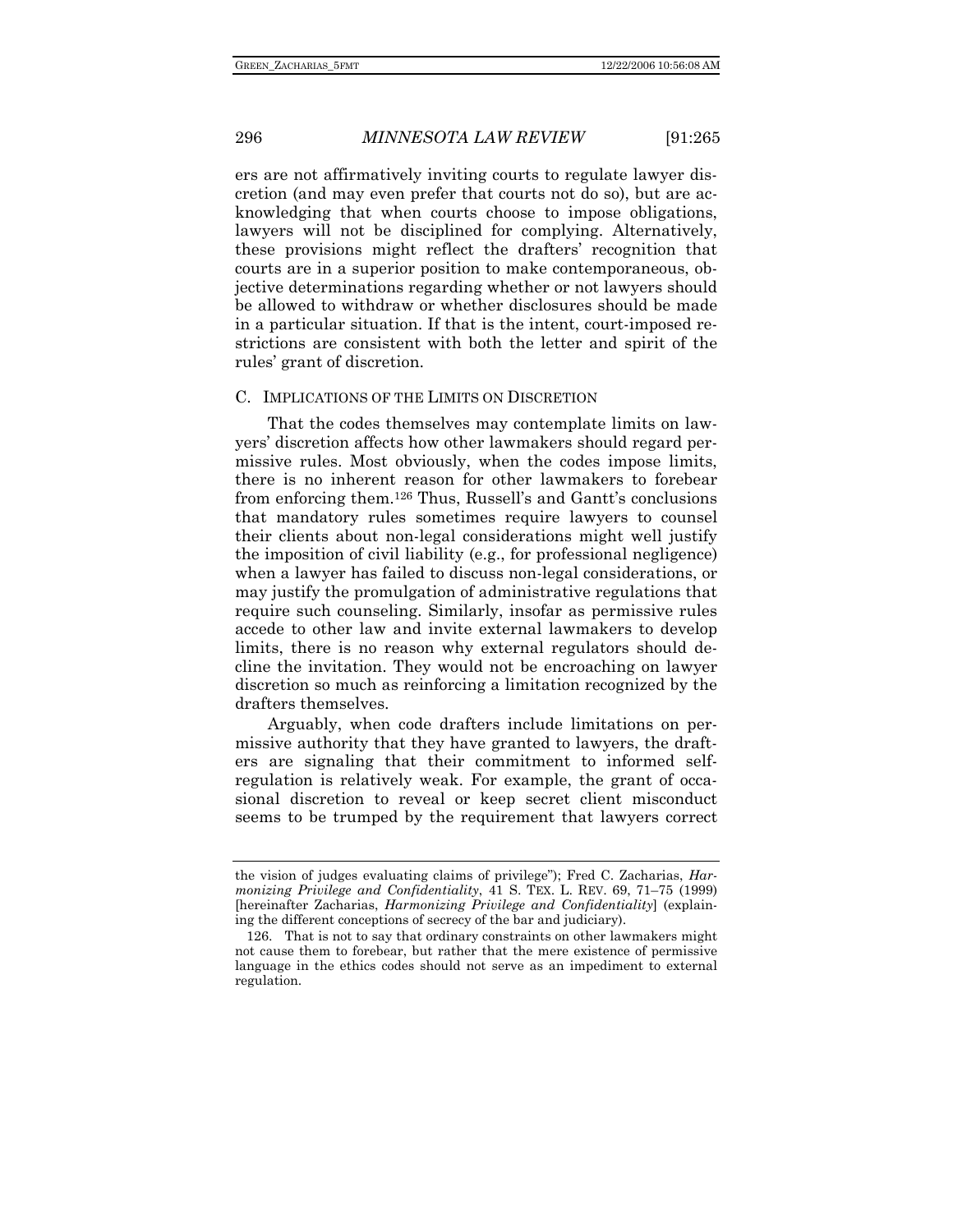their clients' and witnesses' false testimony and remedy other frauds on the court.127 The limitation on discretion highlights the drafters' conclusion that the public interest in the integrity of judicial proceedings outweighs the drafters' general preference for allowing lawyers to make individual decisions regarding disclosure of client confidences. Given the weakness of the commitment to lawyer autonomy in the adjudicative context, external lawmakers might reasonably infer that, even from the drafters' perspective, other public policy considerations can justify further limits.

Suppose, however, that a code does not expressly limit a permissive rule. Should other lawmakers respect selfregulation as the preferable regulatory alternative and forebear from imposing requirements or liability within the area that the rules leave to lawyers' discretion? Any argument to this effect presupposes that by granting lawyers options, the code drafters made a normative judgment to which they believed other lawmakers should defer. In fact, however, code drafters develop permissive provisions for a variety of reasons—some normative, some not. The drafters' expectations of whether external lawmakers will ratify the discretion delegated by a disciplinary rule may well depend upon the reasons why the codes have emphasized discretion in that particular rule. As discussed below, it is not ordinarily obvious from the face of a rule why the codes have permitted lawyers to choose their actions, nor is it always clear whether the drafters' justification for according discretion was meant to have implications for external lawmakers.

### III. JUSTIFICATIONS FOR PERMISSIVE RULES

Code drafters sometimes adopt rules that accord lawyers discretion because they believe that to be the correct approach and hope that other lawmakers will agree with, or accede to, the drafters' normative judgment.128 In other instances, the

<sup>127</sup>*. See* MODEL RULES OF PROF'L CONDUCT R. 3.3(a)(3), (b)–(c) (2006).

 <sup>128.</sup> As Susan Koniak has pointed out, sometimes the drafters clearly intend to establish the legal standard, fully expecting or hoping that courts and other law-making institutions will accept their approach. *See* Koniak, *supra* note 125, at 1411. The bar's vision of the appropriate substantive law may, however, conflict with the view of other law-making institutions. *Id.* The normative view underlying the limited discretionary future harm exception to attorney-client confidentiality, for example, seems to be inconsistent with the views underlying both agency law, which allows agents to disclose to protect the superior interests of third parties, and judicial exceptions to attorney-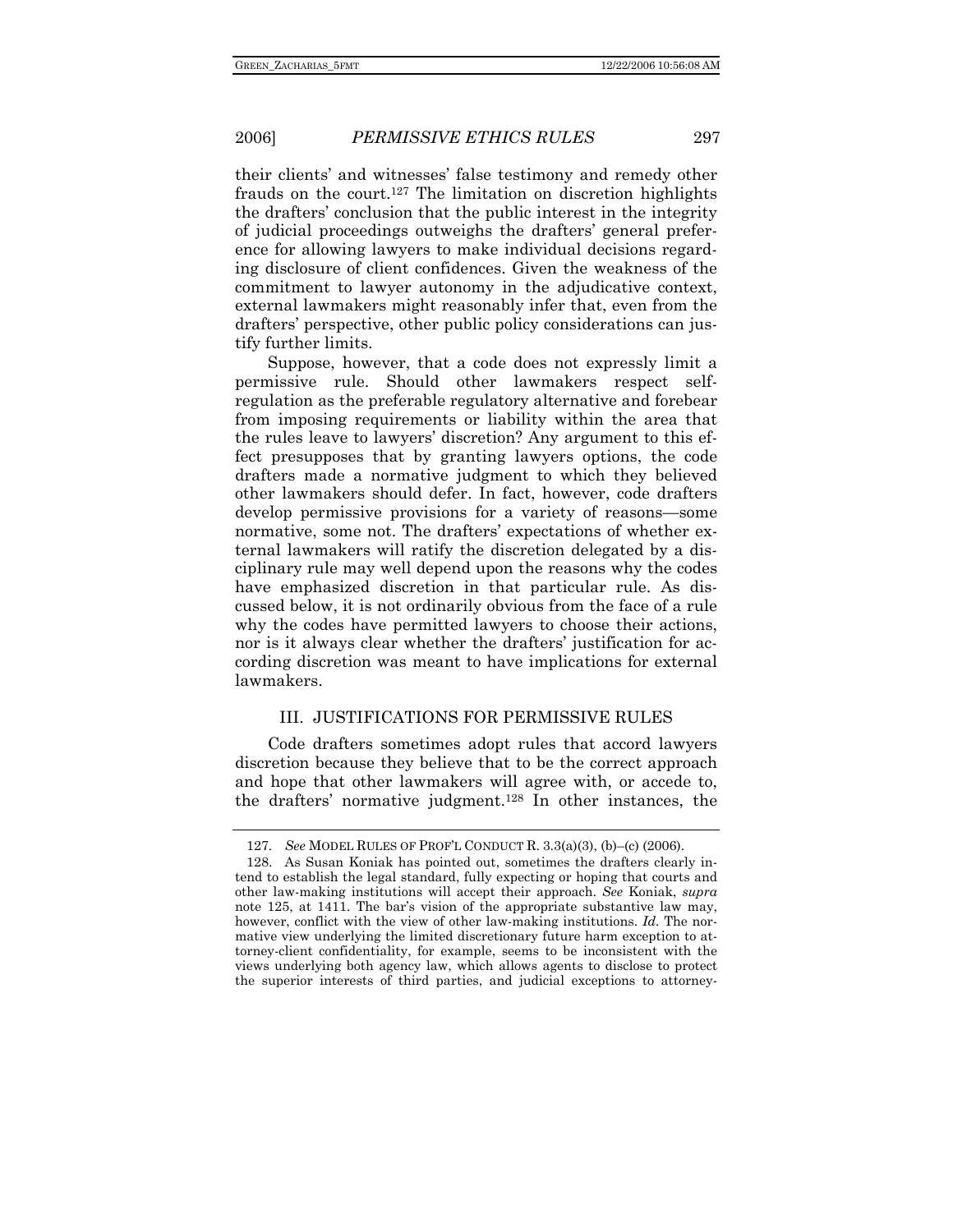drafters anticipate and accept that external lawmakers may reach different conclusions about the appropriate rule. That expectation may stem from the debatable nature of the issue or from the fact that the code drafters have limited the scope of their inquiry and the interests they have considered. As a consequence, after the fact, it often is both possible to posit a range of explanations for a given discretionary rule and impossible to ascertain a clear intention on the drafters' part to preempt other law.

### A. THE NORMATIVE JUDGMENT THAT THE PERMISSIVE APPROACH IS CORRECT ACROSS-THE-BOARD

Permissive ethics rules reflect a variety of normative judgments that the code drafters may believe external lawmakers should follow. First, the range of situations that a rule implicates may both call for a balancing of interests and involve interests that individual lawyers can best understand and accommodate. Second, lawyers' personal interests in being able to select their conduct may warrant respect. Third, in situations in which lawyers must make difficult choices, the drafters may believe lawyers are entitled to deference, or room for error, when in hindsight their decisions prove to be wrong or questionable. Finally, the drafters may regard a discretionary rule as preferable simply because it is the lesser of two (or more) evils.

The permissive future harm exceptions to attorney-client confidentiality129 typify ethics rules that can be explained on the basis of the drafters' belief that lawyers should be allowed to balance moral and systemic considerations through case-bycase decision making. Whether a lawyer should disclose a client's confidences to prevent or rectify serious harm to a third party when permitted to do so arguably depends upon a balance among client rights, society's interest in the operation of the legal system (which lawyers have an interest in protecting), and moral or other societal considerations (which lawyers also have an interest in serving). How to strike the balance turns on the relative importance of preserving a client's trust, the nature

client privilege. *See* RESTATEMENT (SECOND) OF AGENCY § 395 cmt. f (1958) ("An agent is privileged to reveal information confidentially acquired by him in the course of his agency in the protection of a superior interest of himself or of a third person."); *see also* Zacharias & Green, *supra* note 39, at 57–60 (discussing judicial interpretations of attorney-client secrecy requirements).

<sup>129</sup>*. See* MODEL RULES OF PROF'L CONDUCT R. 1.6(b) (2006).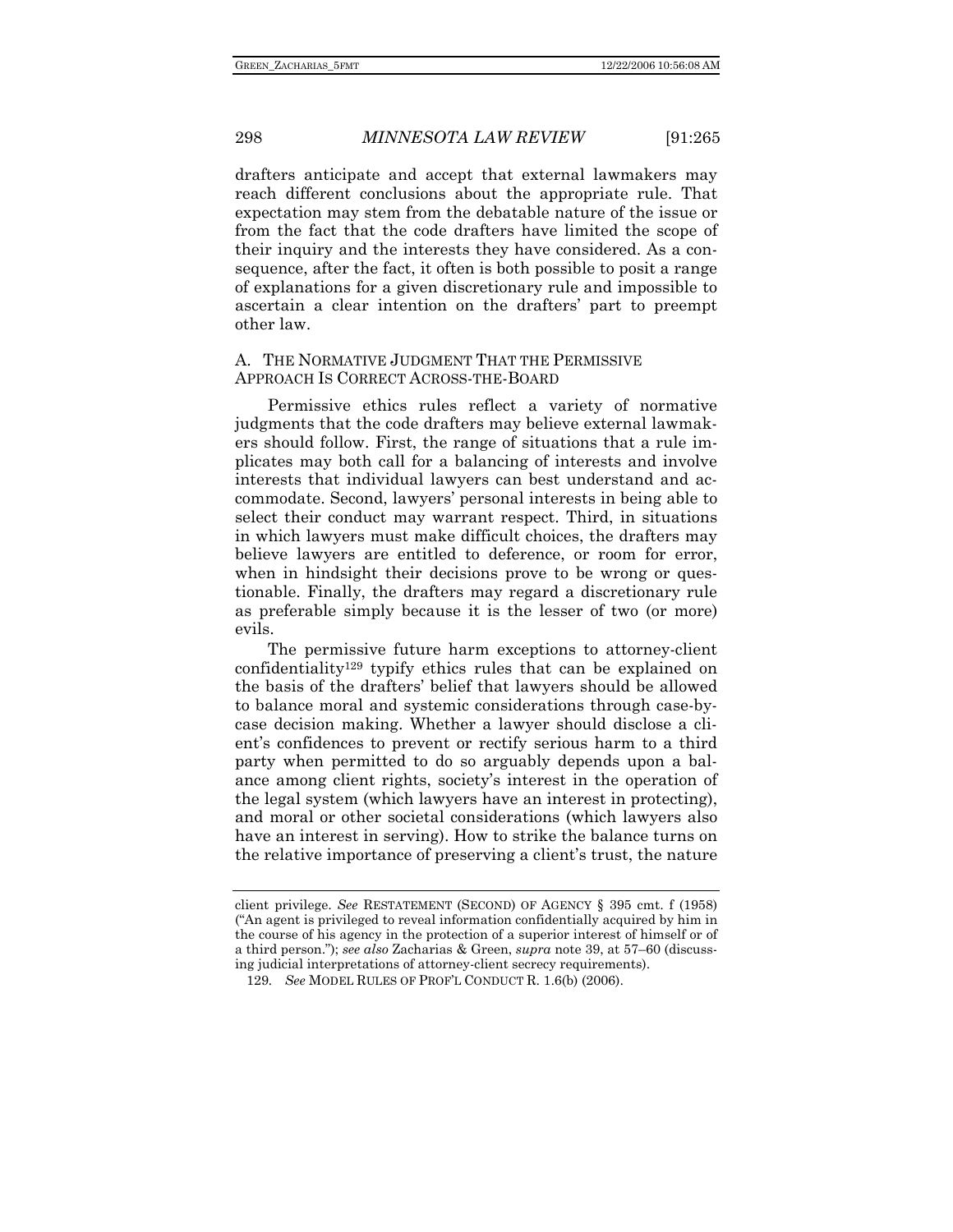and seriousness of the risk to third parties, and the extent to which the client truly meant to entrust a confidence. A rule authorizing lawyers to decide the disclosure issue on a casesensitive basis may be the best way to implement the normative judgment that balancing is appropriate and that lawyers are in a good (perhaps the best) position to strike the balance. Code drafters may prefer the permissive approach to an underor over-inclusive alternative that would require lawyers always to disclose in certain categories of cases and never to disclose in others.130

Other discretionary rules seem to focus on the rights of lawyers themselves, deeming lawyers' interests paramount and therefore according lawyers autonomy to decide whether or not to promote those interests. This approach helps explain rules permitting lawyers to counsel clients about moral and political considerations131 and rules authorizing lawyers to withdraw when a client wishes to take a "repugnant" position.<sup>132</sup> In many cases, client or public concerns may not provide a compelling reason for *requiring* lawyers to withdraw or to advise clients about non-legal factors. Yet individual lawyers may legitimately believe that the dictates of competence, conscience, or their personal conception of the lawyer's role warrants consideration of moral or political issues. The advice and withdrawal rules appear to reflect the code drafters' judgment that these lawyers' beliefs should be respected, at least to the extent of protecting their ability to engage in moral or political counseling and to avoid personal participation in cases that offend them. The permissive nature of the rules enables lawyers to

<sup>130</sup>*. See generally* J. Michael Callan & Harris David, *Professional Responsibility and the Duty of Confidentiality: Disclosure of Client Misconduct in an Adversary System*, 29 RUTGERS L. REV. 332, 355–56 (1976) (discussing rationales for permissive disclosure of clients' intended crimes); Leslie C. Levin, *Testing the Radical Experiment: A Study of Lawyer Response to Clients Who Intend to Harm Others*, 47 RUTGERS L. REV. 81, 101 (1994) (same). In contrast, mandatory disclosure rules drafted by other lawmakers—such as the proposed SEC regulations implementing the Sarbanes-Oxley Act—reflect the opposite normative judgment. Their premise is either that balancing is inappropriate or that lawyers are not uniquely situated to determine the appropriate accommodation of interests.

<sup>131</sup>*. See, e.g.*, MODEL RULES OF PROF'L CONDUCT R. 2.1 (2006).

<sup>132</sup>*. Id.* R. 1.16(b)(4). The future harm exceptions have similarly been explained by some as respecting a lawyer's autonomy. *See, e.g.*, Harry I. Subin, *The Lawyer as Superego: Disclosure of Client Confidences to Prevent Harm*, 70 IOWA L. REV. 1091, 1175 (1985) (advocating a mandatory disclosure rule, but acknowledging that such a rule would infringe lawyers' autonomy).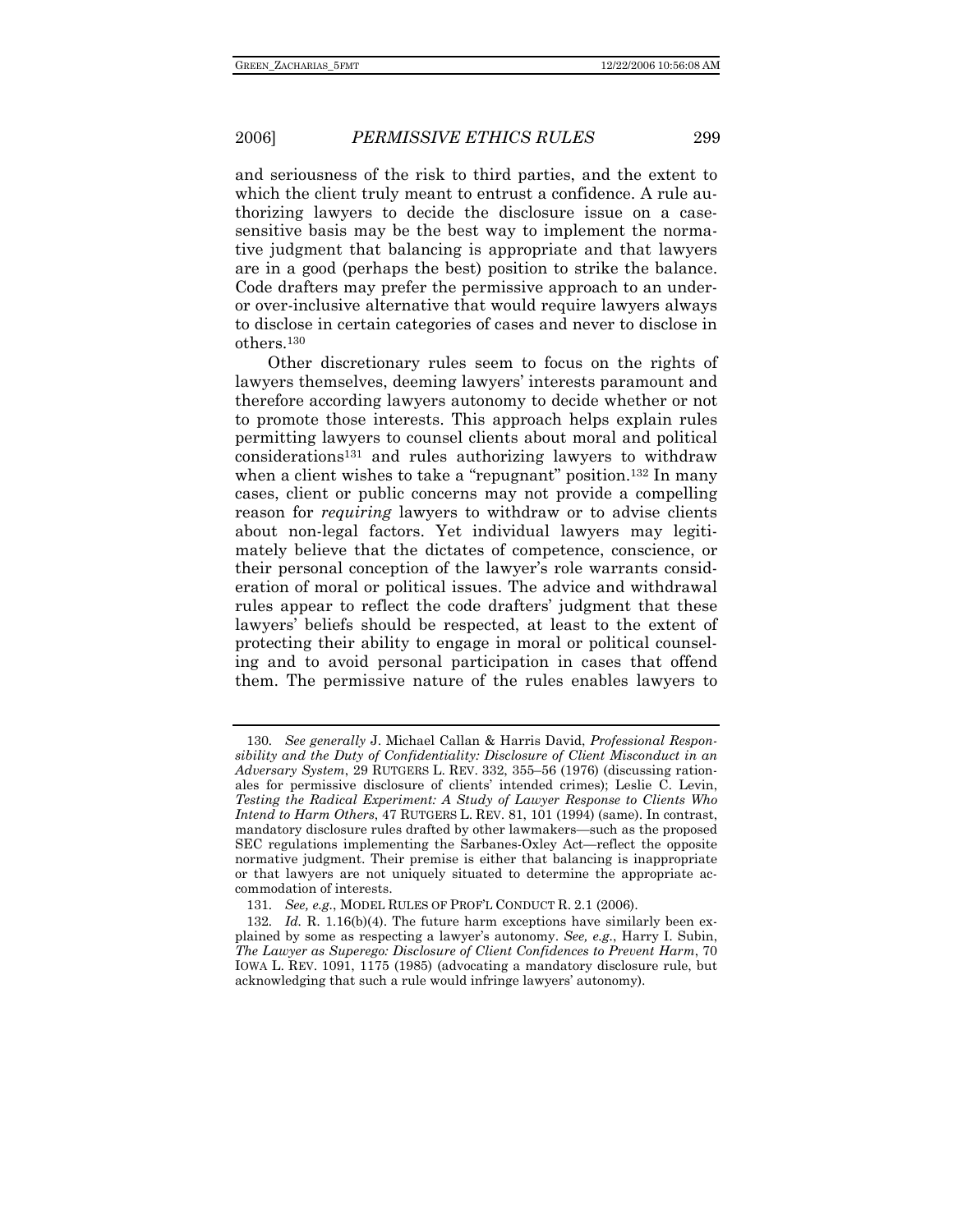address concerns of conscience to the extent they deem it appropriate to raise them, but at the same time maintains the codes' key elements of client-orientation, role-differentiation, and zealous advocacy.

Another situation in which code drafters may predicate a permissive rule on normative considerations that they expect other lawmakers to accept occurs when the drafters impose particularly difficult decision-making responsibilities but do not believe that an attorney deserves sanction for implementing those responsibilities in good faith if the attorney's decision proves faulty. In other words, fairness may require that in some situations lawyers be accorded a measure of leeway, or wriggle room, pursuant to which they can make their best judgments free from fear of punishment. This understanding probably underlies rules allowing lawyers to decline to present suspected perjury in civil cases.<sup>133</sup> In the absence of discretion, lawyers would be forbidden to introduce testimony they know to be false but be required to introduce helpful testimony that they merely believe is false; the propriety of the lawyer's conduct would turn on the lawyer's actual knowledge, and there would be no room for error. When it is unclear whether the information in a lawyer's possession rises to the level of knowledge or to mere suspicion that the client's proposed testimony will be false, any decision by the lawyer creates considerable disciplinary risk. The permissive ethics provision arguably obviates that risk by according the lawyer discretion in close cases.

Finally, some permissive provisions may be explicable not based on the affirmative utility of discretion but simply as being preferable to the likely alternatives. For example, as described in the Introduction, the ABA faced pressure following the collapse of Enron and other corporate scandals to adopt mandatory disclosure obligations, but responded by expanding its permissive provisions. Proponents argued, among other things, that permissive disclosure is preferable to mandatory reporting because clients who are aware of a disclosure obliga-

<sup>133</sup>*. See, e.g.*, MODEL RULES OF PROF'L CONDUCT R. 3.3(a)(3) (2006). It has been noted that the future harm exceptions to confidentiality similarly obviate the need to decide on which side of the line a case falls. *See* Donald L. Burnett, Jr., *The Proposed Rules of Professional Conduct: Critical Concerns for Military Lawyers*, ARMY LAW., Feb. 1987, at 19, 23 (noting difficult decisions under proposed military rules of professional conduct, under which disclosure would be mandatory to avert certain harms, and otherwise would be impermissible).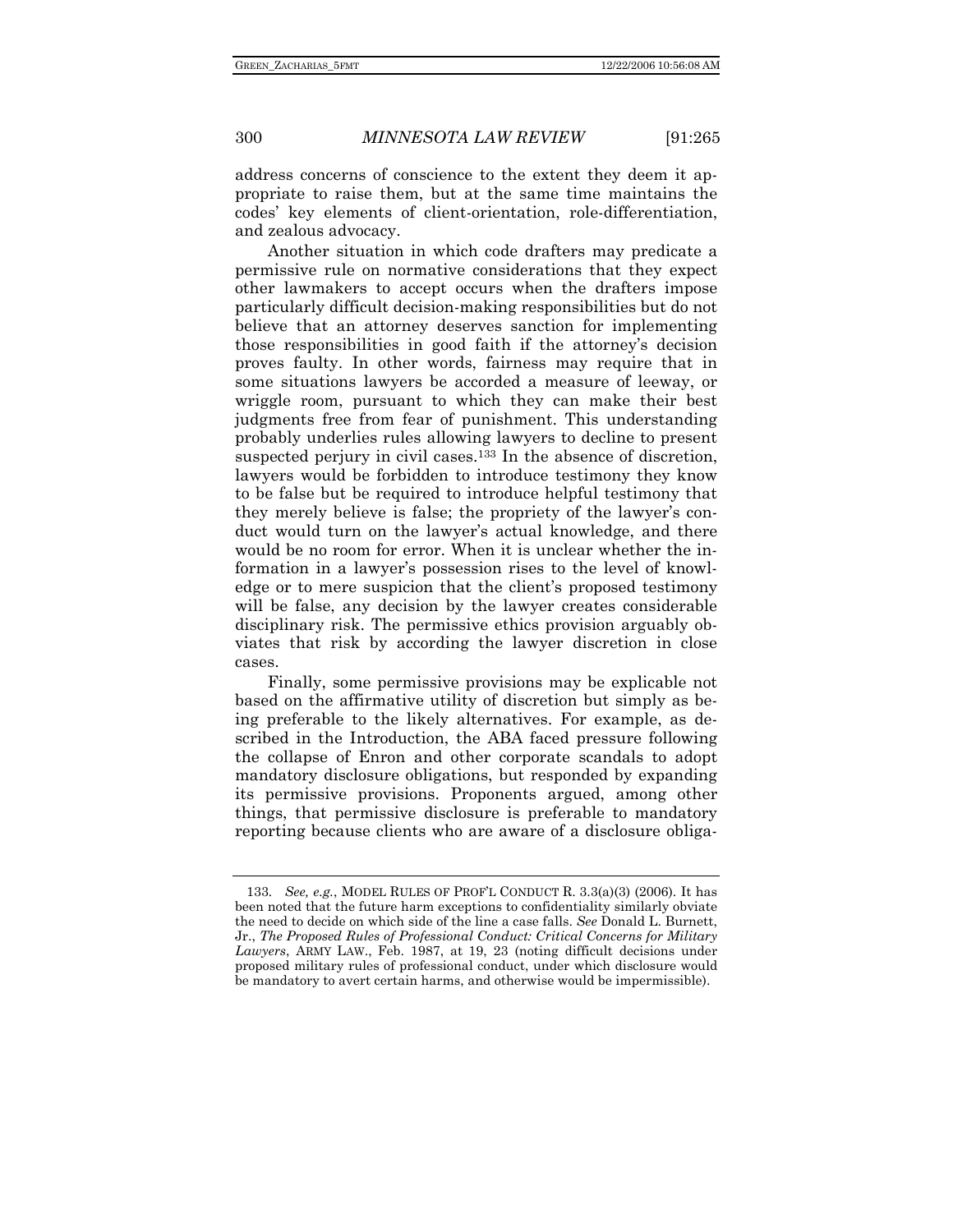tion will be less willing to retain and confide in lawyers134 and because risk-averse lawyers will withdraw from representation at the first hint of client misconduct, thereby denying clients wise and informed counsel.135 The proponents evidently persuaded the rule-drafting body that the permissive approach better supports the lawyer's role in promoting compliance with the law.

The justifications discussed above all reflect decisions by the code drafters that, on balance, discretion is the preferable approach to regulating a particular area of professional conduct. Such judgments ordinarily imply a belief that other lawmakers should reach the same conclusion.136 Nevertheless, the terms of permissive rules seldom make clear whether the rules are based on these kinds of considerations.

By way of example, consider yet again the future harm exceptions to confidentiality. One might argue that their purpose is less to implement a normative judgment about the complexity of balancing competing interests than to promote the perceived interest of particular lawyers in "bring[ing] their personal conscience and morality to bear in deciding whether to ... prevent criminal activity by a client." $137$  Alternatively, their purpose may be to provide some margin of error in the space between those situations in which lawyers *must* disclose client confidences (e.g., when necessary to avoid assisting a client's crime or fraud)138 and those situations where lawyers *may not* disclose intended client wrongdoing (e.g., when it is not sufficiently certain that the client's conduct is criminal or fraudulent, that substantial harm will result, or that the lawyer's services are implicated).139 As discussed below in Parts III.B and

 <sup>134.</sup> Letter from ABA to SEC, *supra* note 25 (arguing that a proposed requirement that lawyers notify the SEC of withdrawal and disaffirm specific documents would undermine corporations' trust in their lawyers); Letter from the Bd. of Dirs. of the Am. Corporate Counsel Ass'n to Jonathan G. Katz, Sec'y, Sec. & Exch. Comm'n (Dec. 18, 2002), *available at* http://www.sec.gov/ rules/proposed/s74502/bnagler1.htm [hereinafter Letter from ACCA to SEC] (same).

<sup>135</sup>*. See* Letter from ACCA to SEC, *supra* note 134.

 <sup>136.</sup> That does not mean, however, that lawmakers always agree. Indeed, in some instances, code drafters have adopted ethics regulations for the very purpose of influencing or contradicting contrary substantive law. *See* Koniak, *supra* note 125, at 1411.

 <sup>137.</sup> Steven C. Krane, *Don't Tell Anyone (Our Confidentiality Rules Are Changing)*, N.Y. ST. B. ASS'N J., May 2005, at 28, 29.

<sup>138</sup>*. See* MODEL RULES OF PROF'L CONDUCT R. 4.1(b) (2006).

<sup>139</sup>*. See id.* R. 1.6(b)(2)–(3).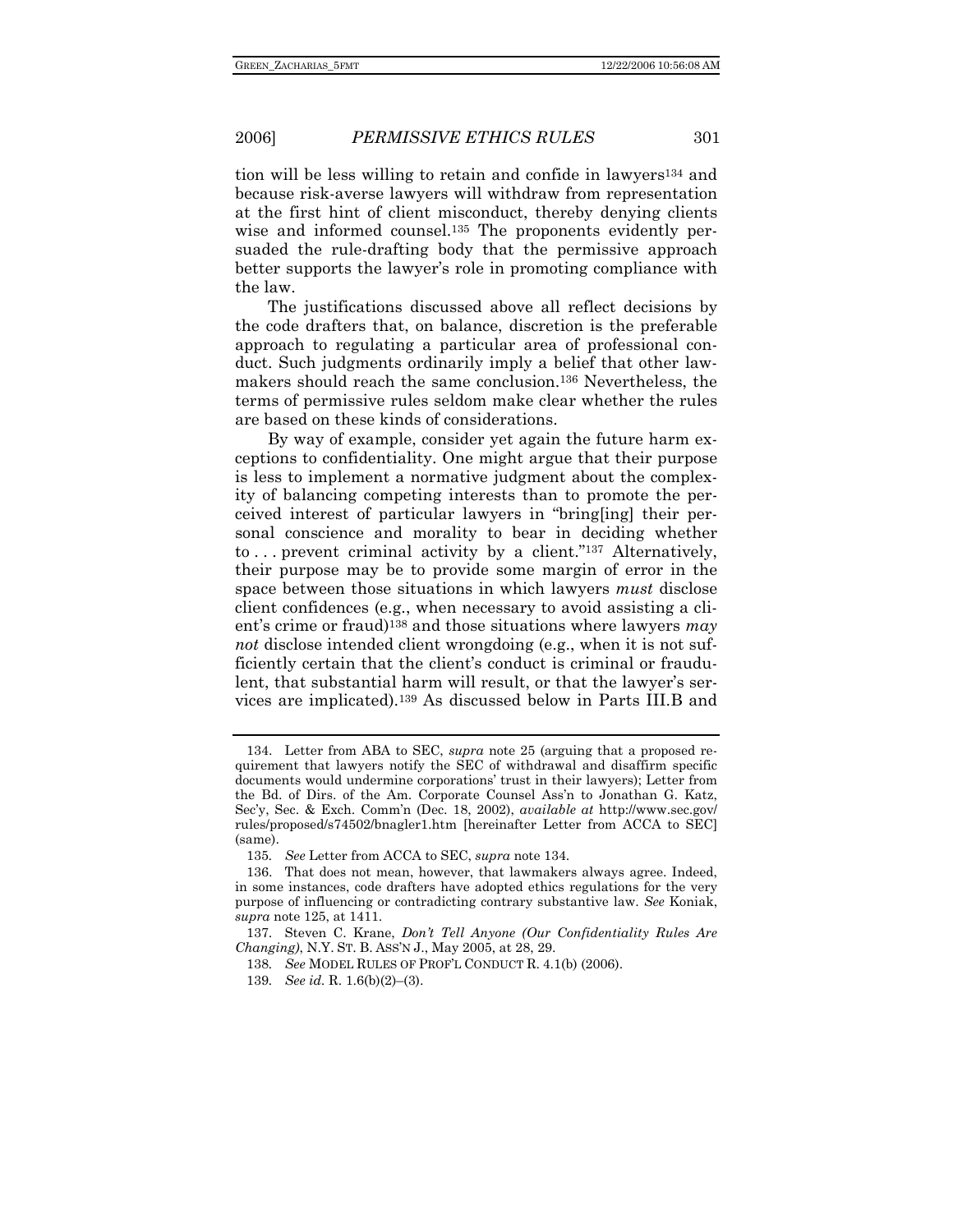III.C, the provisions might equally be explained on the basis of separate reasons that do not reflect any normative judgment to which the drafters would want, or expect, other lawmakers to defer.

B. THE NORMATIVE JUDGMENT THAT THE PERMISSIVE APPROACH IS PREFERABLE FOR DISCIPLINARY PURPOSES BUT NOT NECESSARILY FOR OTHER LEGAL PURPOSES

Code drafters might adopt permissive ethics provisions assuming that they reflect the preferable disciplinary standard, yet nonetheless anticipate that other lawmakers may appropriately set regulatory standards mandating or forbidding specific conduct within the area of discretion identified by the ethics code. There are a variety of reasons for code drafters to adopt this approach.

One set of rationales stems from the difficulty of drawing bright-line rules that cover all situations lawyers are likely to confront. Consider, again, the confidentiality exceptions permitting disclosure of client wrongdoing. There are strong policy justifications for and against these exceptions. On the one hand, clients' interests in secrecy and loyalty and the legal system's interest in promoting future clients' trust in lawyers favor confidentiality. On the other hand, society's immediate interest in preventing misconduct often favors disclosure. The appropriate balance in any case may well depend upon the nature of the misconduct and its effect, the likelihood that it will occur without disclosure or be prevented with disclosure, the impact of disclosure on the client, and other fact-sensitive considerations. Bright-line rules—for example, requiring lawyers to report a client's intent to commit specified crimes of violence but forbidding lawyers to disclose other intended wrongdoing arguably are both over- and under-inclusive; in at least some cases, violent crimes should not be reported and other wrongdoing should be reported.140

 <sup>140.</sup> Consider, for example, two clients. The first tells the lawyer, "I'm going to punch my neighbor in the nose for killing my dog," while the second—a client in a routine real estate closing—confides that he plans to launder money for Al Qaeda. Disclosing the first client's confidence may destroy the working relationship the lawyer has with the client in the separate representation, and the warning to the neighbor may add little to what the neighbor already knows. The importance to society of disclosing the second client's confidence, in contrast, may outweigh the need to preserve the client's trust.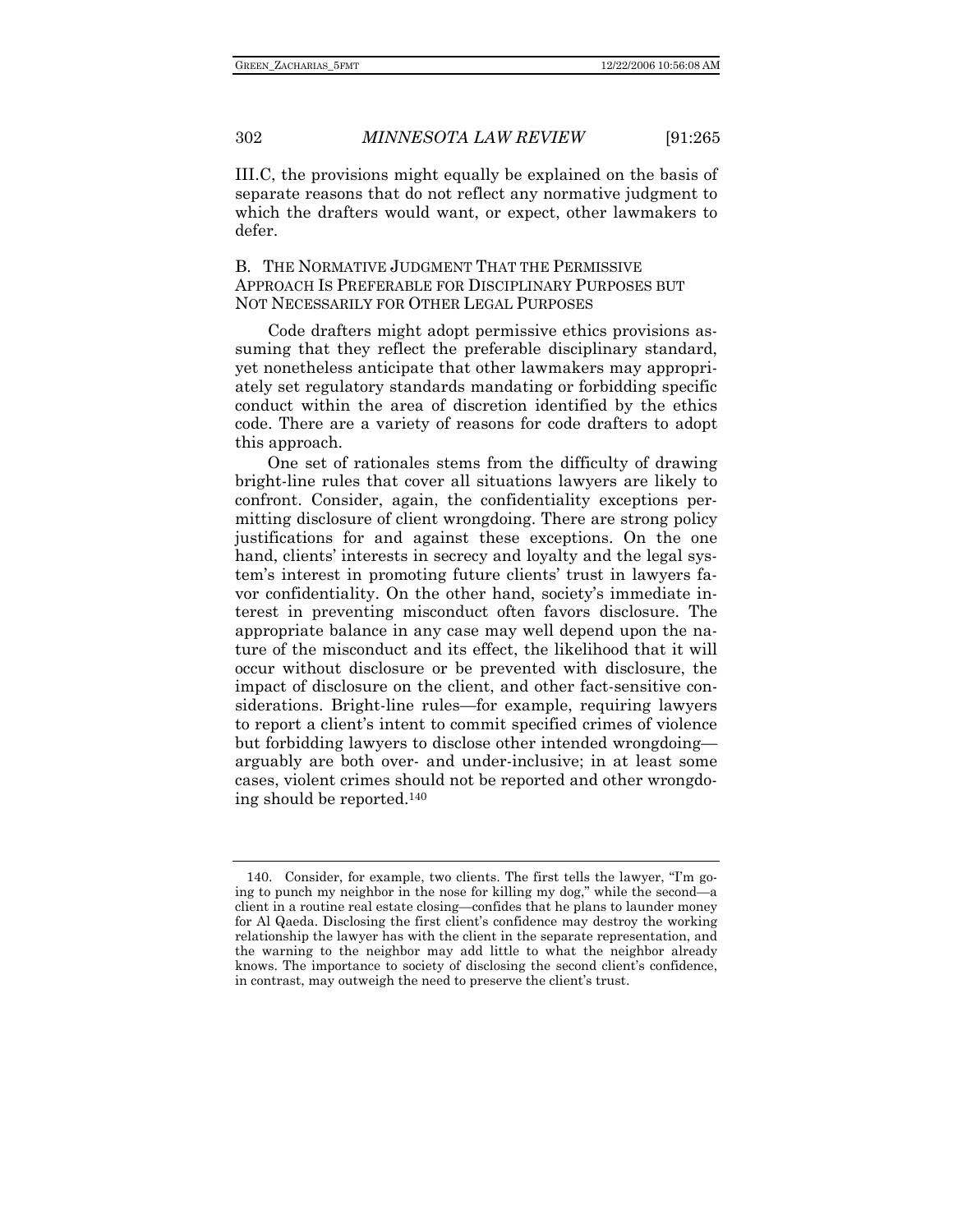Code drafters might reasonably conclude that according lawyers discretion to make appropriate decisions in individual cases is a better alternative than binding lawyers to an inflexible categorical mandate. This drafting choice, however, may not reflect an expectation that other lawmakers will defer to lawyer discretion. It may simply reflect a judgment that reasonable observers can take opposite positions on the disputed issue. The fact that the code takes one approach does not mean that the drafters would not accept that external lawmakers might reach the conclusion—perhaps even the correct conclusion—that a mandatory rule is preferable.

More significantly, the drafters' conclusion that only a permissive standard can adequately address the plethora of potential cases is perfectly consistent with the expectation that other lawmakers may adopt mandatory rules for subcategories of cases in which concrete standards make sense. A state legislature, for example, might adopt a reporting law that requires all professionals, including lawyers, to report ongoing incidents of serious child abuse.141 Although it is conceivable that the drafters of the permissive ethics rule would conclude that lawyers should have discretion not to report child abuse, it is equally conceivable that the drafters would agree that disclosure should be made in that subclass of cases.

Likewise, a rule permitting lawyers to counsel clients about moral and political considerations142 may be based on the drafters' judgment that such counseling is sometimes appropriate and sometimes not, and that no uniformly correct approach can be encapsulated in a single rule. The conflict-of-interest rules, in allowing lawyers to accept particular conflict waivers,143 arguably reflect the drafters' understanding that sometimes clients who understand the consequences will benefit by waiving the conflict, while in other cases lawyers' refusal to accept waivers will best serve the clients' interests.144 Neither of these permissive rules, however, eliminates the possibility that the drafters would accept a legislative conclusion that lawyers should act in a particular way in subcategories of cases.<sup>145</sup>

<sup>141</sup>*. See* MISS. CODE ANN. § 43-21-353 (2005); OR. REV. STAT. § 419B.005– .010 (2003).

<sup>142</sup>*. See, e.g.*, MODEL RULES OF PROF'L CONDUCT R. 2.1 (2006).

<sup>143</sup>*. See, e.g.*, *id.* R. 1.7.

<sup>144</sup>*. See* Zacharias, *supra* note 88, at 412–23 (discussing the reasons for honoring and for overriding client consent to conflicted representation).

 <sup>145.</sup> For example, Congress has adopted legislation that precludes conflict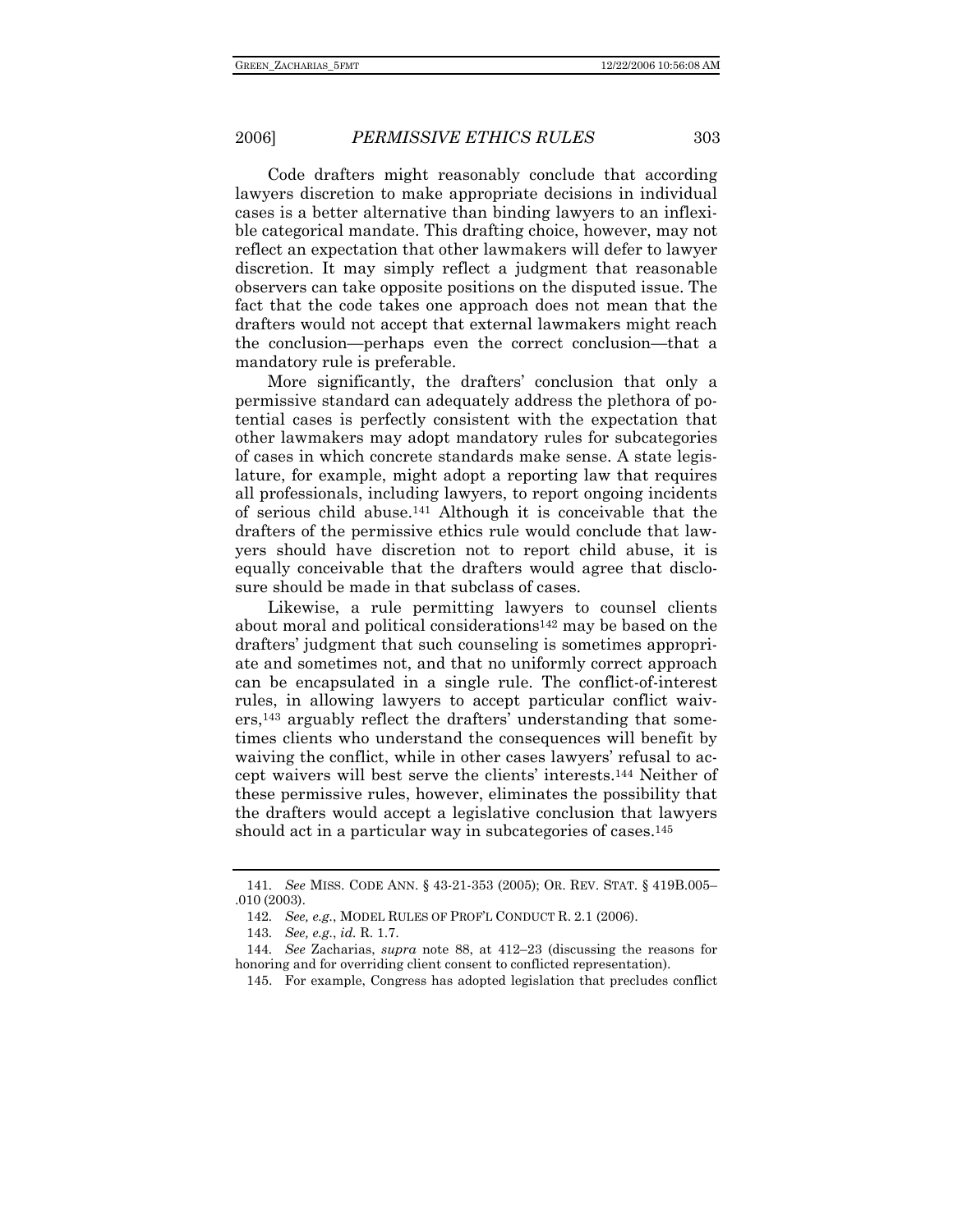A second set of reasons why code drafters might adopt a permissive rule yet accept the possibility that alternative lawmakers will produce mandatory or prohibitive standards derives from the limited interests that the professional codes typically address. Most ethics regulation focuses on particular systemic concerns, including client protection, enhancing public trust and respect for the profession, assuring that legitimate third-party interests are safeguarded (in at least a procedural sense), promoting the operation of the adversary system, maintaining efficient judicial administration, and (occasionally) implementing more general societal interests. Code drafters often adopt permissive rules that, in their view, properly balance the interests that the codes address, while still assuming that other lawmakers might adjust the balance when taking other considerations into account.

A permissive exception to confidentiality, for example, may reflect a judgment that the lawyer should be given a choice about how to proceed, based on the assessment that this approach best accommodates client, third-party, and societal interests in disclosure. That conclusion does not, however, gainsay the possibility that societal interests in mitigating widespread corporate misconduct at a particular time in history might justify an SEC regulation that mandates disclosures by corporate attorneys.

Indeed, a permissive ethics rule may reflect the code drafters' indifference to how lawyers act, at least with respect to the interests that the ethics code is intended to further. This attitude helps explain the rule permitting contingent fees. Outside the matrimonial and criminal contexts, code drafters may perceive no ethics-based interest that would justify either compelling or forbidding a lawyer to represent a client for a contingent fee. That does not mean, however, that society should be power-

waivers in the bankruptcy context. *See* 11 U.S.C. § 327(a) (2000). A legislature might also reasonably adopt bright-line rules forbidding lawyers to accept conflict waivers from minors or mentally disabled persons. In the counseling situation, it might be appropriate for a legislature to insist upon moral counseling when a corporate client determines that its product threatens to harm some users (or employees involved in the manufacturing process) but that the benefit of the product outweighs the potential liability costs. *Cf.* Gantt, *supra* note 109, at 419–20 ("[A]ttorneys may be ethically obligated at times either to advise clients on the nonlegal issues that relate to the legal issues in the representation or, at a minimum, to raise the nonlegal issues with their clients and instruct them to seek expert advice in those other fields.").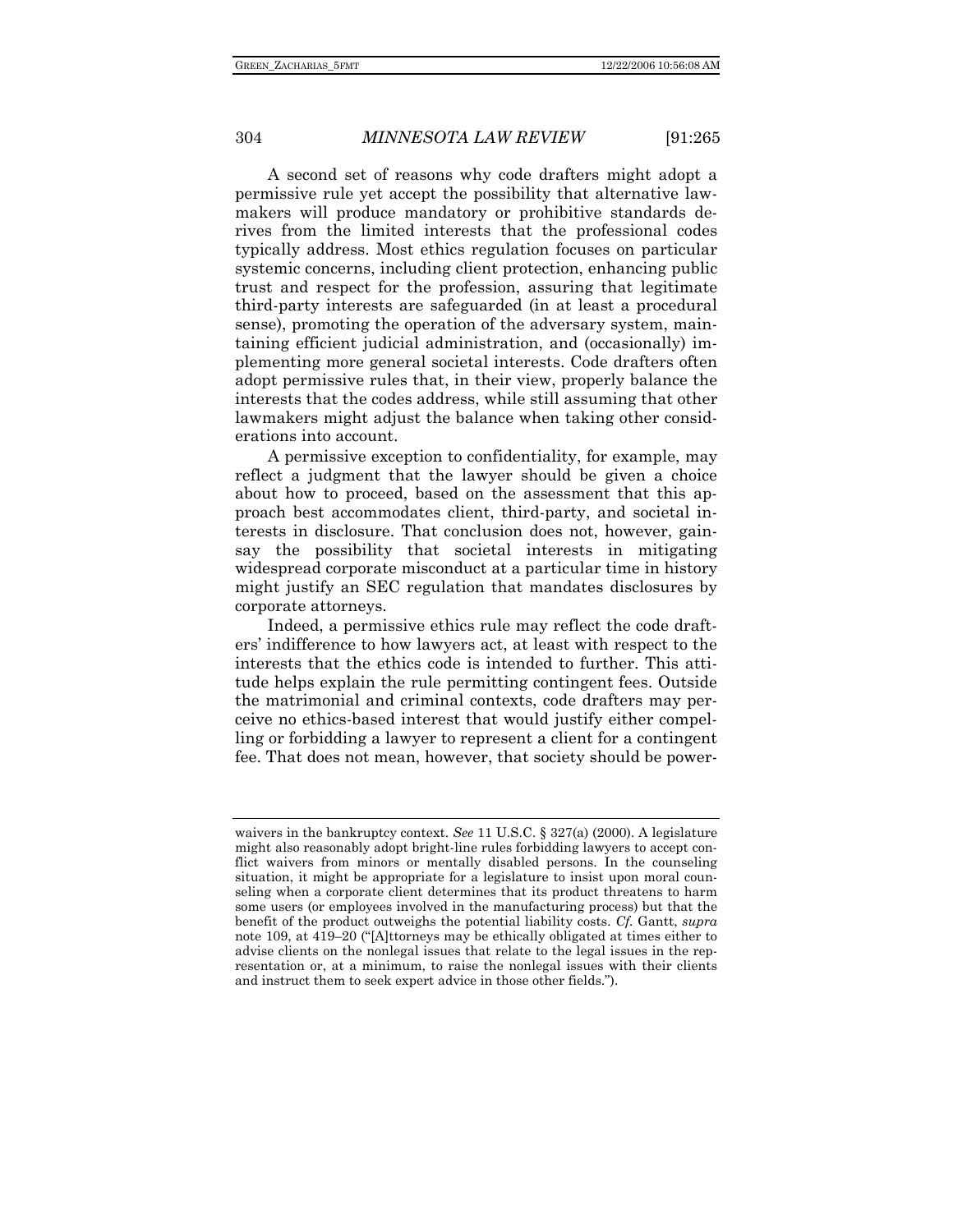less to conclude that in particular types of litigation, limits are necessary to protect clients from exploitation.146

Alternatively, one can conceive of situations in which code drafters view the competing ethics interests as being in complete equipoise and therefore allow lawyers' personal interests to tip the balance. This approach might explain aspects of rules allowing lawyers to withdraw from representation, for example when a client uses (or has used) a lawyer's services to commit a fraud.147 The interests in protecting the public and in promoting public confidence in the profession compete against client interests in confidentiality and zealous representation. To the extent the code drafters determine that neither set of interests is dominant, they may deem it fairest to allow each lawyer to decide whether to continue the representation in light of the lawyer's own interests.148

Insofar as a grant of discretion is a product of indifference, the code drafters presumably do not mean to supersede alternative regulation that narrows the lawyer's discretion in order to promote interests different from those underlying the ethics codes.149 The rulemakers may even invite external lawmakers

 <sup>146.</sup> For example, Congress might have adopted legislation forbidding representation of parties on a contingent fee basis before the September 11 claims tribunal, based on a legislative view that the claimants had adequate access to lawyers who would competently represent them at lower cost for a fixed or hourly fee and that, insofar as possible, the awards should be preserved for the benefit of the claimants, not their lawyers. Such legislation would not necessarily have been inconsistent with the judgments underlying the general rule permitting contingent fees. *See* MODEL RULES OF PROF'L CONDUCT R. 1.8(i)(2) (2006); *see also* Assistance Program Under the 9/11 Heroes Stamp Act of 2001, 70 Fed. Reg. 43,214, 43,215 (July 26, 2005) (to be codified at 44 C.F.R. pt. 153); Elizabeth M. Schneider, *Grief, Procedure, and Justice: The September 11th Compensation Fund*, 53 DEPAUL L. REV. 457, 496 n.219 (2003) (citing Kenneth Feinberg, Presentation at Brooklyn/Cardozo Faculty Workshop on Ethical, Economic, and Social Issues in Mass Torts (Nov. 4, 2003)) (observing that when families of those who died in the September 11, 2001 terrorist attacks were represented on a contingent fee basis, the fee was ordinarily eight to ten percent of the recovery).

 <sup>147.</sup> *See, e.g.*, MODEL RULES OF PROF'L CONDUCT R. 1.16(b)(2)–(3) (2006).

 <sup>148.</sup> The lawyer's own interests may include, for example, the lawyer's business interest in continuing lucrative engagements, on the one hand, or the interest in avoiding civil liability and preserving a reputation for professional integrity, on the other.

 <sup>149.</sup> It is important to note the difference between the normative judgment that fairness requires a sanction-free zone, on the one hand, and purely selfserving judgments on the part of the bar, on the other. Rules that provide a zone of discretion as a means of enabling or facilitating the exercise of lawyers' responsibilities to clients or the system reflect a normative judgment that a safe harbor for lawyers helps the system operate appropriately. Self-serving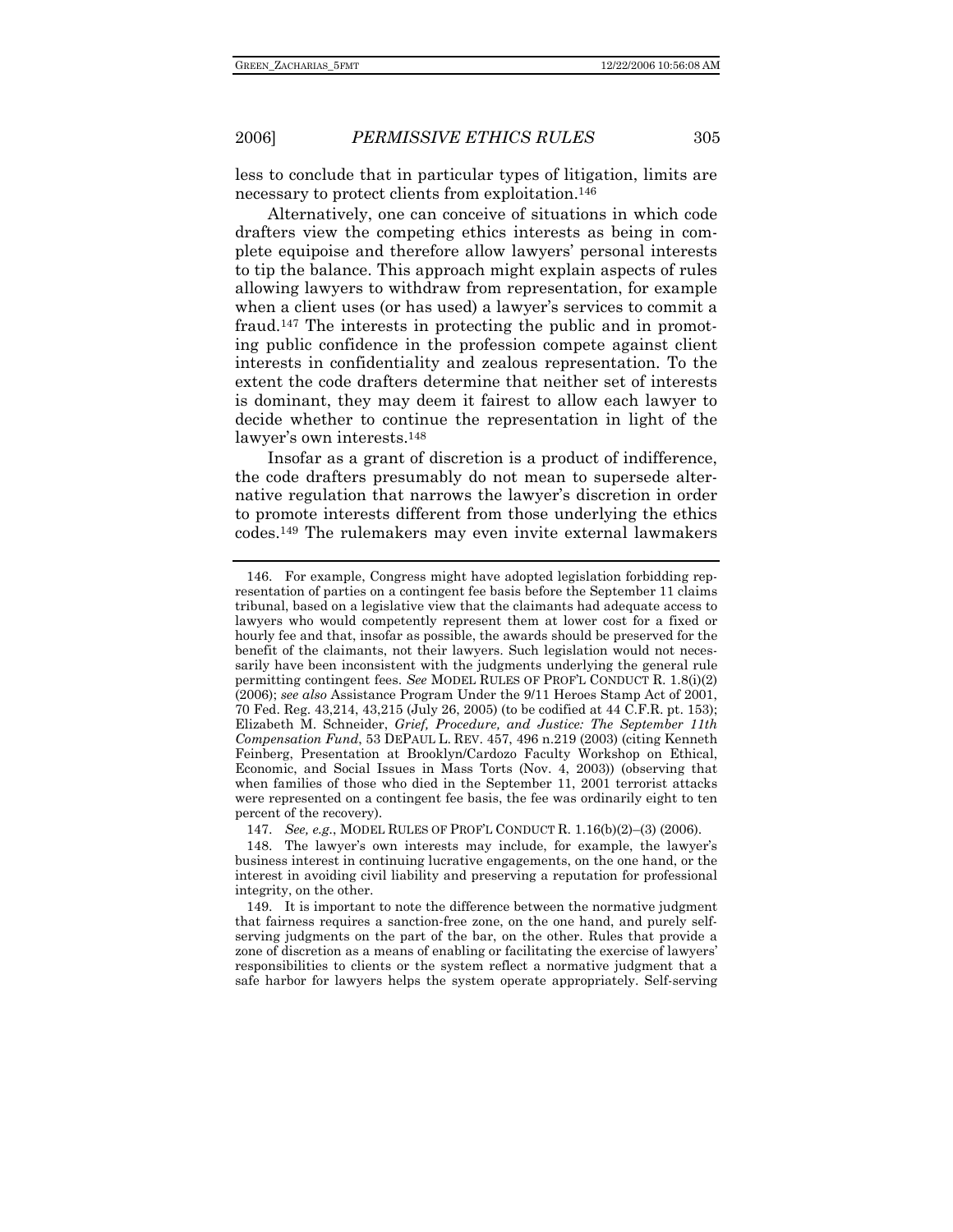to restrict the lawyer's discretion. Standard withdrawal rules, for example, identify circumstances in which lawyers may terminate representation, but specifically note that courts have supplemental interests in avoiding undue delay or expense arising from substitution of counsel. These rules contemplate that when a lawyer seeks judicial permission to withdraw, the ruling court will take its own institutional interests into account. A denial of leave to withdraw is not inconsistent with the judgment underlying the permissive withdrawal provisions, at least insofar as the court is implementing institutional concerns that the ethics rule did not resolve.

One can interpret the permissive withdrawal rules in yet another way that reflects both a normative judgment by the drafters and an acceptance of the possibility that other lawmaking institutions may disagree. Code drafters know that at least some of their rules will, or may, co-exist with inconsistent judicial or legislative requirements, with each standard governing decision making in the sphere controlled by the rulemaking institution. Thus, for example, code drafters seem to envision conflict-of-interest rules as governing disciplinary cases, but judicial disqualification standards as governing lawyer conduct within litigation.150 One can conceptualize attor-

150*. See, e.g.*, N.Y. State Bar Ass'n, Comm. on Prof'l Ethics, Op. 720 (1999) ("The standard employed in ruling on disqualification motions is not invariably the same as the standard under the applicable disciplinary rules. In some cases, courts will decline to disqualify a law firm, even though its representation would appear to be forbidden by the disciplinary rules, in light of the client's interest in preserving an ongoing . . . relation with its chosen counsel and other considerations of fairness and economy."); *see also* Green, *supra* note 11, at 74–83 (describing courts' development of disqualification doctrine inde-

rules, which sometimes include immunity from sanctions for improper conduct, simply seek to confer a benefit upon the bar.

Of course, some rules can be viewed as fitting either category. For example, the permissive future harm exceptions to attorney-client confidentiality facilitate lawyers' ability to make the difficult decision to turn against the client, but they also arguably provide a shield for lawyers who fail to disclose confidences in order to preserve third-party interests. *Cf.* RESTATEMENT (THIRD) OF THE LAW GOVERNING LAWYERS § 54(1) (2000) ("A lawyer is not liable under § 48 or § 49 for any action or inaction the lawyer reasonably believed to be required by law, including a professional rule."). Rules allowing lawyers to counsel clients regarding ongoing or planned illegal conduct purport to relieve lawyers of uncertainty in determining whether their counsel constitutes unlawfully assisting the clients in the commission of the crime, but they ostensibly provide a similar shield. *Cf.* MODEL RULES OF PROF'L CON-DUCT R. 1.2 cmt. 9 (2006) ("Nor does the fact that a client uses [a lawyer's] advice in a course of action that is criminal or fraudulent of itself make a lawyer a party to the course of action.").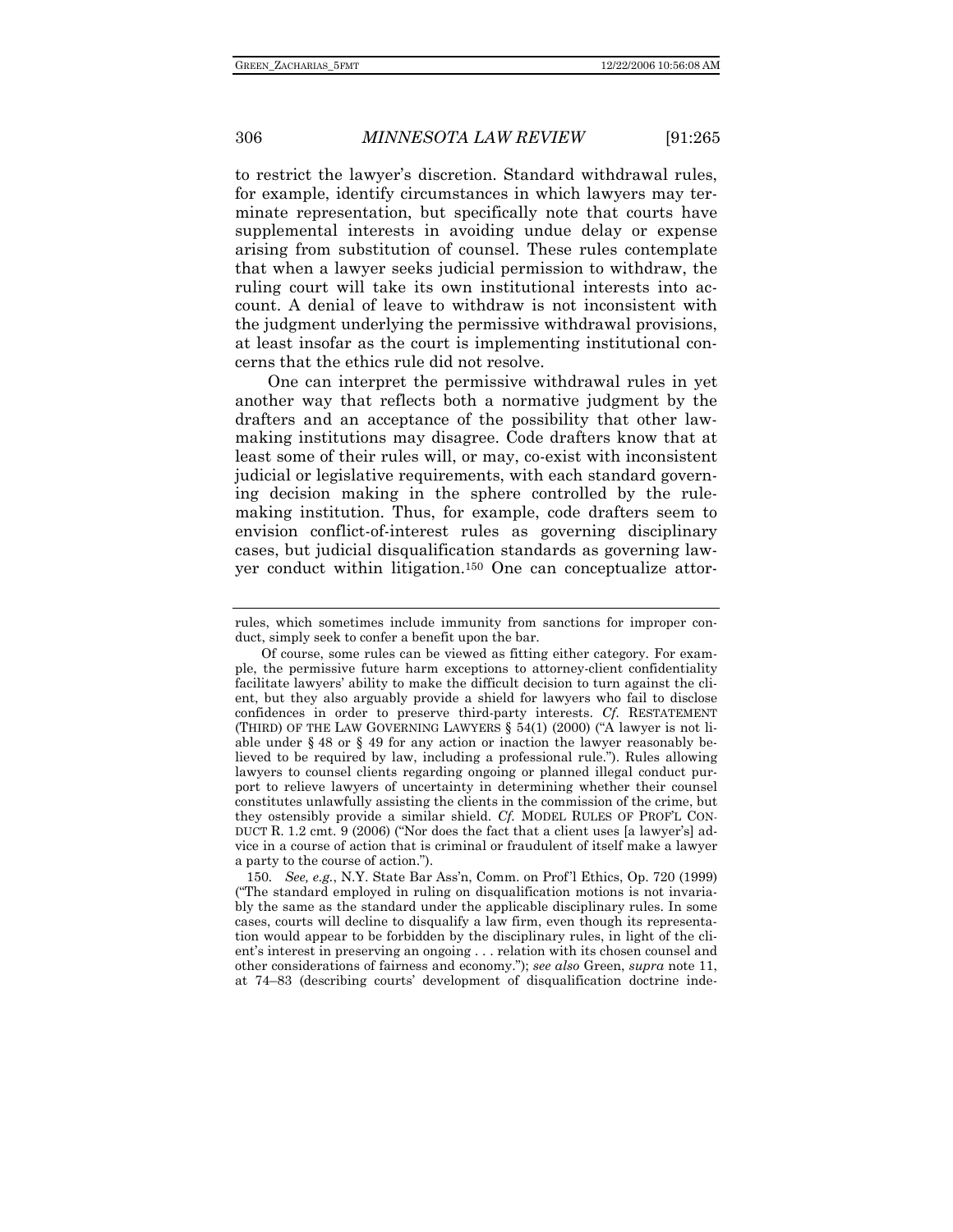ney-client secrecy standards in the same way. The code drafters have a normative view concerning appropriate secrecy; professional confidentiality rules control lawyer discipline. But the drafters also seem to acknowledge that other institutions, especially courts, have a narrower normative view (reflected in attorney-client privilege standards) which takes precedence once lawyers become involved in litigation.151

Finally, code drafters might adopt a discretionary approach simply because they despair of resolving a controversial issue for whole categories of cases in which reasonable observers differ about the correct approach. The debate regarding the appropriate conduct of lawyers when they believe (but do not know) that a client's testimony is false has long divided the bar.152 A rule leaving the decision to lawyers153 not only allows individual attorneys to resolve diverse cases differently, but also avoids having proponents of one arguably legitimate normative view impose their beliefs on proponents of the opposite, but also legitimate, view. The decision to leave the issue to individual decision making is normative in the sense that code drafters conclude that individual decisions will be at least as valid as a categorical decision encapsulated in a rule, yet it is also non-normative in the sense that it fails to adopt any solution as correct. A decision by alternative lawmakers who believe that they can reach a correct conclusion on the issue therefore cannot be viewed as inconsistent with the normative judgments of the professional rulemakers.

pendently from the conflict rules).

<sup>151</sup>*. See, e.g.*, MODEL RULES OF PROF'L CONDUCT R. 1.6(b)(6) (2006) (authorizing lawyers to disclose confidences in order "to comply with other law or a court order").

 <sup>152.</sup> The most pointed example of this debate was the work of Monroe Freedman in the mid-1960's and the responses of David Bress and John Noonan. *Compare* Monroe H. Freedman, *Professional Responsibility of the Criminal Defense Lawyer: The Three Hardest Questions*, 64 MICH. L. REV. 1469, 1478 (1966) (discussing, *inter alia*, defense lawyers' obligations when a client wishes to commit perjury), *with* David G. Bress, *Professional Ethics in Criminal Trials: A View of Defense Counsel's Responsibility*, 64 MICH. L. REV. 1493, 1494–97 (1966) (disagreeing with Monroe Freedman's resolutions of "the three hardest [ethical] questions" for criminal defense attorneys), *and* John T. Noonan, *The Purposes of Advocacy and the Limits of Confidentiality*, 64 MICH. L. REV. 1485, 1487–92 (1966) (responding to Freedman's arguments in favor of broad confidentiality).

<sup>153</sup>*. See, e.g.*, MODEL RULES OF PROF'L CONDUCT R. 3.3(a)(3) (2006).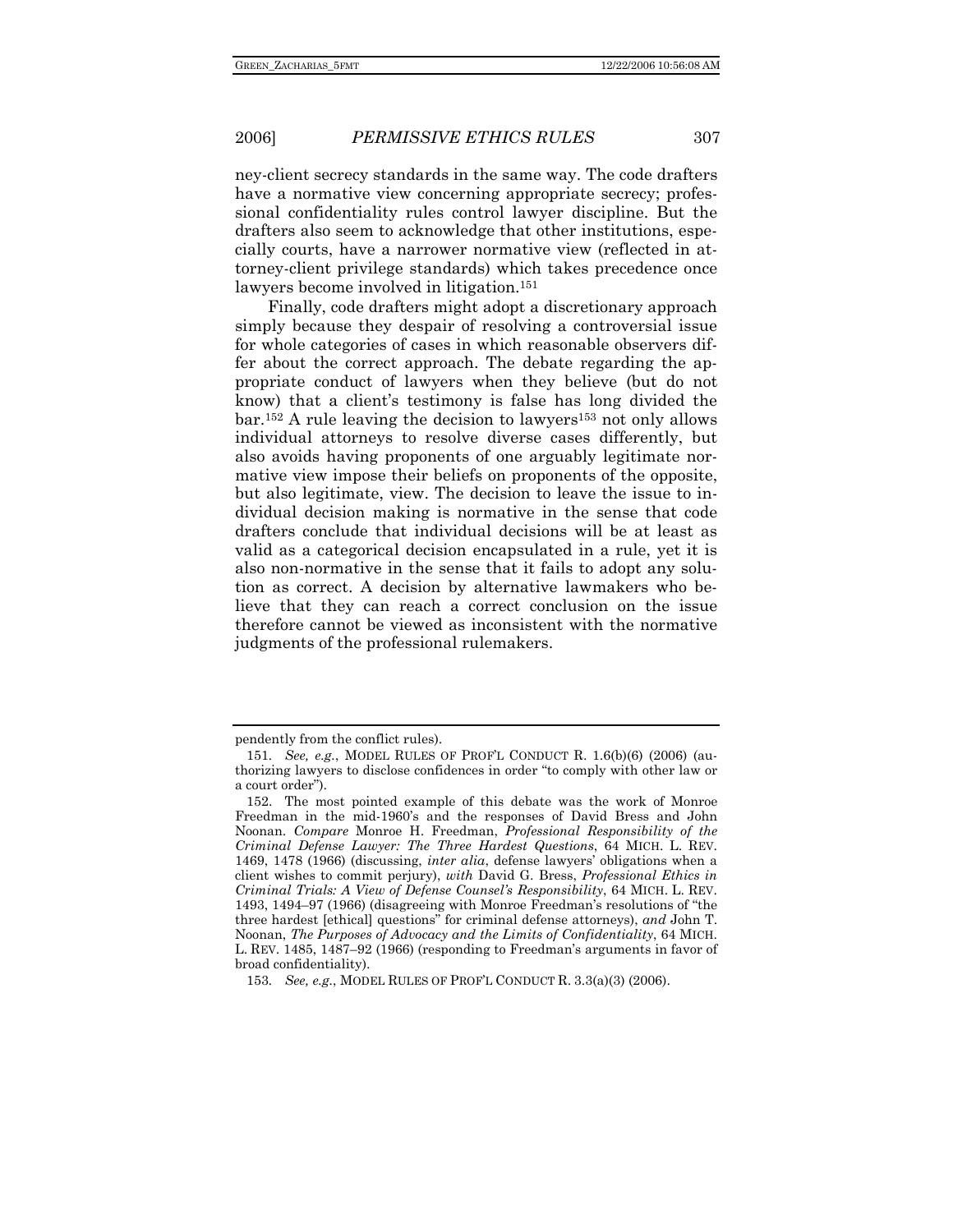C. PROCEDURAL OR STOP-GAP JUSTIFICATIONS FOR PERMISSIVE RULES

Thus far, we have considered only normative justifications for permissive rules—decisions by code drafters to adopt a permissive rule because they have a normative preference for lawyer discretion. Permissive rules may be adopted for many other reasons, however.

One can easily imagine situations in which code drafters adopt permissive rules for practical reasons. Of course, when doing so, code drafters ordinarily will make their best efforts to define an appropriate ethics standard. Nevertheless, the code drafters may be perfectly willing to defer to external lawmakers' alternative resolutions of the issues. Indeed, the drafters may even be attempting to codify or predict what they believe to be the external lawmakers' preferences. Under these circumstances, the code drafters should be prepared to cede authority to the alternative regulatory institutions when those institutions adopt a contrary standard.

One important function of the legal ethics codes is to inform lawyers about the lawfulness and appropriateness of behavior.<sup>154</sup> In adopting some permissive rules, code drafters perceive themselves merely as codifying155 or supplementing existing legal standards.156 Other permissive rules seek to fill gaps in the law157 or, as discussed below, clarify extra-code standards.

Lawyers are particularly likely to be confused about how to act when legal standards are ambiguous or in flux. Permissive rules can serve the codes' guidance function by advising the practicing bar that conduct deemed improper under previous legal standards or professional norms is becoming accepted. By making the standard discretionary, code drafters either inform

<sup>154</sup>*. See* Zacharias, *Specificity in Professional Codes*, *supra* note 8, at 231– 32 (discussing the purposes of ethics codes).

<sup>155</sup>*. See* Munneke & Davis, *supra* note 9, at 42–43 (asserting that Model Rule 1.9 is a codification of court-made law defining "the substantive standard for successive conflicts of interest").

 <sup>156.</sup> Zacharias, *Specificity in Professional Codes*, *supra* note 8, at 232 (noting that "drafters sometimes have attempted to supplement the substantive law").

<sup>157</sup>*. See* Munneke & Davis, *supra* note 9, at 43 (discussing Model Rule 1.5 as an example in which the codes recognize lawyers' customary standard of behavior in dividing fees).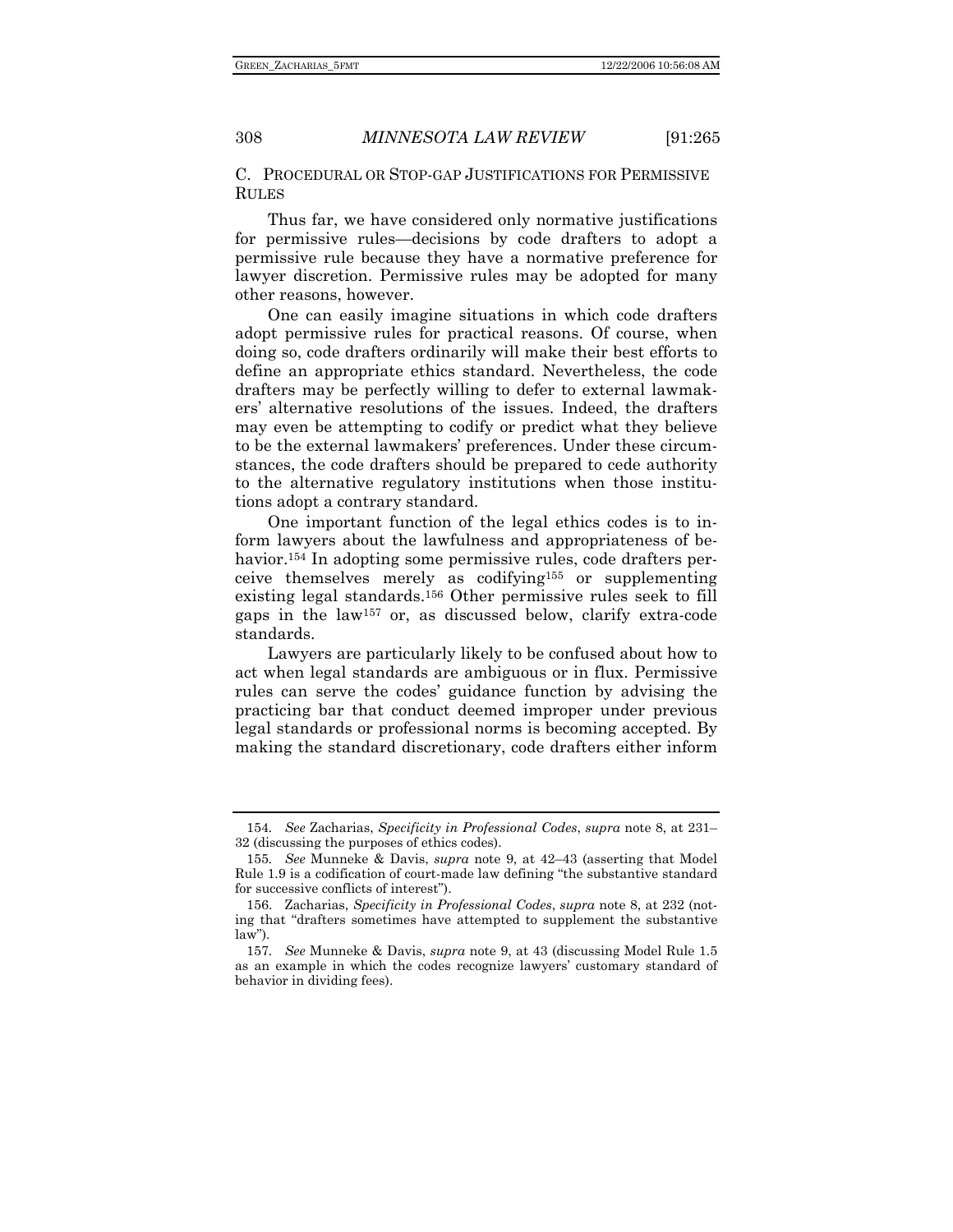lawyers to look to the changing case law or suggest directly that particular conduct is legal but remains controversial.

Perhaps the best examples are ethics rules that allow lawyers to accept contingent fees158 and to advance certain costs on behalf of some litigants.159 When adopted, these rules addressed doubt about the propriety of such conduct that stemmed from nineteenth- and early twentieth-century law deeming activities promoting litigation to be improper champerty or barratry.<sup>160</sup> With the due process<sup>161</sup> and legal advertising162 revolutions came acceptance of the notion that behavior by lawyers that informs the public and makes representation more freely available to consumers of legal services can be beneficial to society.163 Traditional restrictions on lawyer activities that served these ends—including restrictions on advertising, contingent fee representation, certain kinds of solicitation, and providing financial support for class action litigation and indigent plaintiffs—changed slowly, and some of these limitations remained on the books even as it became clear that courts would no longer countenance them.164 The modern contingent

161*. See* Zacharias, *supra* note 78, at 1318–20 (discussing the effects of the due process revolution in criminal cases on the role of lawyers in civil litigation).

<sup>158</sup>*. See, e.g.*, MODEL RULES OF PROF'L CONDUCT R. 1.8(i)(2) (2006).

<sup>159</sup>*. See, e.g.*, *id.* R. 1.8(e).

 <sup>160.</sup> In other words, the earlier law deemed litigation to be a bad thing, and financial devices that enabled lawyers to facilitate the filing of lawsuits were to be discouraged. *See* R.D. Cox, *Champerty as We Know It*, 13 MEMP. ST. U. L. REV. 139, 153 (1983) ("The common law . . . prohibited one from even encouraging a present or prospective plaintiff in his lawsuit, absent a justifying relationship."); Joseph M. Perillo, *The Law of Lawyers' Contracts Is Different*, 67 FORDHAM L. REV. 443, 473 (1998) ("[M]edieval society frowned on lawyers marketing their services . . . . [I]t was the financing of litigation that was disquieting and prohibited.").

<sup>162</sup>*. See* J. GORDON HYLTON, PROFESSIONAL VALUES AND INDIVIDUAL AUTONOMY: THE UNITED STATES SUPREME COURT AND LAWYER ADVERTISING 36–41 (1998) (discussing the shift in legal doctrine governing legal advertising); Fred C. Zacharias, *What Lawyers Do When Nobody's Watching: Legal Advertising as a Case Study of the Impact of Underenforced Professional Rules*, 87 IOWA L. REV. 971, 995–96 (2002) (discussing the history of lawyer advertising regulation).

<sup>163</sup>*. See* Ohralik v. Ohio State Bar Ass'n, 436 U.S. 447, 449 (1978) (allowing limited regulation of lawyers' in-person solicitation of clients); Bates v. State Bar of Ariz., 433 U.S. 350, 383–84 (1977) (finding lawyer advertising to be constitutionally protected).

<sup>164</sup>*. See* Zacharias, *supra* note 162, at 996 n.116 (discussing the regulatory resistance to changes in advertising and solicitation rules).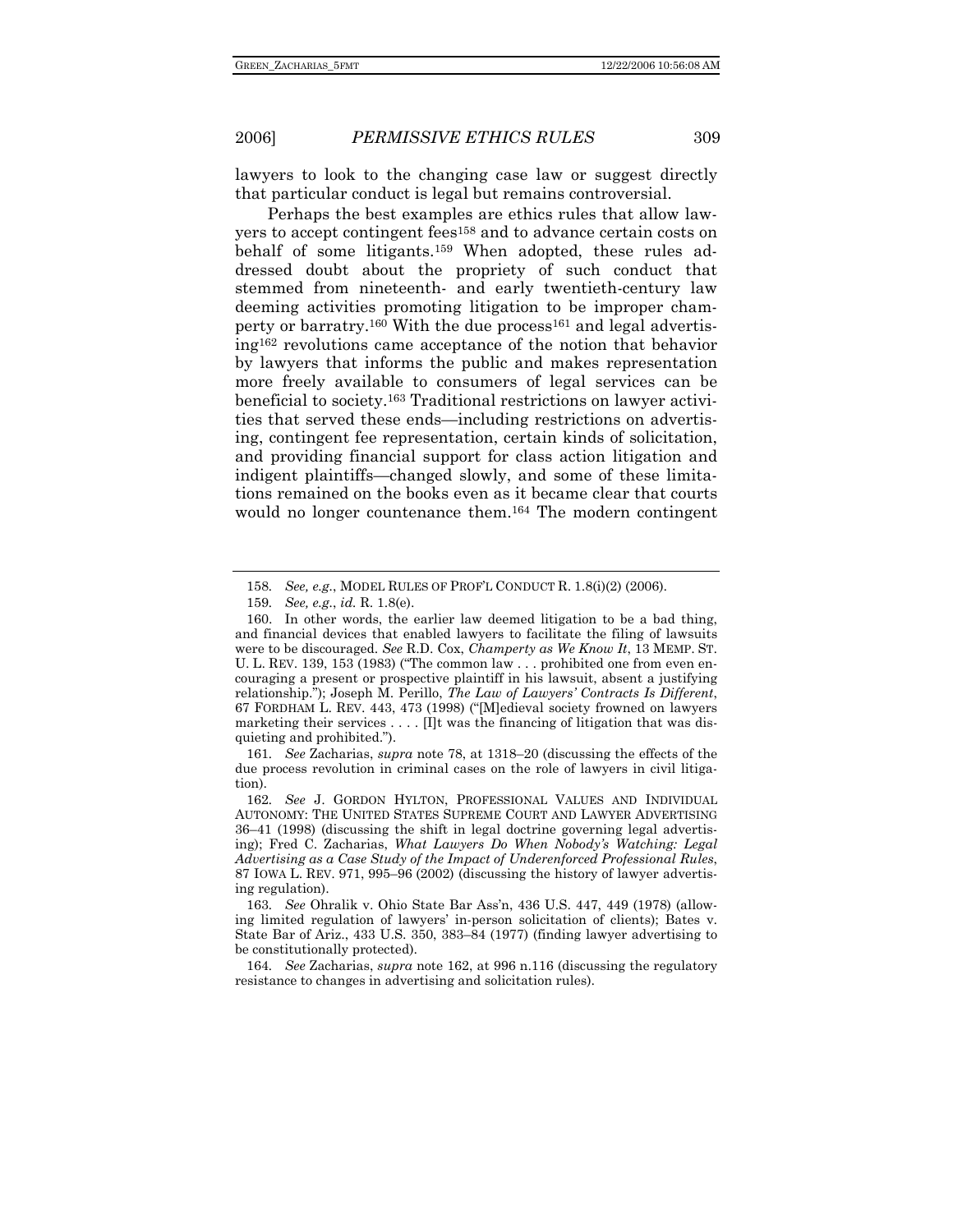fee and financial support rules served notice on lawyers of the change in legal standards.

Similarly, rules allowing lawyers to inform the courts about known client perjury were adopted in the wake of a heated debate about whether lawyers must honor confidentiality, on the one hand, or their disclosure obligations as officers of the court, on the other.165 Lawyers' legal obligations in the perjury context were unclear and, as a result, the early codes also remained ambiguous on the issue.166 The Supreme Court's decision in *Nix v. Whiteside*, however, tipped the balance.167 In that case, the Supreme Court held that a defendant has no right to commit perjury and therefore no right to assistance in doing so.168 *Nix* by itself did not change the law, for the Court had no jurisdiction to revise state ethics codes. The *Nix* decision itself purported to apply Iowa's standards.169 Nevertheless, the Court's pronouncements signaled that requiring lawyers to disclose perjurious clients' confidences was a legitimate, constitu-

<sup>165</sup>*. See supra* note 152 and accompanying text.

 <sup>166.</sup> In *Nix v. Whiteside*, for example, the court of appeals concluded that the defendant's lawyer had failed to provide effective assistance of counsel when he threatened that if the client testified falsely, the lawyer would disclose to the court that the client had done so. *See* 744 F.2d 1323, 1330–31 (8th Cir. 1985). But the Supreme Court squarely disagreed, holding that a defendant has no right to commit perjury and therefore no right to assistance in doing so. *See* Nix v. Whiteside, 475 U.S. 157, 168 (1986). This disagreement reflected the ambiguity of the then-prevailing codes of ethics. The Model Code, which was still the model for many states' rules, prohibited lawyers from "[k]nowingly us[ing] perjured testimony" but did not authorize them to disclose after-the-fact that a client had committed perjury because the confidentiality duty took precedence. *See* MODEL CODE OF PROF'L RESPONSIBILITY DR 7-102 (1980). Further, many courts believed that the criminal defendant's right to testify meant that, to comply with the prohibition of presenting false testimony, lawyers were required to offer their clients' false testimony in the form of a "narrative." The then-existing Model Rules, in contrast, did not allow a lawyer to disclose a client's intent to commit perjury, but did require lawyers to remedy past frauds upon a tribunal. *See* MODEL RULES OF PROF'L CONDUCT R. 1.6(b), 3.3(a) (1983).

 <sup>167.</sup> *See* 475 U.S 157 (1986).

<sup>168</sup>*. See id.* at 163 (rejecting the Eighth Circuit's holding that the defendant's lawyer failed to provide effective assistance of counsel when he threatened that he would inform the court if the defendant testified falsely).

 <sup>169.</sup> Ironically, the Supreme Court misread the professional rules, stating that the Iowa code and the Model Code both provided that an "attorney's revelation of his client's perjury to the court is a professionally responsible and acceptable response to the conduct of a client who has actually given perjured testimony." *Id.* at 170. These codes, however, only forbade a lawyer's knowing use of perjured testimony, but did not necessarily allow disclosure of perjury after the fact. *See* MODEL CODE OF PROF'L RESPONSIBILITY DR 7-102 (1980).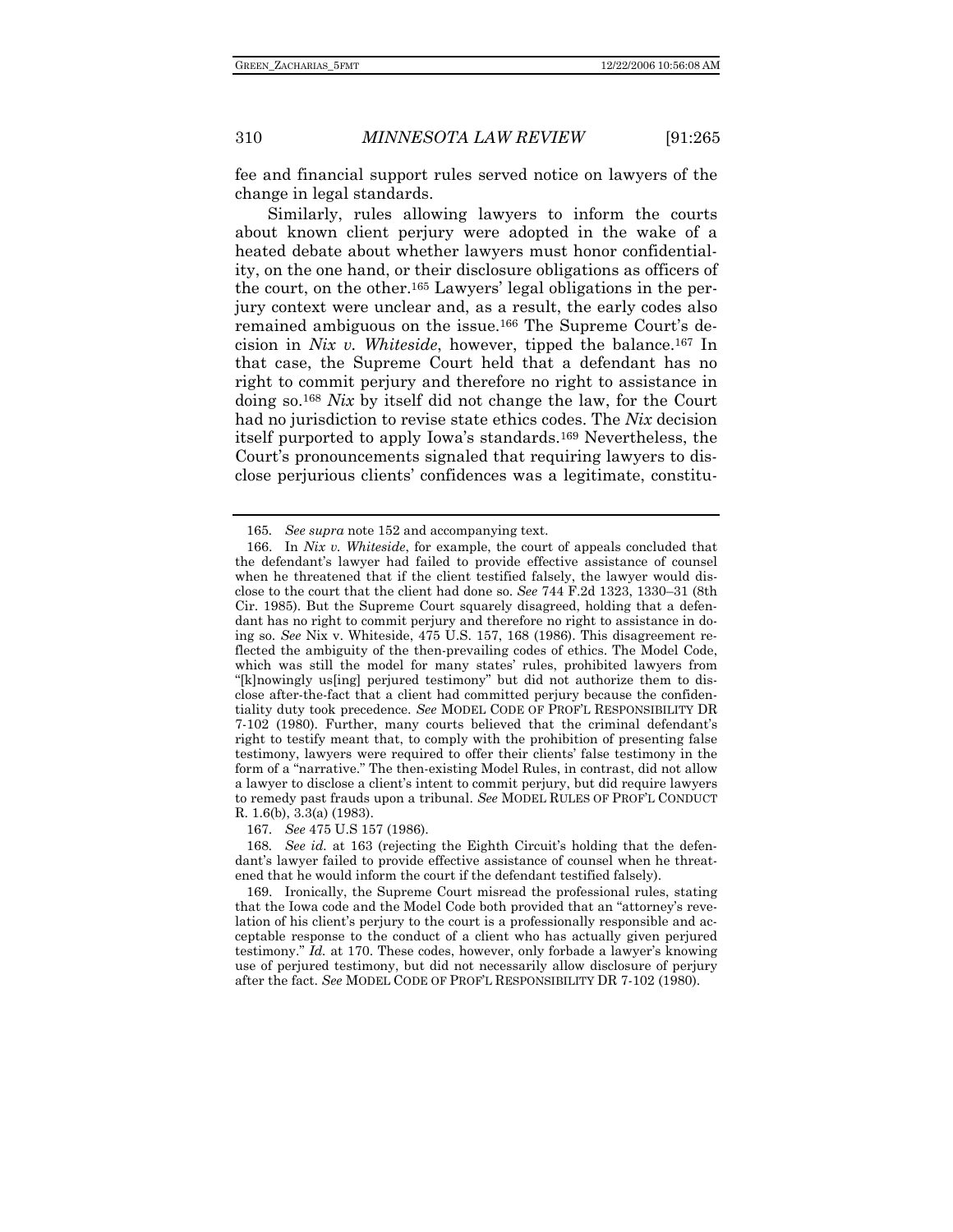tional approach,170 and as a result many states adopted such a requirement.171 The ABA's promulgation of a model rule that implemented *Nix*'s approach*,* allowing lawyers to disclose client perjury in criminal cases, foreshadowed this result.

What is important to note about these changes is that the code drafters' standards arguably were not intended to establish a unique normative view that might stand in opposition to the view of other law-making institutions. Rather, the drafters either followed changes in legal standards already in progress or anticipated that the law would change. Viewed fairly, code provisions adopted for these reasons should not inhibit lawmakers from later departing from the code drafters' formulation, either because the drafters misunderstood how the law was evolving or because further change seems desirable.

This situation arguably differs from one in which legal standards for lawyer behavior are clear and established, yet fail to specify behavior for particular circumstances. The law of attorney-client privilege, for example, encompasses lawyers' obligations to maintain client secrets and to disclose limited categories of information, but it applies only in litigation.172 It does not tell lawyers how to act when possessed of secrets they would like to disclose for moral reasons, but which have not been demanded in testimony or discovery. Attorney-client confidentiality rules fill that gap. The future harm exceptions to confidentiality arguably require lawyers to balance and consider factors that are pertinent to disclosure in the nonlitigation setting.173

 <sup>170.</sup> *See Nix*, 475 U.S. at 171 (finding professional standards allowing the disclosure of client perjury to be "reasonable" and constitutional).

 <sup>171.</sup> *See, e.g.*, Bruce A. Green, *Lying Clients: An Age Old Problem*, 26 LITI-GATION 19, 23 (1999) (categorizing Tennessee as an example of a state that adopted the ABA's view, New York as "adher[ing] to the [ABA's] earlier position," and Florida as "tak[ing] a more demanding view than the ABA"); *cf.*  ABA Comm. on Ethics and Prof'l Responsibility, Formal Op. 87-353 (1987), *in* PROFESSIONAL RESPONSIBILITY ANTHOLOGY 65 (Thomas Metzloff ed., 1994) (revising the ABA's position on lawyers' obligations in light of the new Model Rules).

<sup>172</sup>*. See* Zacharias, *Harmonizing Privilege and Confidentiality*, *supra* note 125, at 71.

 <sup>173.</sup> Lawyers thus may consider the likelihood and extent of the harm the client will cause, but may also consider such factors as the need for disclosure, the effect disclosure will have on the lawyer's relationship with the client, and the impact on the legal system (in particular, on other clients' willingness to trust lawyers) if the disclosure is publicized. *See* Fred C. Zacharias, *Rethinking Confidentiality*, 74 IOWA L. REV. 351, 358–62 (1988) (discussing the justifications for maintaining strict confidentiality).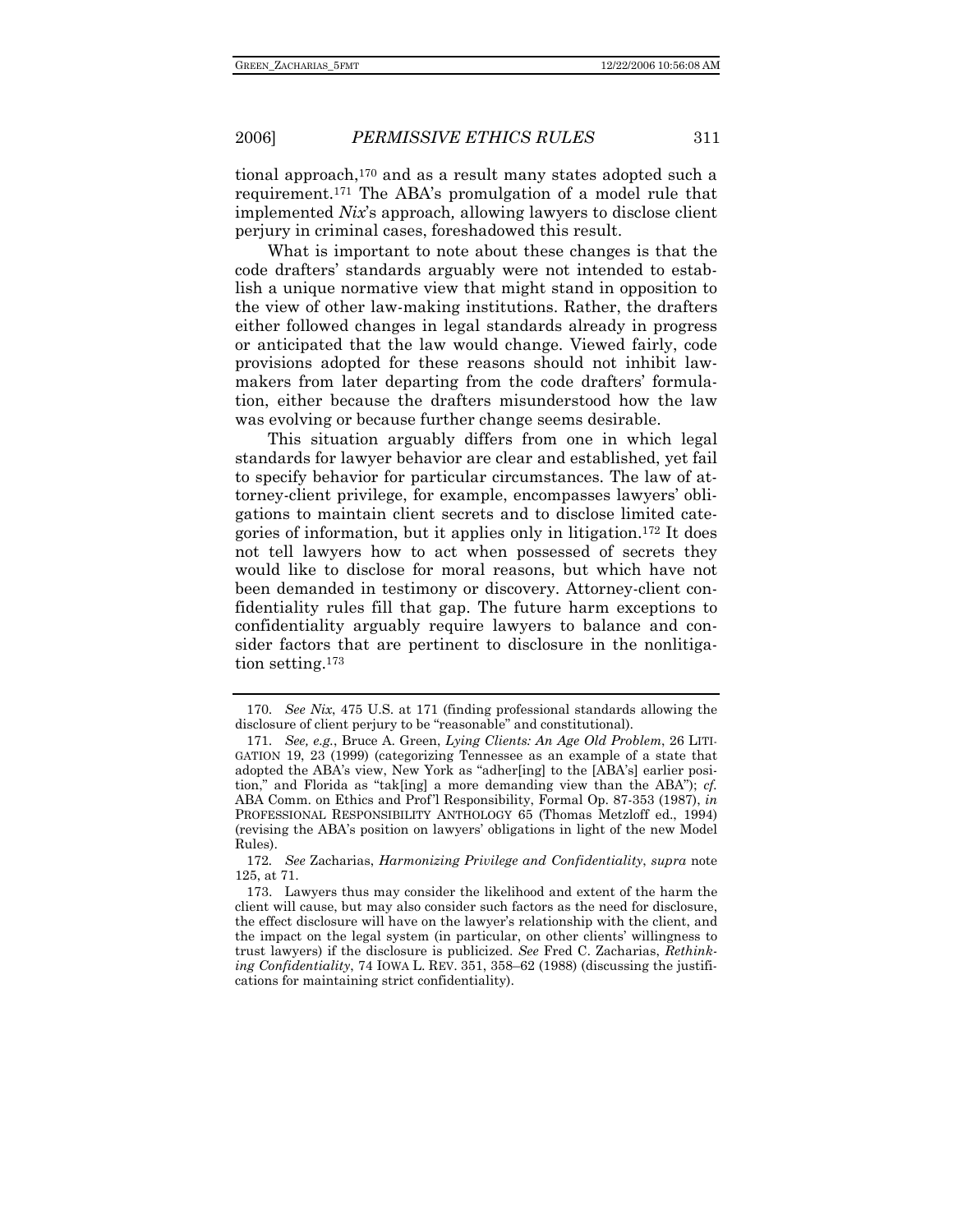When code drafters fill gaps in the law, their intentions typically are unclear. The drafters may simply be trying to predict the alternative lawmakers' preferences, in which case the code should be deemed subordinate to, and anticipatory of, subsequent decisions by the alternative regulators. It is, however, equally possible that the code drafters are seeking to influence subsequent decisions or that they perceive that the alternative regulators have intentionally left the matter subject to their control. The resulting ethics provisions may constitute a determination that discretion is an appropriate resolution that all regulators should accept.

### D. SELF-SERVING JUSTIFICATIONS FOR PERMISSIVE RULES

Bar associations rarely advocate the adoption of rules on the express basis that the rules benefit lawyers (economically or psychologically) or the bar organization itself. Yet there is little doubt that ethics codes traditionally have included selfserving propositions.<sup>174</sup>

Discretionary rules can benefit lawyers financially. Grants of permission to accept waivers of conflicts of interest can authorize lawyers to accept some lucrative representations that, on a strict reading of a client's best interests, the lawyer should perhaps refuse.175 Rules allowing lawyers to accept cases on a limited basis<sup>176</sup> or to advance expenses<sup>177</sup> also facilitate lawyers' ability to secure business.

176*. See, e.g.*, MODEL RULES OF PROF'L CONDUCT R. 1.2(c) (2006); *cf.* Fred C. Zacharias, *Limited Performance Agreements: Should Clients Get What They* 

Similarly, agency law generally informs lawyers of their obligations to their principals, including clients. *See, e.g.*, RESTATEMENT (THIRD) OF AGENCY § 1.01 cmt. e (2006) ("[A]n agent must act loyally in the principal's interest as well as on the principal's behalf."). Yet it is silent on whether and how agents are permitted to consider moral and political factors in advising their principals. Rules like Model Rule 2.1 serve to fill that gap. *See, e.g.*, MODEL RULES OF PROF'L CONDUCT R. 2.1 (2006).

 <sup>174.</sup> *See* Fred C. Zacharias, *Rethinking Confidentiality II: Is Confidentiality Constitutional?*, 75 IOWA L. REV. 601, 628 nn.138–39, 629–30 nn.144–45 (1989) (identifying rules that have been questioned as self-serving).

 <sup>175.</sup> On the surface, when conflict-of-interest rules allow lawyers to accept client waivers, the rules authorize the representation so long as the rules' prerequisites are satisfied. An alternative interpretation of the rules is that the lawyer still may have some obligation to consider systemic interests and the lawyer's own fiduciary obligations to the clients in deciding whether to participate. *See* Zacharias, *supra* note 88, at 432–33 (discussing the limits of permissible waivers); *see also* Fred C. Zacharias, *Limits on Client Autonomy in Legal Ethics Regulation*, 81 B.U. L. REV. 199, 222 (2001) (discussing the reasons for limiting client autonomy in the conflict-of-interest context).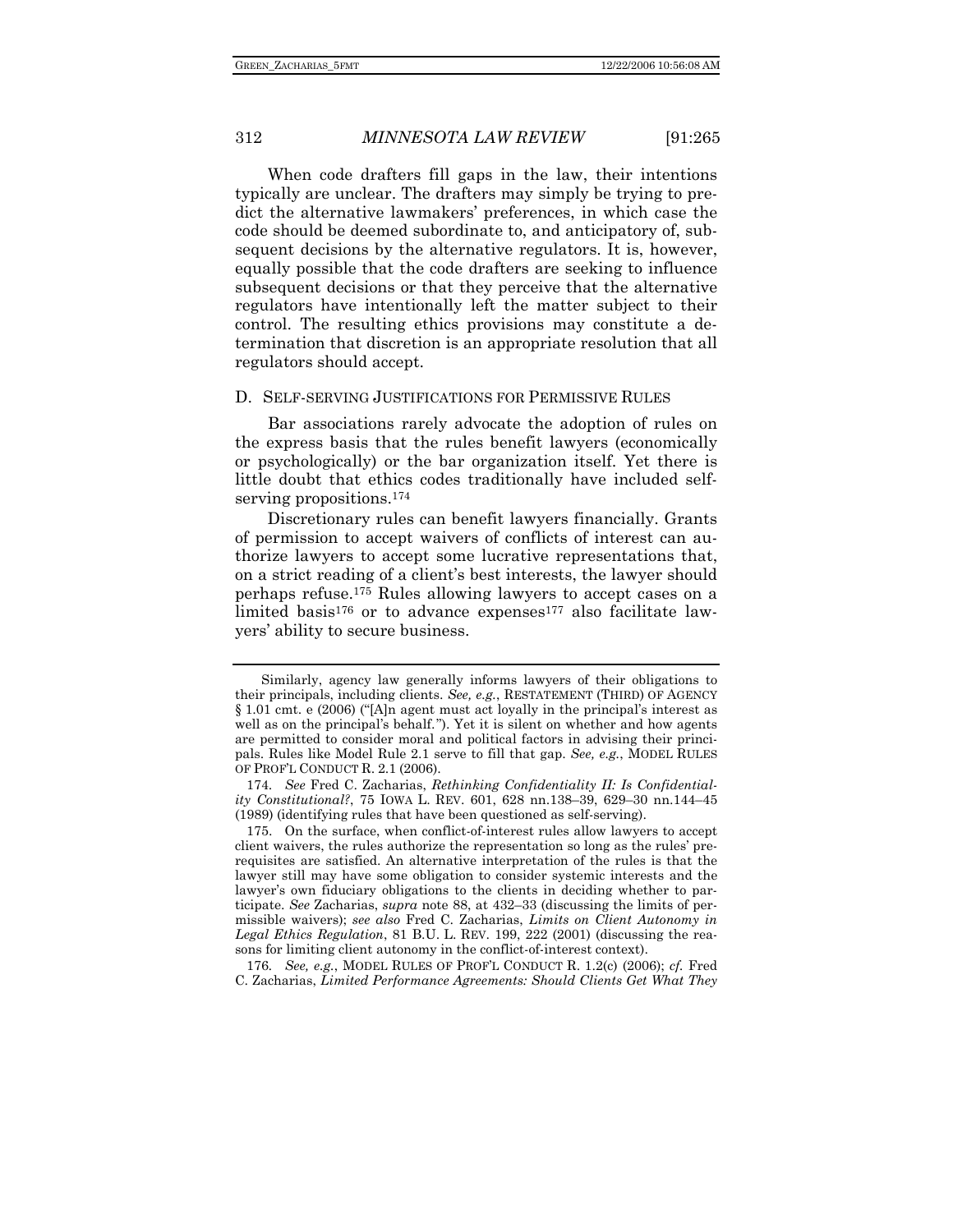The bar organization itself may have self-serving typically political—reasons for adopting discretionary rules. Making conduct permissive often enables the drafters to obtain consensus concerning a rule that otherwise would not be adopted by the voting body, because the discretion enables both proponents and opponents of the conduct in question to continue acting as they prefer. Such a compromise probably accounts for the ABA's continued reliance on a permissive form of the harm-prevention exception to attorney-client confidentiality.178 Alternatively, changing mandatory requirements into permissive standards can be part of a log-rolled package that enables the drafters of a whole code to secure adoption of other provisions.179

To the extent one identifies self-interested financial or political motivations for adopting a permissive rule, the code drafters' imprimatur on discretion provides little support for the proposition that other lawmakers should respect the rule. It is, however, important to distinguish purely self-serving provisions from those that purport to immunize lawyers from discipline or liability on the basis that failing to do so may chill ef-

*Pay For?*, 11 GEO. J. LEGAL ETHICS 915, 946 (1998) (arguing that the ability of lawyers to limit the scope of representation may be constrained by fiduciary obligations to clients); Fred C. Zacharias, *Reply to Hyman and Silver: Clients Shouldn't Get Less Than They Deserve*, 11 GEO. J. LEGAL ETHICS 981, 984–85 (1998) (clarifying when lawyers should be limited in their ability to accept limited engagements).

<sup>177</sup>*. See, e.g.*, MODEL RULES OF PROF'L CONDUCT R. 1.8(e) (2006).

<sup>178</sup>*. See* Kalish, *supra* note 9, at 656 (explaining that code drafters are often influenced by "politics and lobbying"); Manuel Berrelez et al., Note, *Disappearing Dilemmas: Judicial Construction of Ethical Choice as Strategic Behavior in the Criminal Defense Context*, 23 YALE L. & POL'Y REV. 225, 262 (2005) (lauding the drafters for attempting to reach "workable compromises" for moral dilemmas).

 <sup>179.</sup> Code drafters' political motivations may be at odds with their genuine normative judgments. Consider, for example, the ABA's post-Enron adoption of additional future harm exceptions to address financial misconduct. *See*  MODEL RULES OF PROF'L CONDUCT R. 1.6(b)(2)–(3) (2006); Am. Bar Ass'n Task Force on Corporate Responsibility, *supra* note 25. For years, the ABA leadership considered and rejected these additions, believing that lawyers should be required to preserve confidentiality in cases of client fraud. In 2003, however, the ABA anticipated that unless it adopted a provision permitting lawyers to report client frauds (under narrow circumstances), the SEC would adopt an administrative regulation mandating disclosure. *See* Morgan, *supra* note 23, at 15–17. The normative view underlying the rule was probably not that lawyers should sometimes report client fraud or that, as a matter of autonomy, lawyers should be allowed to do so. Rather, the judgment was simply that, as between a permissive or mandatory reporting rule, a permissive rule is preferable.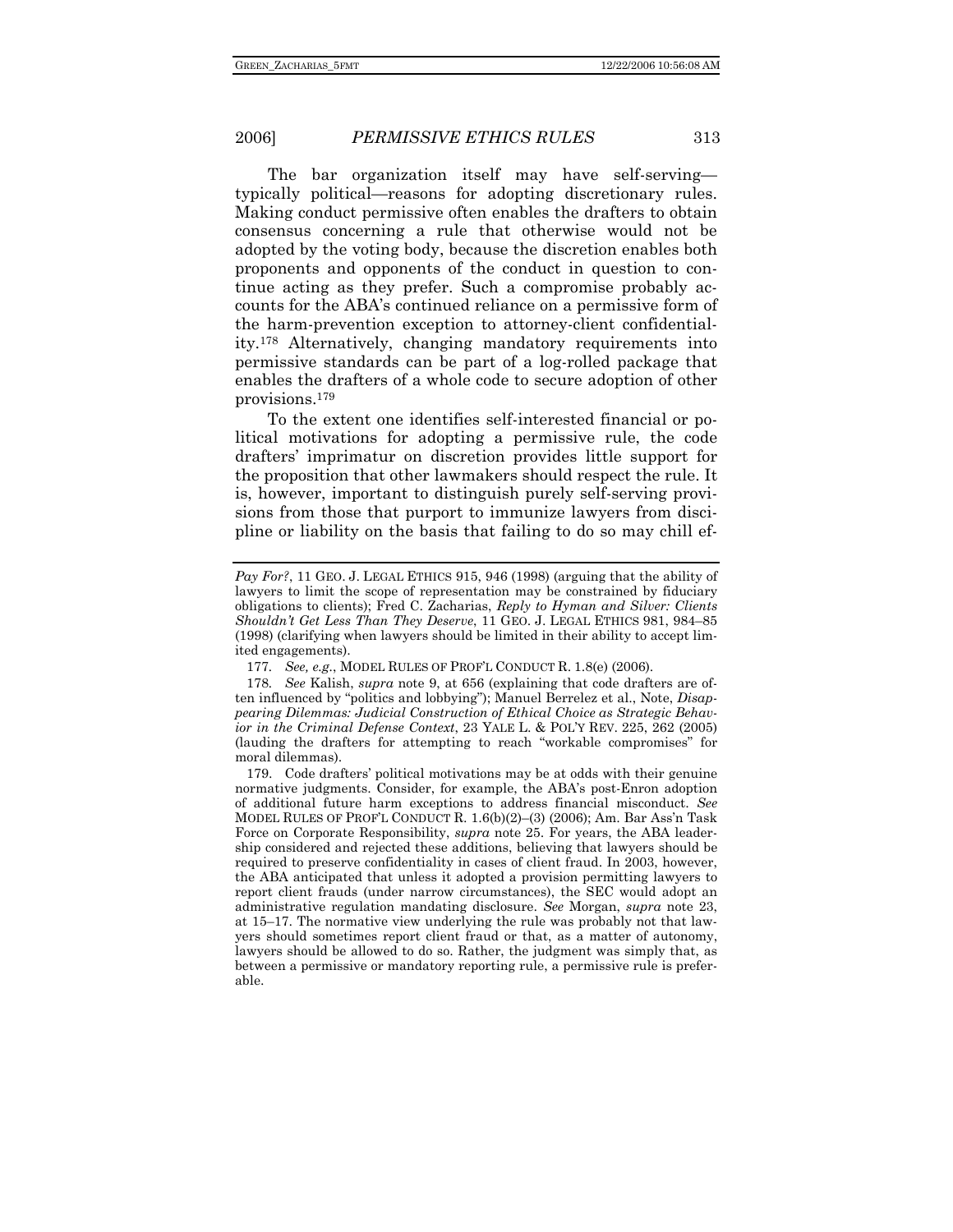fective representation. In the latter context, lawyers benefit from receiving immunity, but the separate interests of clients or the legal system may justify the benefit.

### IV. RAMIFICATIONS FOR CODE DRAFTERS AND OTHER LAWMAKERS

### A. UNCERTAINTY REGARDING THE CODE DRAFTERS' INTENT

This Article has noted a range of reasons why professional code drafters might adopt a permissive rule that seems to give lawyers discretion to determine appropriate conduct. Some of these reasons reflect a normative judgment that attorney discretion in the covered situation is valuable in its own right. In reaching that judgment, the code drafters sometimes intend or anticipate that other lawmakers will respect the grant of discretion, sometimes expect the development of external limitations on the general grant of discretion, and sometimes expect the grant of discretion to be honored only in particular contexts. With respect to other permissive rules, the justifications are more practical—sometimes even self-serving—and do not warrant deference when other regulators consider diverging from the rules.

Whether particular rules contemplate that external regulators will defer to the code drafters' judgments often is not clear from the face of the rules. For example, in adopting discretionary waiver provisions in conflict-of-interest rules, the drafters of the 1983 Model Rules knew that courts would need to address the same issues in deciding disqualification issues.180 The drafters may have sought to influence court decisions. Alternatively, they may have anticipated that courts would rely on their own institutional interests to disqualify lawyers in some cases even when the conflict rule permits the representation.181

<sup>180</sup>*. See* Nancy J. Moore, *Conflicts of Interest in the Simultaneous Representation of Multiple Clients: A Proposed Solution to the Current Confusion and Controversy*, 61 TEX. L. REV. 211, 288 (1982) (analyzing the proposed Model Rules and concluding that it "would be far better to acknowledge the difficulty of review in some cases and admit that in some of those situations the enforcement goal must be subordinated to the goal of articulating standards that allow an honest practitioner to make decisions that he believes are consistent with relevant ethical principles").

 <sup>181.</sup> The drafters knew that courts would diverge from the rules in the opposite direction. They surely anticipated that courts, for institutional and practical reasons—including clients' interest in preserving an ongoing attorney-client relationship—sometimes would *not* disqualify lawyers even though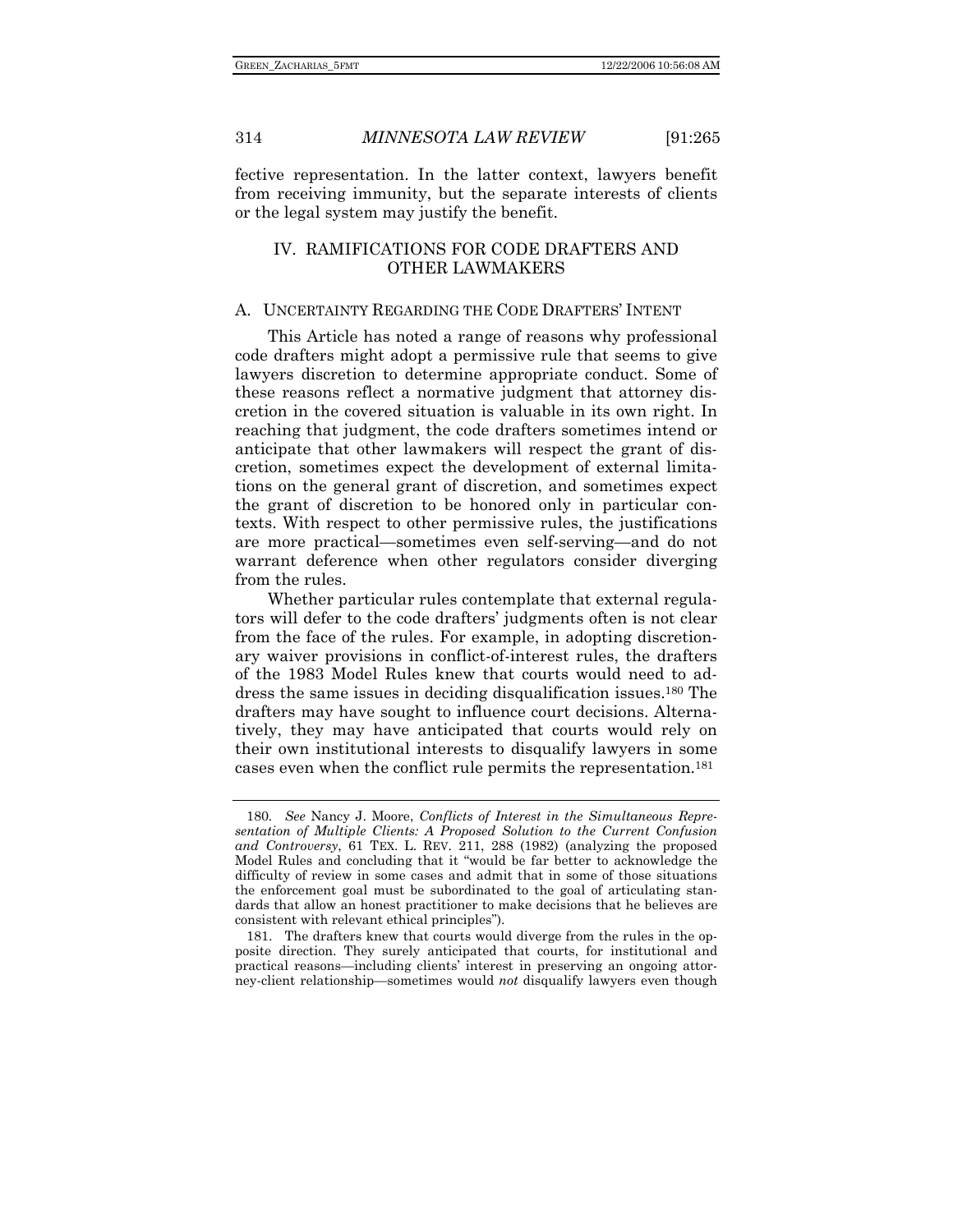The rules may not even reveal whether they reflect a normative judgment that lawyer autonomy should be respected or whether the drafters simply were unable to draft a mandatory rule that captured appropriate distinctions. The rule on moral and political counseling, for example, might have been intended to encourage lawyers to provide moral and philosophical perspectives to clients or it might reflect the difficulty of distinguishing cases in which lawyers should be required to give such counseling from those in which lawyers should be forbidden from doing so as a matter of competence. Similarly, conflict-ofinterest rules permitting lawyers to accept particular conflict waivers can be explained in alternate ways.<sup>182</sup>

This kind of ambiguity presents a conundrum. If external regulators cannot tell whether a permissive rule contemplates a universal grant of discretion, how can those regulators decide whether to defer? In the short run, the only response is that they must do their best to ascertain the normative judgments underlying the rule based on its context, drafting history, and likely effects. In the long run, however, recognizing the existence of alternative justifications for permissive rules has specific implications for how external regulators should proceed.

B. IMPLICATIONS FOR COURTS, LEGISLATURES, AND OTHER LAWMAKERS CONSIDERING PARALLEL OR SUPPLEMENTAL REGULATION

When rules of professional conduct give lawyers discretion to decide how to act, the argument that other lawmakers should not encroach on that discretion initially seems powerful. Cynical observers of the professional code-drafting process might argue that ethics codes are self-serving and that lawmakers should chart their own course; in other words, that the

the mandatory aspects of the conflict rules suggest that a prudent lawyer should have avoided the representation. *See generally* Green, *supra* note 11 (discussing judicial disqualification of counsel in civil cases); Bruce A. Green, *"Through a Glass, Darkly": How the Court Views Motions to Disqualify Criminal Defense Lawyers*, 89 COLUM. L. REV. 1201 (1989) (discussing judicial disqualification of counsel in criminal cases).

 <sup>182.</sup> Arguably, for example, Model Rule 1.7 gives primacy to the lawyer's business, reputational, and philosophical preferences. Alternatively, it reflects the difficulty of distinguishing between cases where a lawyer should be allowed to accept or required to continue a representation because clients who understand the risks will benefit from the particular lawyer's services and cases where a lawyer's refusal of the waiver clearly would be in a client's best interest.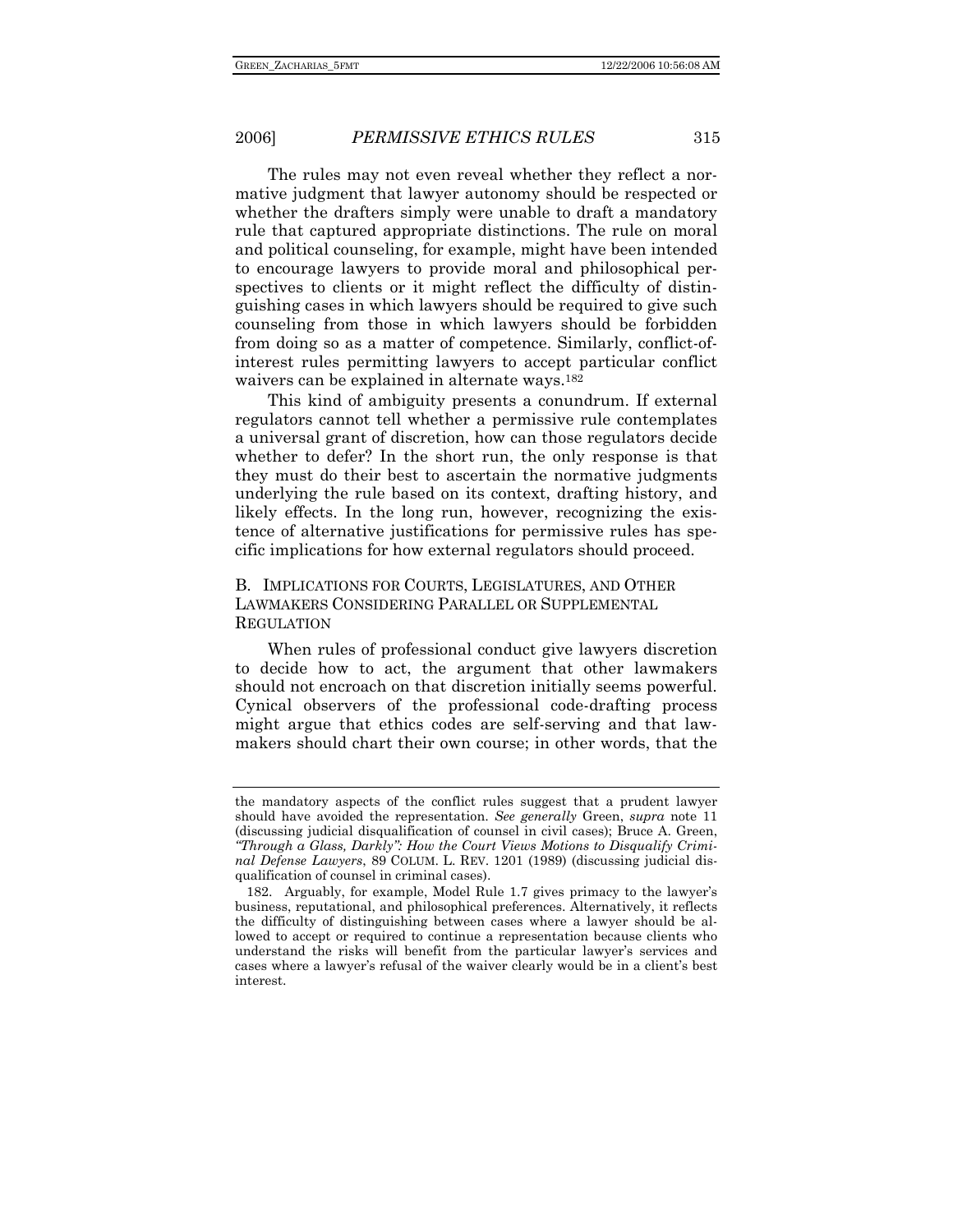rules are generally biased in favor of lawyer interests over client and third-party interests, and in favor of client interests over public interests. With respect to the Sarbanes-Oxley Act, for example, the ABA amendments to Model Rules 1.6 and 1.13 arguably were a calculated effort to forestall external regulation183 and, as such, deserved no deference from the external regulators. As a general matter, however, external lawmakers have not adopted the cynical view. They have tended to value the codes for several good reasons, including respect for the legal profession's tradition of self-regulation, respect for state supreme courts that (in most jurisdictions) oversee and adopt the rules, and a preference for avoiding inconsistent regulation. External lawmakers may defer to permissive rules, in particular, on the assumption that the rules reflect a reasoned normative judgment that, for the given categories of conduct, it is wiser not to draw categorical lines.

Nevertheless, as we have shown, there are reasons why even a lawmaker who starts from a deferential position should not hesitate to probe the precedential value of grants of discretion in the codes. The drafters of permissive rules themselves may not have meant to afford lawyers unfettered discretion. The drafters may have understood the rules to contain intrinsic limitations (such as a requirement that discretion be exercised in light of particular considerations) or as being subject to limitations derived from other rules or extra-code constraints. Under these circumstances, external lawmakers should feel free to impose restrictions consistent with the limits implicitly incorporated into, or anticipated by, the rules.

Moreover, even a permissive rule that was meant to insulate lawyers from professional discipline does not necessarily intend to foreclose other lawmakers from reaching supplemental judgments restricting lawyers' discretion. Some rationales for permissive rules have implications for other areas of law, but many do not.

Consider the relationship between the permissive future harm exceptions to confidentiality and the proposed SEC regulations governing disclosures by corporate attorneys.184 Some

<sup>183</sup>*. See* Thomas G. Bost, *Corporate Lawyers After the Big Quake: The Conceptual Fault Line in the Professional Duty of Confidentiality*, 19 GEO. J. LE-GAL ETHICS 1089, 1111–12 (2006) (describing ABA decisions designed to "sidetrack" aspects of the federal legislation).

<sup>184</sup>*. Compare* MODEL RULES OF PROF'L CONDUCT R. 1.6(b) (2006) (providing examples of permissive future harm exceptions), *with* Letter from ABA to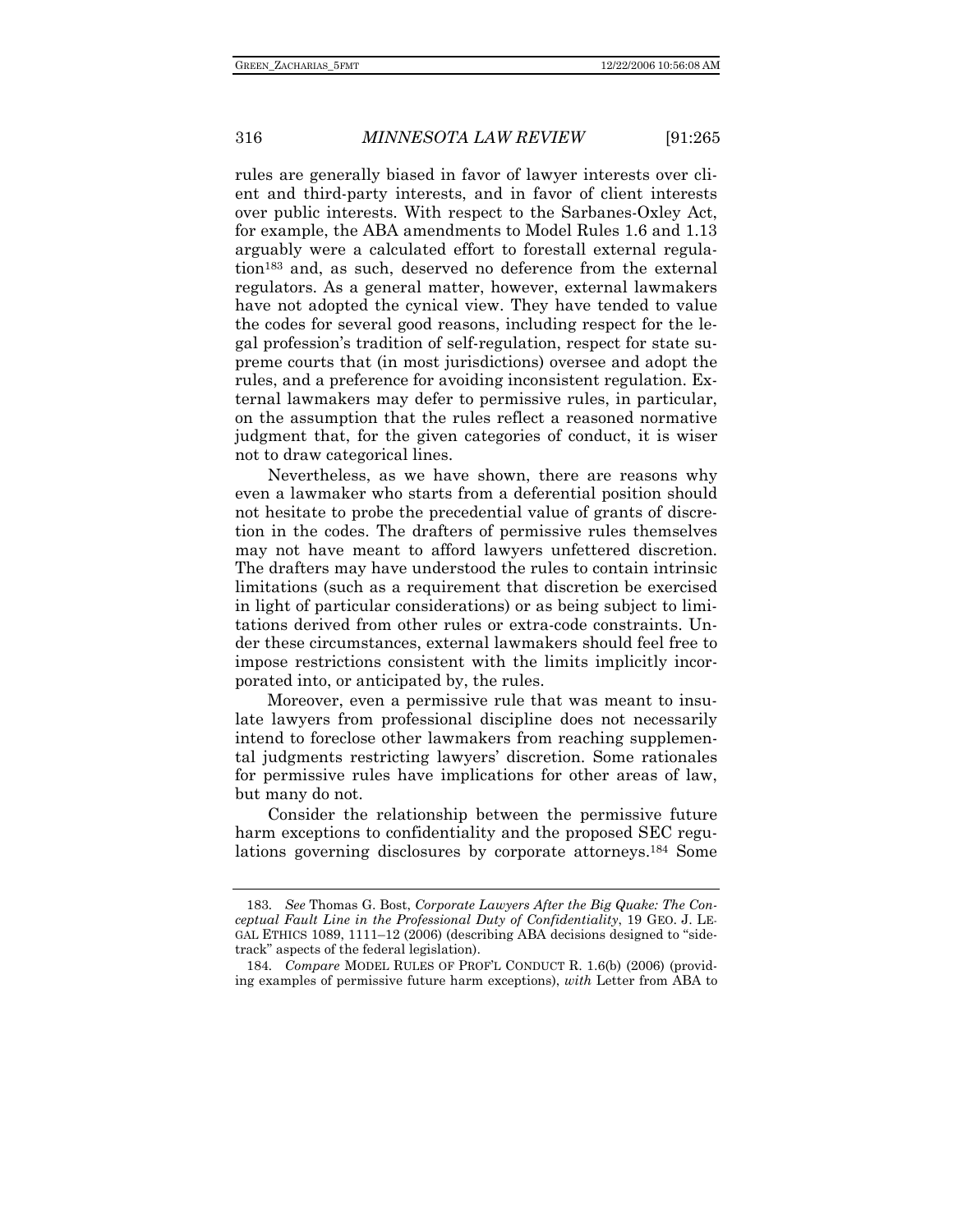have argued that the SEC should not adopt a rule requiring corporate lawyers to report client wrongdoing to the SEC, but instead should defer to the permissive ethics rules that are in effect in most states.185 It is far from clear, however, that the ethics rules provide as much discretion as this argument assumes. Model Rule 4.1 and its state equivalents arguably require lawyers to disclose wrongdoing in many situations potentially covered by the SEC regulations.186 The confidentiality exceptions also may require lawyers to exercise discretion in a principled manner that, in at least some cases, points the way to disclosure. If the SEC is capable of defining when the rules themselves mandate or anticipate disclosure, the SEC can reasonably adopt regulations putting those definitions into effect without contradicting the ethics codes. Doing so would clarify the uncertainty inherent in the future harm provisions themselves, thereby giving greater guidance to lawyers who might mistakenly believe that the provisions allow unlimited discretion and who, adhering to the ABA's pre-Enron philosophy, are disinclined ever to exercise their discretion in favor of reporting.

So what should the SEC do, given the competing arguments? In the absence of better information from the code drafters, the SEC has little choice but to try to divine the justifications for the confidentiality exceptions from extrinsic evidence and then to determine whether those purposes merit respect. Suppose the SEC initially accepts that the permissive future harm provisions were intended to grant relatively unbridled discretion. Whether the rationale for that intent is normative remains uncertain. The permissive provision may simply reflect a political compromise within the ABA between those, previously in the majority, who wanted a stronger confidentiality rule, and those who preferred mandatory reporting of certain client misconduct. If that is the reality, the SEC can reasonably resolve the dispute.

SEC, *supra* note 25 (describing the proposed SEC regulations).

<sup>185</sup>*. See, e.g.*, Letter from Litig. Section of the State Bar of Cal. to Jonathan G. Katz, Sec'y, Sec. & Exch. Comm'n (Apr. 4, 2003), http://www.sec.gov/ rules/proposed/s74502/lssbc040403.htm (urging the SEC to defer to permissive state rules); *see also* Bost, *supra* note 183, at 1132–35 (discussing California's continuing opposition to the Sarbanes-Oxley rules).

<sup>186</sup>*. See* MODEL RULES OF PROF'L CONDUCT R. 4.1 (2006) (declaring that lawyers "shall not knowingly . . . fail to disclose a material fact when disclosure is necessary to avoid assisting a criminal or fraudulent act by a client").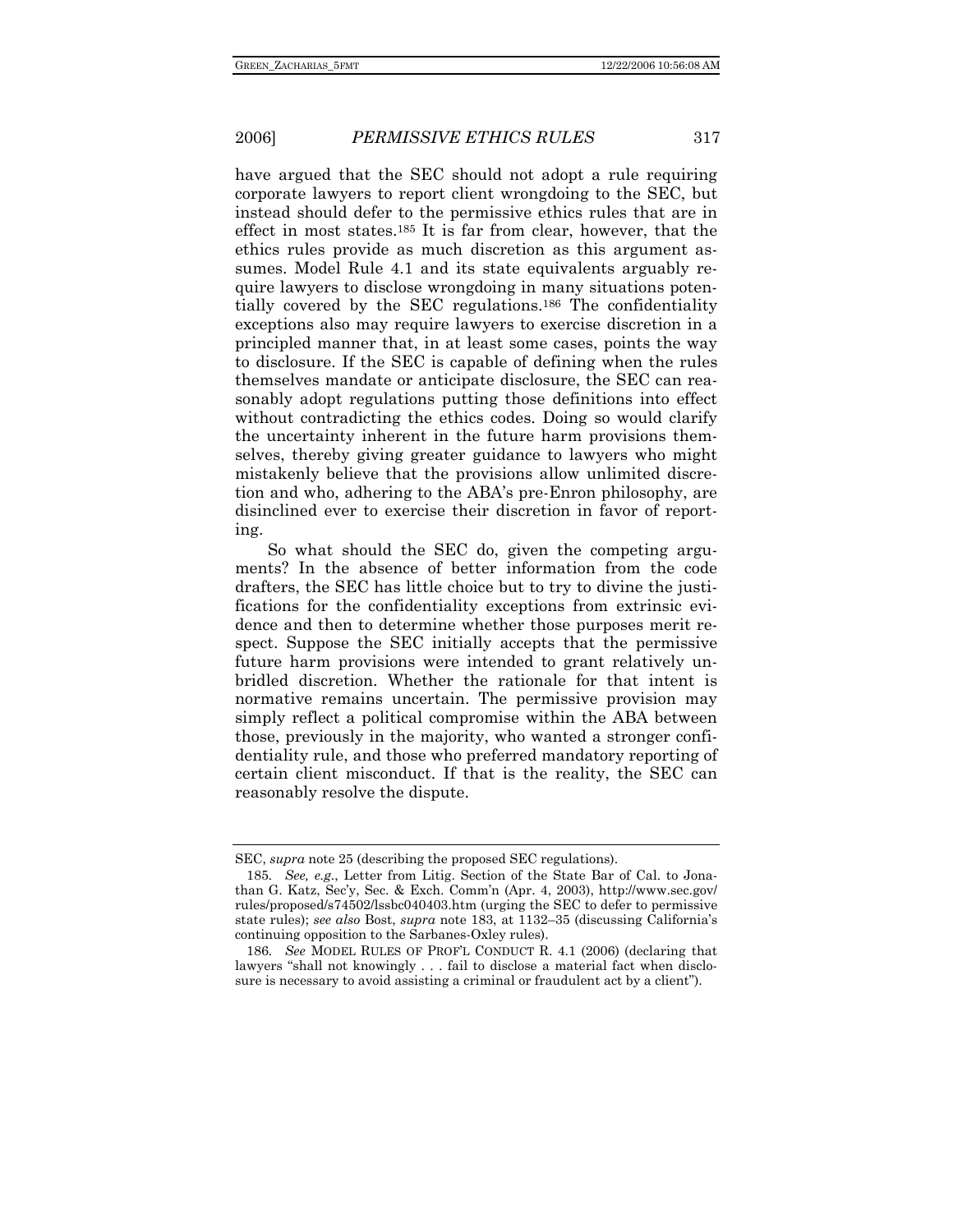Moreover, even if the SEC agrees with the principles, or guidance, provided in the codes, it may reasonably diverge from the discretionary rule because, when evaluating how lawyers implement the discretion in the SEC's field of interest, the SEC finds that lawyers generally do not exercise discretion in accordance with the spirit of the rule.187 Market forces may be so strong that they prevent securities lawyers from ever disclosing client misconduct,188 even though the code drafters may sometimes expect disclosure. To the extent the SEC determines that the normative aspirations have not been, or cannot be, realized as a practical matter, deference to the rule seems inappropriate.

Insofar as the premises of the permissive confidentiality exceptions *are* normative, it also is not clear that the drafters meant to foreclose the imposition of restrictions by external lawmakers. The drafters may have concluded that discretion is preferable in most cases, but that mandatory reporting would be acceptable in a subset of cases, including certain cases involving misconduct by public corporations. Or, in opting for discretion, the drafters may have overlooked unique considerations relating to the regulation of public companies with which the SEC has greater concern and expertise—including the importance of enhancing investor confidence in those companies in the post-Enron world. Although the current opponents of SEC regulation are able to posit rationales for the permissive rules that appear to be relevant to the non-disciplinary contexts,189 these may be ex post rationales.

As a historical matter, one cannot be entirely certain why the SEC has scaled back, and in part deferred, its initial proposals. The SEC may have been persuaded by the argument that discretion is a preferable regulatory approach in general, not just for disciplinary purposes. But this Article's analysis suggests that the SEC should have weighed those arguments

<sup>187</sup>*. See* Peter J. Henning, *Sarbanes-Oxley Act § 307 and Corporate Counsel: Who Better to Prevent Corporate Crime?*, 8 BUFF. CRIM. L. REV. 323, 382 (2004) ("[T]he real benefit of mandatory complete withdrawal is the leverage it gives to attorneys who will not look for loopholes but will adhere to the rules.").

<sup>188</sup>*. See* Fred C. Zacharias, *Coercing Clients: Can Lawyer Gatekeeper Rules Work?*, 47 B.C. L. REV. 455, 466–74 (2006) (discussing the incentives of corporate lawyers).

<sup>189</sup>*. Cf.* Letter from ABA to SEC, *supra* note 25 (arguing that certain proposed SEC requirements would undermine corporations' trust in their lawyers).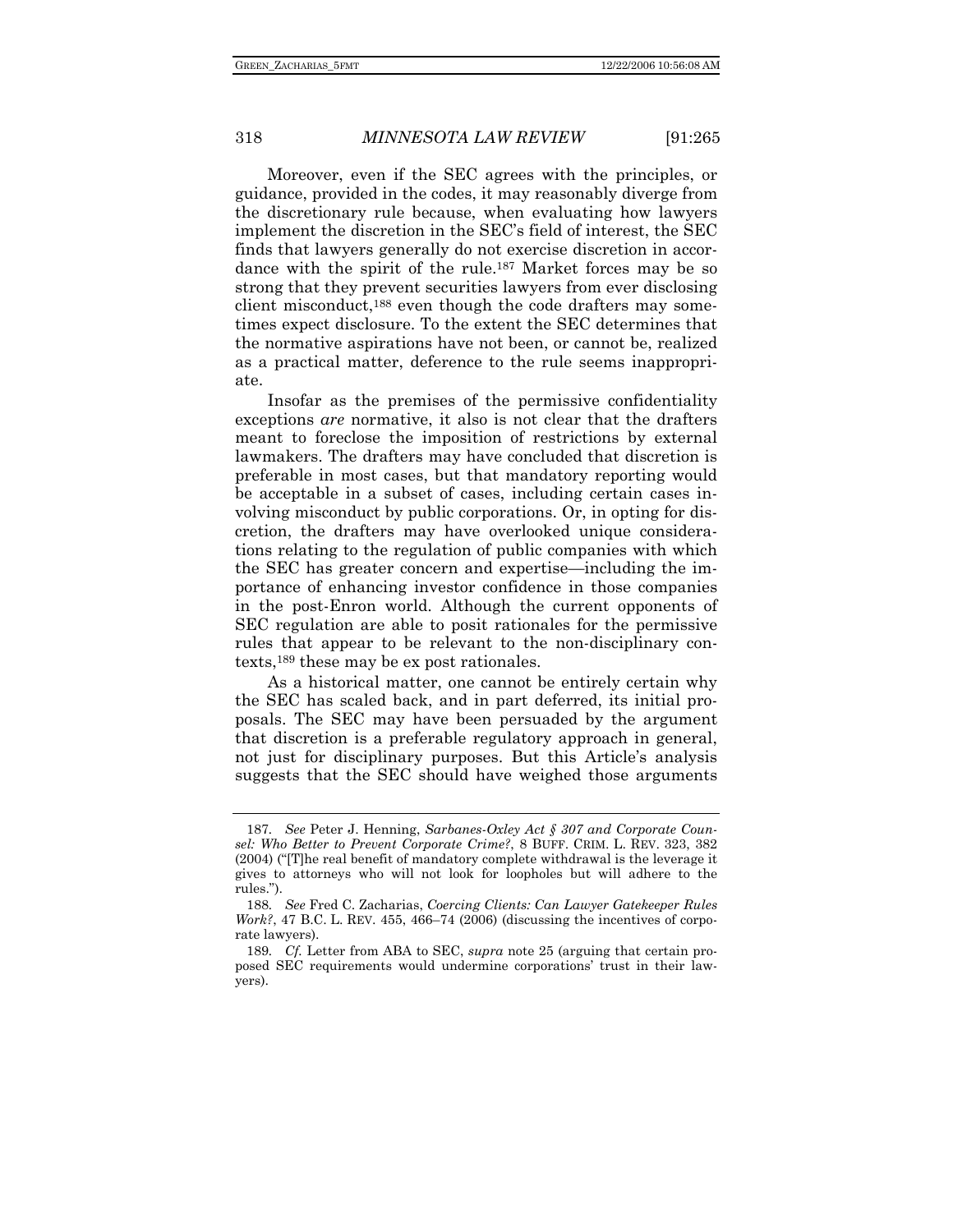on the merits and should not have relied exclusively on the fact that the bar itself adopted the permissive approach. If, hypothetically, the SEC found the bar's premises unpersuasive, the SEC should not have hesitated, purely out of deference to the codes, to cut back on the discretion afforded by confidentiality rules.

It is important to recognize that some forms of lawmaking—such as code drafting and the promulgation of statutes and administrative rules—are legislative in nature, while others—such as judicial development of liability standards—are not. When legislative forms are in play, as in the case of the SEC disclosure proposals, negotiation between the code drafters and other lawmakers is possible.190 This negotiation may be explicit<sup>191</sup> or implicit, through parallel action.<sup>192</sup> Indeed, such negotiation is precisely the process that appears to have developed between the ABA and the SEC regarding their various positions on disclosures by corporate attorneys.193 This Article's analysis suggests that the extent of discretion anticipated by permissive rules is a subject particularly warranting direct attention in such negotiations, lest the expectations of either regulatory party be unduly discounted or misunderstood.

C. IMPLICATIONS FOR COURTS FILLING OTHER LAW-MAKING ROLES

Thus far, this Article has focused on external law-making institutions (including courts, legislatures, and administrative

<sup>190</sup>*. See* Fred C. Zacharias, *Who Can* Best *Regulate the Ethics of Federal Prosecutors*, *or, Who Should Regulate the Regulators?: Response to Little*, 65 FORDHAM L. REV. 429, 460–61 (1996) (discussing negotiations among the ABA, the Department of Justice, and the courts with respect to the development of rules against communicating with represented persons and against subpoenaing of attorneys).

 <sup>191.</sup> For example, representatives of the code-drafting body and the administrative agency can meet to discuss issues, provide testimony at each others' hearings, submit comments, or provide task force reports.

 <sup>192.</sup> The parallel institutions can simply produce parallel legislation on a step-by-step basis that responds to the legislation of the other body.

 <sup>193.</sup> In other words, the ABA had adopted a rule to which the SEC responded with proposed regulations that would have produced dramatic change. The ABA countered with a negative task force report and the adoption of permissive changes to the rules. The SEC then adopted regulations largely consistent with, but which went slightly further than, the ABA rules, but which deferred action on its more dramatic proposals. No word has been heard on the deferred proposals since. For a further description of this history, see Zacharias, *supra* note 188, at 457–58.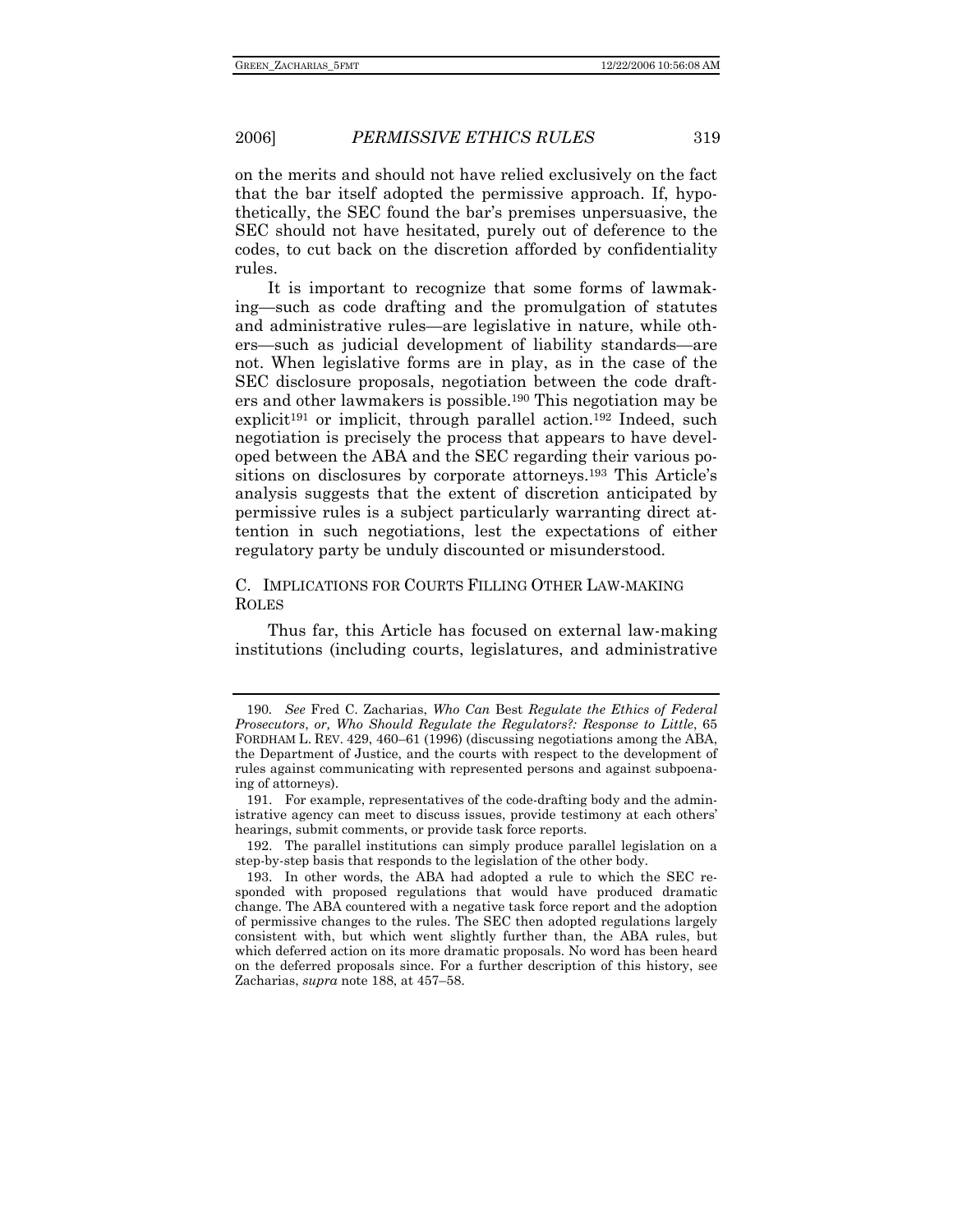agencies) when they are considering promulgating law that supplements or potentially preempts the ethics codes. Courts, however, fulfill at least two other relevant law-making functions that merit attention. State supreme courts review and are responsible for adopting or rejecting code drafters' proposals,194 including proposals for permissive rules. Trial courts exercise supervisory authority over lawyers appearing in court, sometimes defining the lawyers' so-called duties as "officers of the court."195 In doing so, trial courts often interpret or build upon the meaning of the professional rules.

This Article's analysis suggests that state supreme courts should pay particular attention to proposals for permissive rules. As this Article has shown, permissive rules can easily be misinterpreted as giving lawyers more-than-intended discretion and thus are unusually likely to be self-serving. The supreme courts therefore should take care not to rubber-stamp them.

A good example is California's recently-adopted future crime exception to attorney-client confidentiality. California lawyers used to be governed by a near absolute confidentiality provision,196 but were forced to promulgate an exception by legislation mandating a change.197 The code drafters selected a permissive exception similar to the original version of Model Rule  $1.6(b)(1).198$  They made two pertinent changes to the model rule, however. They added a provision stating that a lawyer "who does not reveal information permitted [under the

 197. Assemb. 1101, 2003 Gen. Assemb., Reg. Sess. (Cal. 2003), *available at*  http://www.leginfo.ca.gov/pub/03-04vill/asm/ab\_1101-1150/ab1101\_bill\_ 20031011\_chaptered.pdf (calling for a task force "to study and make recom-

mendations for a rule of professional conduct regarding professional responsibility issues related to this act").

198*. Compare* CAL. RULES OF PROF'L CONDUCT R. 3-100 (2004) (providing that a lawyer "may, but is not required to," reveal information necessary to "prevent a criminal act that the member reasonably believes is likely to result in death of, or substantial bodily harm to, an individual"), *with* MODEL RULES OF PROF'L CONDUCT R. 1.6(b)(1) (1983) (providing that a lawyer "may" reveal information necessary "to prevent the client from committing a criminal act that the lawyer believes is likely to result in imminent death or substantial bodily harm").

<sup>194</sup>*. See* Zacharias & Green, *supra* note 96, at 1308 ("Most state supreme courts claim plenary law-making and rule-making authority to regulate the conduct of lawyers whom they have authorized to practice law.").

 <sup>195.</sup> Zacharias & Green, *supra* note 39, at 50, 63.

<sup>196</sup>*. See* CAL. BUS. & PROF. CODE § 6068(e) (West 2003); Fred C. Zacharias, *Privilege and Confidentiality in California*, 28 U.C. DAVIS L. REV. 367, 372–73 (1995) (discussing the near absolute character of confidentiality in California).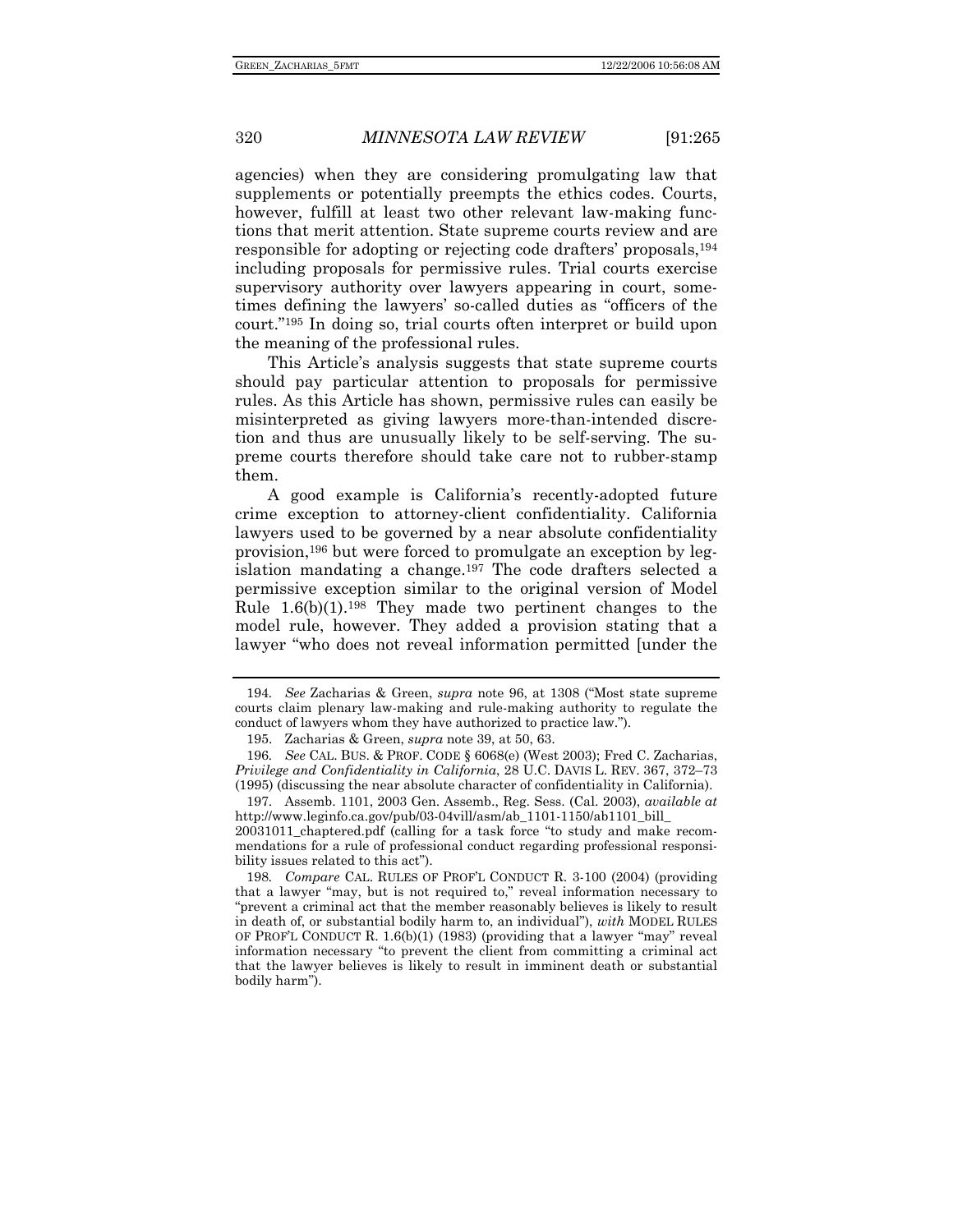exception] does not violate this rule."199 They also added a comment stating that a lawyer is "not subject to discipline for revealing confidential information as permitted under this Rule."200 Together, these changes provided lawyers with absolute immunity from discipline for any choice of conduct, however self-serving.201 In preserving the interests of lawyers, the drafters may have undermined the legislative intent to produce at least some disclosures that further the public interest.

Unlike the state supreme courts, which can actually reject or rewrite proposed rules, trial courts have only implementation power. They supervise the conduct of litigators on a day-today basis. This role requires them to oversee conflicts of interest, disputes between lawyers and clients (e.g., about fees and advice lawyers have, or have not, given clients), disclosures that lawyers might wish to make or refuse to make, and other activities that are initially governed by permissive ethics rules.202 Issues within these subject matters involving the limits, if any, to lawyer discretion and the obligations of lawyers as officers of the court are not often addressed in appellate decisions because the issues tend to be procedural in nature and the conduct in question generally occurs outside the courtroom. When the permissive rules are unclear, supervisory courts serve a useful function in spelling out their meaning.203 It may be uniquely important for trial courts to write opinions that provide guidance concerning the nature of lawyers' discretion.

### D. IMPLICATIONS FOR CODE DRAFTERS

This Article has highlighted several aspects of code drafting that lawyers and the drafters themselves may not sufficiently have acknowledged. Not all discretionary professional rules are the same. Even on their own terms, permissive rules authorize varying degrees of discretion. Other lawmakers

 <sup>199.</sup> CAL. RULES OF PROF'L CONDUCT R. 3-100(E) (2004).

<sup>200</sup>*. Id.* R. 3-100 discussion.

 <sup>201.</sup> The only legal restraints that appear to remain are the potential for civil *Tarasoff* liability for failure to disclose and independent malpractice liability for excessive disclosure. *See* Zacharias, *supra* note 196, at 402–03 (discussing *Tarasoff* liability). Lawyers will undoubtedly argue that the permissive professional rule was intended to immunize them from such liability, leaving courts to assess that argument.

<sup>202</sup>*. See, e.g.*, McClure v. Thompson, 323 F.3d 1233, 1242 (9th Cir. 2003) (interpreting the future crime exception to attorney-client confidentiality).

<sup>203</sup>*. See* Zacharias & Green, *supra* note 39, at 39–41 (discussing judicial supplementation of ethics rules).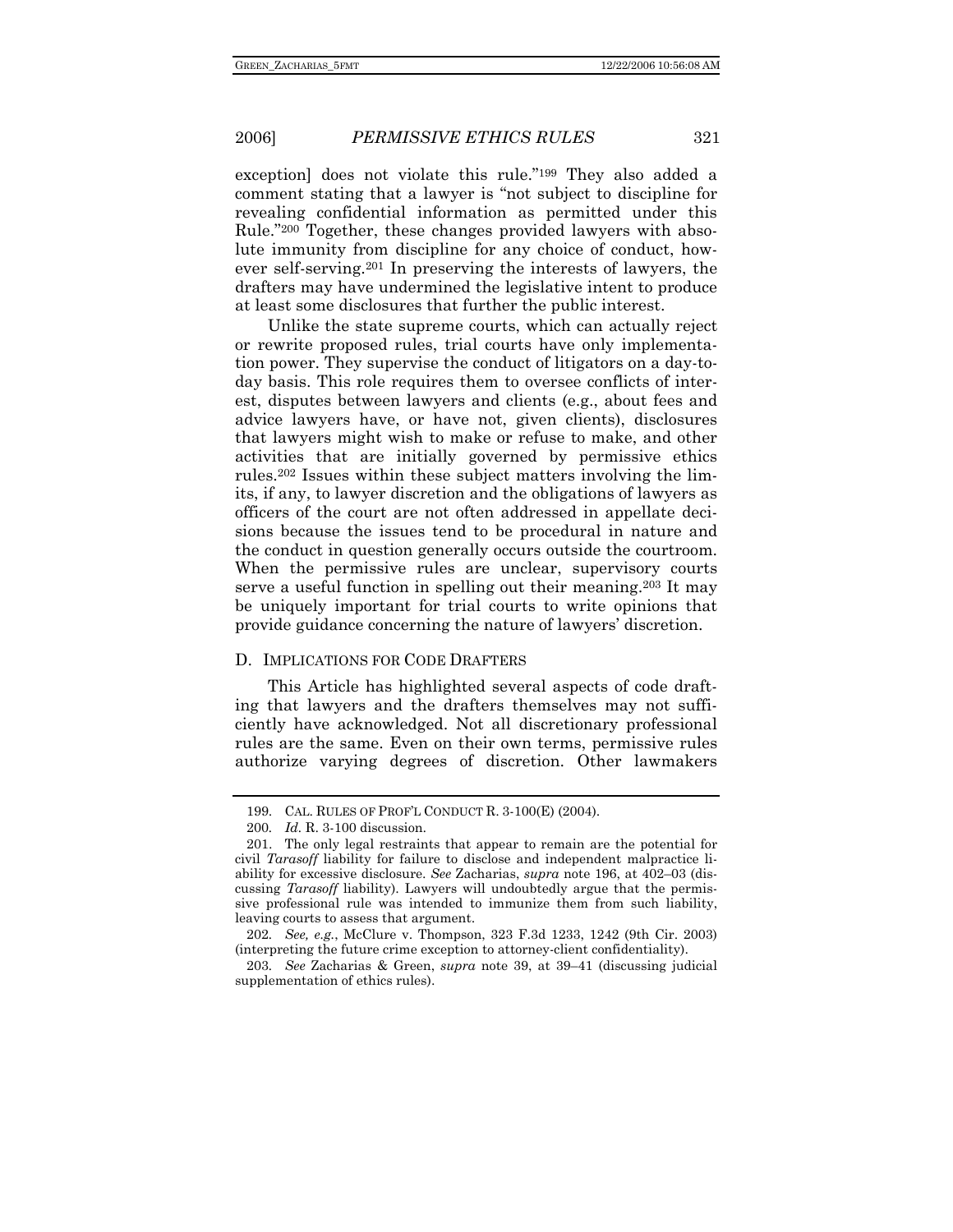sometimes may have reasons to accept the permissive standards outside the disciplinary context and sometimes should feel free to chart their own course.

These practical realities have significant ramifications for code drafters. Lawyers, by training, are most likely to read their professional obligations in the same way they read statutes and other legal rules.204 Many will view the codes as a collection of rules proscribing and allowing specific conduct that creative lawyers should try to circumvent (within the bounds of the law) in their own and their clients' interests. One of the goals of the professional codes is to guide lawyers,205 so it becomes especially important for discretionary rules to identify how the code drafters expect discretion to be exercised and whether that discretion is limited in scope. Thus, for example, to the extent that the drafters envision lawyers implementing discretionary confidentiality exceptions with a view to the competing client, systemic, and third-party interests rather than the lawyers' own (or exclusively the clients') interests, the code drafters can note that fact and suggest methods by which the competing considerations can be balanced.206

The above discussion also highlights the reality that code drafters do not always, or necessarily, adopt permissive rules

In exercising this discretion [to report a client's intended crime], however, the lawyer should consider such factors as the seriousness of the potential injury to others if the prospective crime is committed, the likelihood that it will be committed and its imminence, the apparent absence of any other feasible way in which the potential injury can be prevented, the extent to which the client may have attempted to involve the lawyer in the prospective crime, the circumstances under which the lawyer acquired the information of the client's intent, and any other possibly aggravating or extenuating circumstances.

N.Y. CODE OF PROF'L RESPONSIBILITY EC 4-7 (2006).

<sup>204</sup>*. Cf*. Geoffrey C. Hazard, Jr., *The Future of Legal Ethics*, 100 YALE L.J. 1239, 1249–60 (1991) (discussing the apparent increase in legalization of ethics codes over time).

<sup>205</sup>*. See* Zacharias, *Specificity in Professional Codes*, *supra* note 8, at 257– 65 (discussing the codes' guidance function).

<sup>206</sup>*. See* Zacharias, *Harmonizing Privilege and Confidentiality*, *supra* note 125, at 108–09 (discussing guidance that code drafters might provide with respect to discretionary attorney-client confidentiality exceptions). The guidance currently provided by the Model Rules is minimal at best. *See* MODEL RULES OF PROF'L CONDUCT R. 1.6 cmt. 15 (2006) ("In exercising the discretion conferred by this Rule, the lawyer may consider such factors as the nature of the lawyer's relationship with the client . . . , the lawyer's own involvement in the transaction and factors that may extenuate the conduct in question."). Other ethics codes, such as New York's Code of Professional Responsibility, provide slightly more guidance and in more emphatic terms: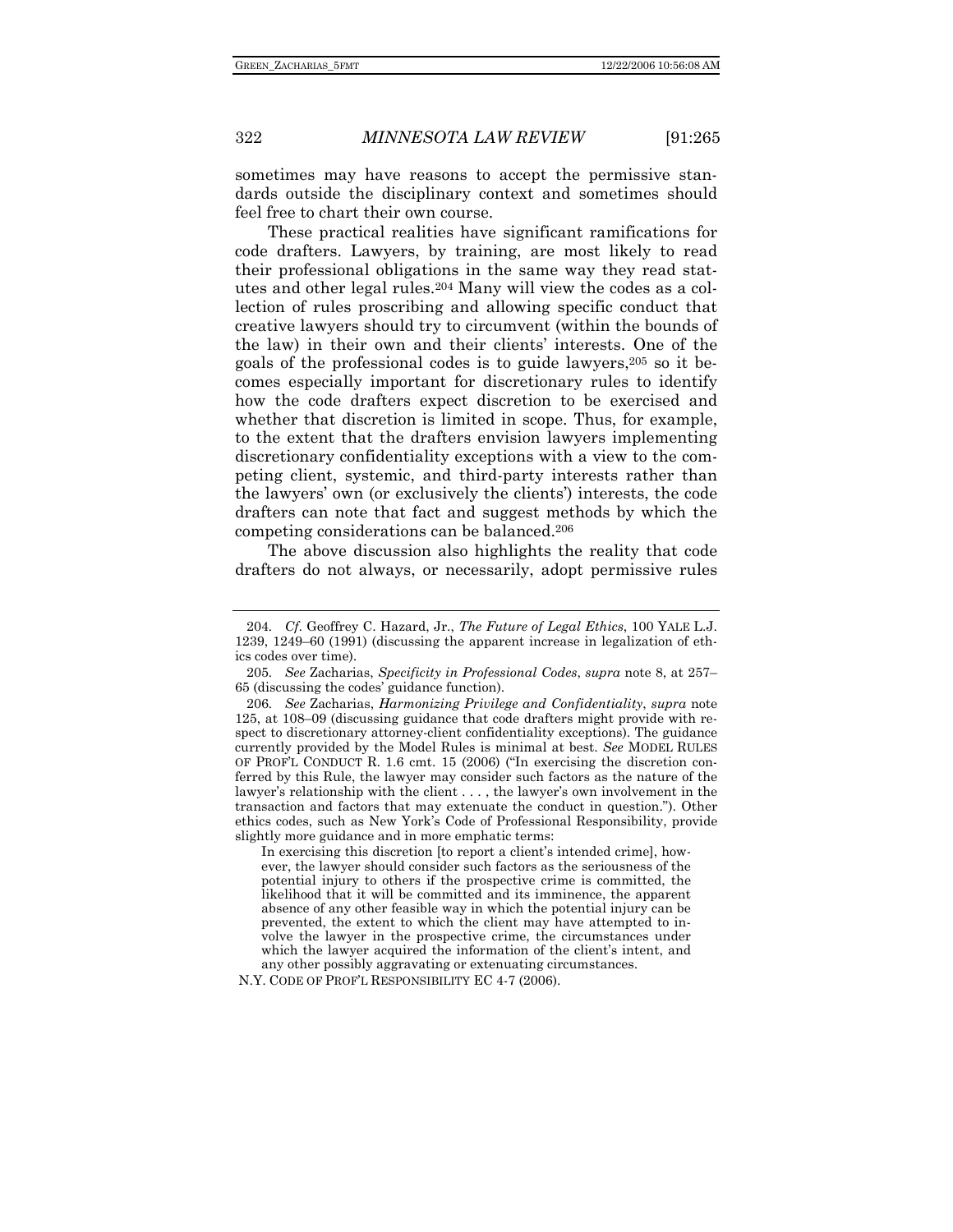hoping to influence or control alternative regulators. The mere fact that an ethics rule expresses a normative judgment that lawyers should be allowed to exercise discretion for disciplinary purposes does not signify that the drafters intended to foreclose complementary, supplemental, or even contradictory regulation.

At times, the drafters may intend to establish discretion as a regulatory norm, fully expecting or hoping that courts and other law-making institutions will accept their approach.207 That intent was apparent in 2003 when the ABA added exceptions to the confidentiality rule permitting lawyers to disclose confidences in limited circumstances to prevent certain client harms and wrongdoing.<sup>208</sup> The ABA anticipated impending administrative regulation that threatened to make disclosure mandatory (and, in the ABA's view, might have undermined lawyer-client relationships).209 When, as in this case, the code drafters believe that other lawmakers should not encroach on lawyers' discretion, they should say so, rather than preserve the fiction that the ethics rules are drafted without regard to how other lawmakers will view them.210 Otherwise, faced with ambiguity regarding the purposes of permissive rules, external regulators will justifiably feel free to ignore them.

Occasionally, code drafters have deliberately adopted permissive rules in the teeth of existing law that deprives lawyers of discretion. In pursuing this course, the drafters may simply believe strongly in their normative vision and hope to influence the other institutions to cede the point or take it into serious consideration when adopting supplemental regulation. Alternatively, they may be prepared to live with clashing standards, either (1) to make a strong point that they fully expect to lose or (2) because the code and alternative standards have force in independent spheres, and the drafters are unwilling to employ the disciplinary rules to reinforce a legal standard with which

<sup>207</sup>*. See* Koniak, *supra* note 125, at 1411.

<sup>208</sup>*. See* MODEL RULES OF PROF'L CONDUCT R. 1.6(b)(2)–(3) (2003) (allowing disclosure of confidences to avert financial harms when a client misuses the lawyer's services); *id.* R. 1.13(c) (allowing lawyers to reveal information under limited circumstances when necessary to prevent injury to an organizational client).

<sup>209</sup>*. See, e.g.*, Morgan, *supra* note 23, at 15–17 (noting that the ABA Task Force's decision to amend the Model Rules after the enactment of the Sarbanes-Oxley Act was partly influenced by Senator Edwards' proposal that the SEC promulgate rules relating to professional conduct).

<sup>210</sup>*. See supra* notes 13–14 and accompanying text.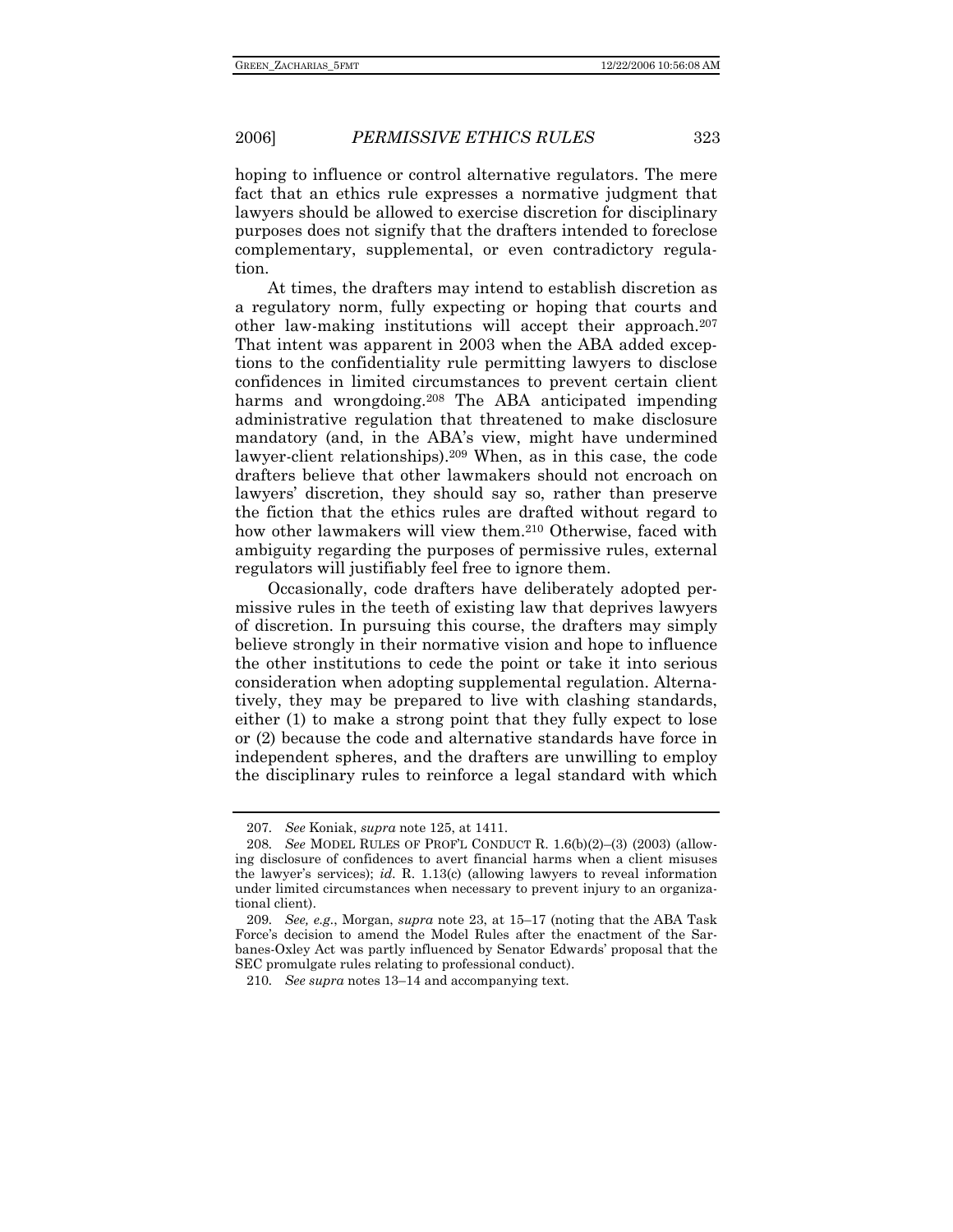they disagree. By adopting a conflicting approach, the drafters essentially signal that, with respect to this particular subject matter, lawyer-regulators are better able to judge how the competing public policies—protecting third-party interests versus protecting attorney-client relationships, or the importance of aggressive advocacy to the system versus judicial economy should be resolved.

This approach is a challenge to external regulators. Again, it is one that is better made explicitly. Unless the other lawmakers are told that the bar claims superior judgment in this area and are educated about the reason for that superiority, they are unlikely to assess the bar's claim and take it into account. After all, the codes themselves deny any intent to influence substantive law.211 An alternative explanation for the drafters' positions usually will exist.

In short, once code drafters acknowledge that some justifications for discretionary rules do not support immunity standards for lawyers in other contexts and that external regulators have a role to play in setting alternative or supplemental standards, it becomes important that code drafters identify their expectations for particular permissive rules. One might anticipate that bar association drafters, who are aligned with members of the profession, will try to protect the membership by positing that all, or most, permissive rules justify immunity standards. But that is where the participation of the supervising state supreme courts becomes important. Although the courts often rubber-stamp bar proposals,  $212$  they have a particular interest in the demarcation of lawyer discretion. If the bar fails to present permissive rules honestly, the courts are likely to intervene.<sup>213</sup>

<sup>211</sup>*. See* MODEL RULES OF PROF'L CONDUCT pmbl. ¶ 20 (2006); MODEL CODE OF PROF'L RESPONSIBILITY pmbl. (1980).

<sup>212</sup>*. See* Zacharias, *supra* note 101, at 375 n.180 ("Courts or the legislature ordinarily rubber-stamp professional codes that have been drafted behind closed doors by a select group of the profession itself.").

 <sup>213.</sup> Increased participation by the courts at the rule-making stage probably would be a valuable development in any event. *See* Ted Schneyer, *Legal Process Scholarship and the Regulation of Lawyers*, 65 FORDHAM L. REV. 33, 41 (1996) ("The view that legislatures and executive-branch agencies are better occupational rulemakers than either the judiciary or a peak professional association, however sound as a generalization, is not necessarily sound when it comes to setting standards for law practice. The judiciary's expertise, its interest in the integrity of the legal process, and its legitimate need for independence from the 'political' branches must be considered."); *cf.* Benjamin H. Barton, *An Institutional Analysis of Lawyer Regulation: Who Should Control*